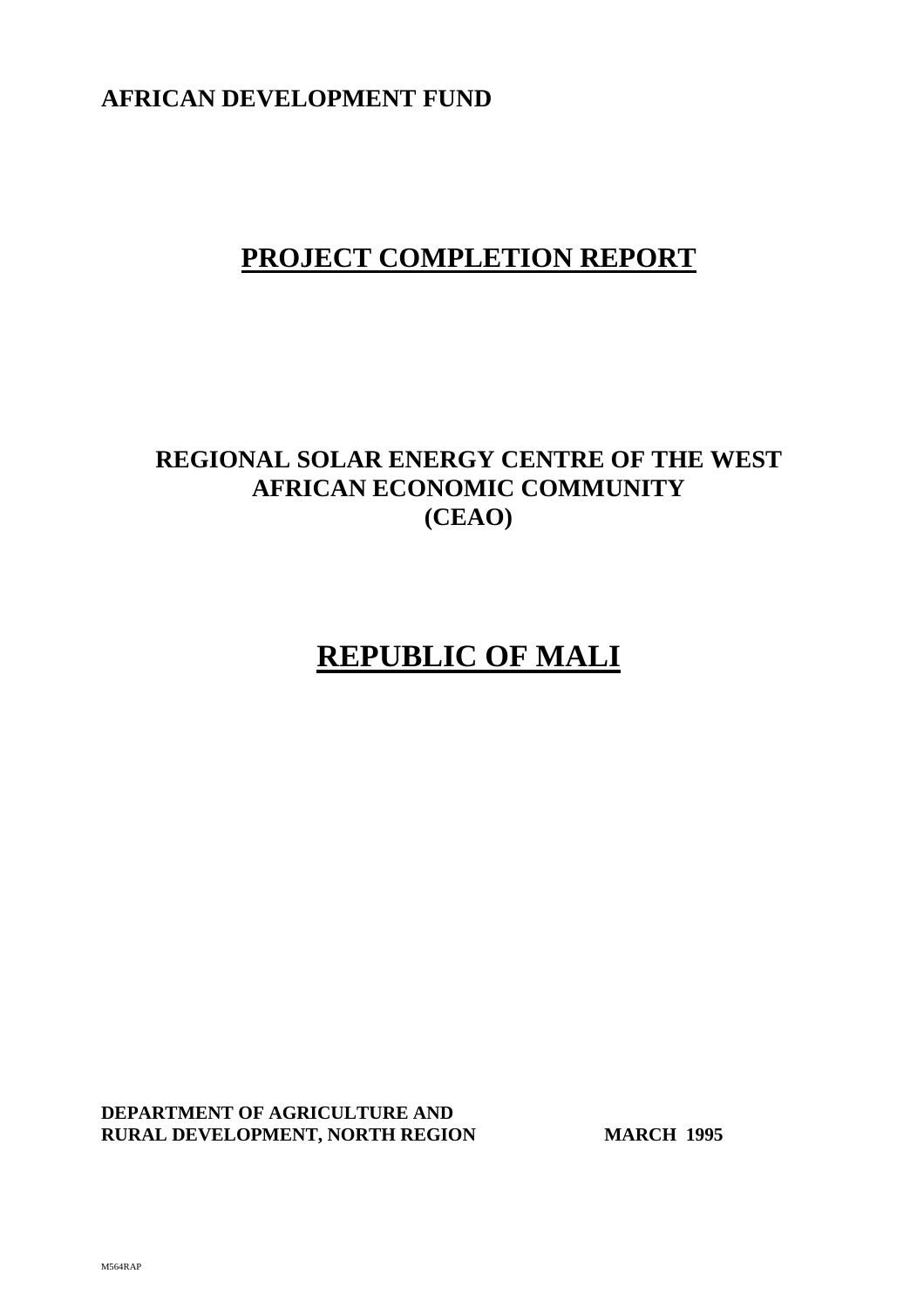|     |                                                                                                                                                                                                                                                               | <b>Page</b>                                                          |
|-----|---------------------------------------------------------------------------------------------------------------------------------------------------------------------------------------------------------------------------------------------------------------|----------------------------------------------------------------------|
|     | <b>Basic Project Data, Currency Equivalents, Acronyms and</b><br><b>Abbreviations, List of tables and Annexes</b><br>$i - x$                                                                                                                                  |                                                                      |
| 1.  | <b>INTRODUCTION</b>                                                                                                                                                                                                                                           | $\mathbf{1}$                                                         |
| 2.  | <b>SECTOR GOALS AND SPECIFIC OBJECTIVES</b><br>OF THE PROJECT                                                                                                                                                                                                 | $\mathbf{1}$                                                         |
| 3.  | <b>PROJECT FORMULATION</b><br>3.1<br>Identification, Preparation, Appraisal, Negotiation and Approval<br><b>Project Description</b><br>3.2<br>Project Cost<br>3.3                                                                                             | $\overline{2}$<br>$\overline{c}$<br>$\overline{3}$<br>$\overline{4}$ |
| 4.  | PROJECT IMPLEMENTATION<br>4.1<br>Conditions of Effectiveness and Start-up<br>4.2<br>Outputs/Changes<br><b>Implementation Schedule</b><br>4.3<br>4.4<br>Reporting<br>Procurement of Goods and Services<br>4.5<br>4.6<br>Sources of Financing and Disbursements | 5<br>5<br>7<br>$8\,$<br>9<br>9<br>10                                 |
| 5.  | PROJECT OPERATING PERFORMANCE<br>5.1<br><b>Overall Assessment</b><br>5.2<br>Performance of Consultants, Contractors, Suppliers<br>and the Borrower                                                                                                            | 12<br>12<br>14                                                       |
| 6.  | <b>INSTITUTIONAL PERFORMANCE</b><br>Overall Assessment of the Operation of CRES<br>6.1<br>Dysfunctioning and Organizational Weaknesses of CRES<br>6.2                                                                                                         | 13<br>13<br>15                                                       |
| 7.  | <b>SOCIAL IMPACT</b>                                                                                                                                                                                                                                          | 16                                                                   |
| 8.  | <b>ENVIRONMENTAL IMPACT</b>                                                                                                                                                                                                                                   | 16                                                                   |
| 9.  | <b>SUSTAINABILITY OF CRES</b>                                                                                                                                                                                                                                 | 16                                                                   |
| 10. | PERFORMANCE OF THE BANK AND OTHER COFINANCIERS<br>10.1<br>The Bank<br>10.2<br>The Cofinanciers                                                                                                                                                                | 17<br>17<br>18                                                       |
| 11. | <b>CONCLUSIONS AND RECOMMENDATIONS</b><br>Conclusions<br>11.1<br>Recommendations<br>11.2                                                                                                                                                                      | 18<br>18<br>19                                                       |

This report was prepared by Mr. T. P. SEYA (Mission Leader) and Mrs. R. COFFI BERTE, (Architect), following a project completion mission to the Republic of Mali from 21 November to 5 December 1994. The Division Managers concerned are Ms. A. HAMER (NARD 3, Extension 4124 and Mr. EL GHALI (NCPR 3, Extension 4156).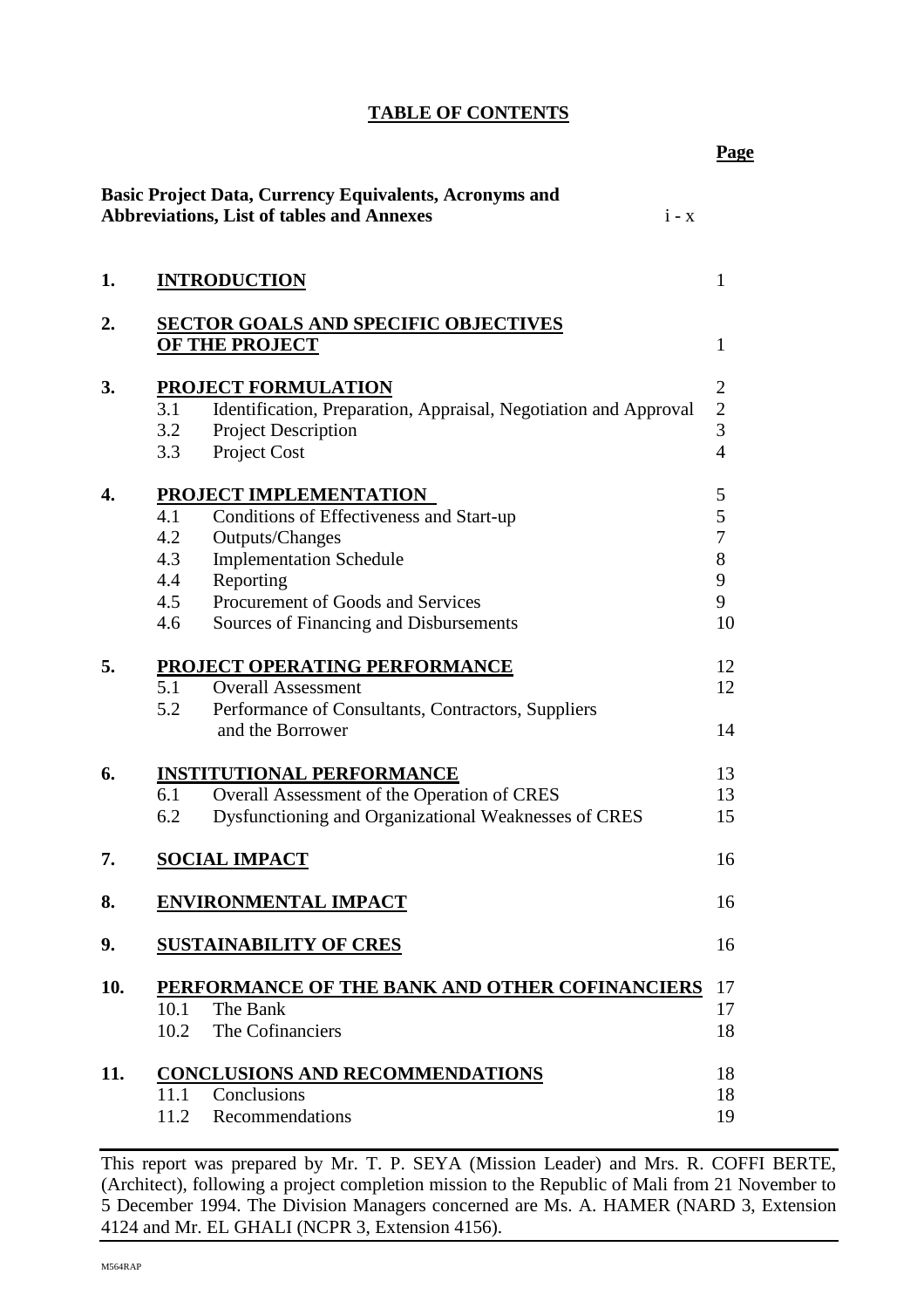# **BASIC PROJECT DATA**

| 1.               | Name of Project<br>$\ddot{\cdot}$ | Establishment of the Regional Solar Energy<br>Centre                                       |  |  |
|------------------|-----------------------------------|--------------------------------------------------------------------------------------------|--|--|
| 2.               | Loan Number                       | CS/MAL/ED/84/15                                                                            |  |  |
| 3.               | <b>Borrower</b>                   | The Republic of Mali acting on behalf of the<br><b>CEAO</b> and <b>CILSS</b> Member States |  |  |
| 4.               | Guarantor<br>$\ddot{\cdot}$       | The Republic of Mali                                                                       |  |  |
| 5.               | Beneficiary<br>÷                  | <b>CEAO and CILSS Member States</b>                                                        |  |  |
| 6.               | <b>Executing Agency</b>           | <b>CEAO</b> in Bamako                                                                      |  |  |
| A.               | <b>LOAN</b>                       | <b>ESTIMATE AT</b><br><b>APPRAISAL</b><br><b>ACTUAL</b>                                    |  |  |
| 1.               | Amount (million UAs)              | 10.36                                                                                      |  |  |
| 2.               | <b>Interest Rate</b>              | 0.00                                                                                       |  |  |
| 3.               | Service Charge                    | $0.75%$ per year                                                                           |  |  |
| $\overline{4}$ . | <b>Repayment Period</b>           | 40 years                                                                                   |  |  |
| 5.               | <b>Grace Period</b>               | 10 years                                                                                   |  |  |
| 6.               | <b>Loan Negotiation Date</b>      | September 1983                                                                             |  |  |
| 7.               | Loan Approval Date                | 24 November 1983                                                                           |  |  |
| 8.               | Loan Signature Date               | 18 January 1984                                                                            |  |  |
| 9.               | Loan Effectiveness Date           | 07 June 1984                                                                               |  |  |
|                  |                                   |                                                                                            |  |  |

# **B. PROJECT DATA**

| 1. | <b>Total Cost</b><br>(in million UAs) | <b>Estimate at Appraisal</b> |      |      |             | Actual       |
|----|---------------------------------------|------------------------------|------|------|-------------|--------------|
|    |                                       | <u>F.E.</u>                  | L.C. | F.E. | <u>L.C.</u> | <b>Total</b> |
|    |                                       | 18.34                        | 2.96 | 21.3 | 0.17        | 15.39        |

2. Financing Plan (in million UAs)

CEAO and OPEC financing: exchange rate used: UA  $1 = CFA.F$  370.482 ( $1<sup>st</sup>$  Quarter 1992).

|                | <b>ESTIMATE AT APPRAISAL</b> |      |              | <b>ACTUAL</b> |       |              |
|----------------|------------------------------|------|--------------|---------------|-------|--------------|
| <b>Sources</b> | F.E.                         | L.C. | <b>Total</b> | F.E.          | L.C.  | <b>Total</b> |
| <b>ADF</b>     | 8.25                         | 2.11 | 10.36        | 10.358        |       | 10.358       |
| <b>CEAO</b>    | 0.88                         | 0.85 | 1.73         |               | 0.173 | 0.173        |
| <b>OPEC</b>    | 4.61                         |      | 4.61         | 4.866         |       | 4.866        |
| <b>FRANCE</b>  | 2.04                         |      | 2.04         |               |       |              |
| <b>GERMANY</b> | 2.15                         |      | 2.15         |               |       |              |
| <b>EDF</b>     | 0.41                         | U    | 0.41         |               |       |              |
| <b>TOTAL</b>   | 18.34                        | 2.96 | 21.30        | 15.224        | 0.173 | 15.397       |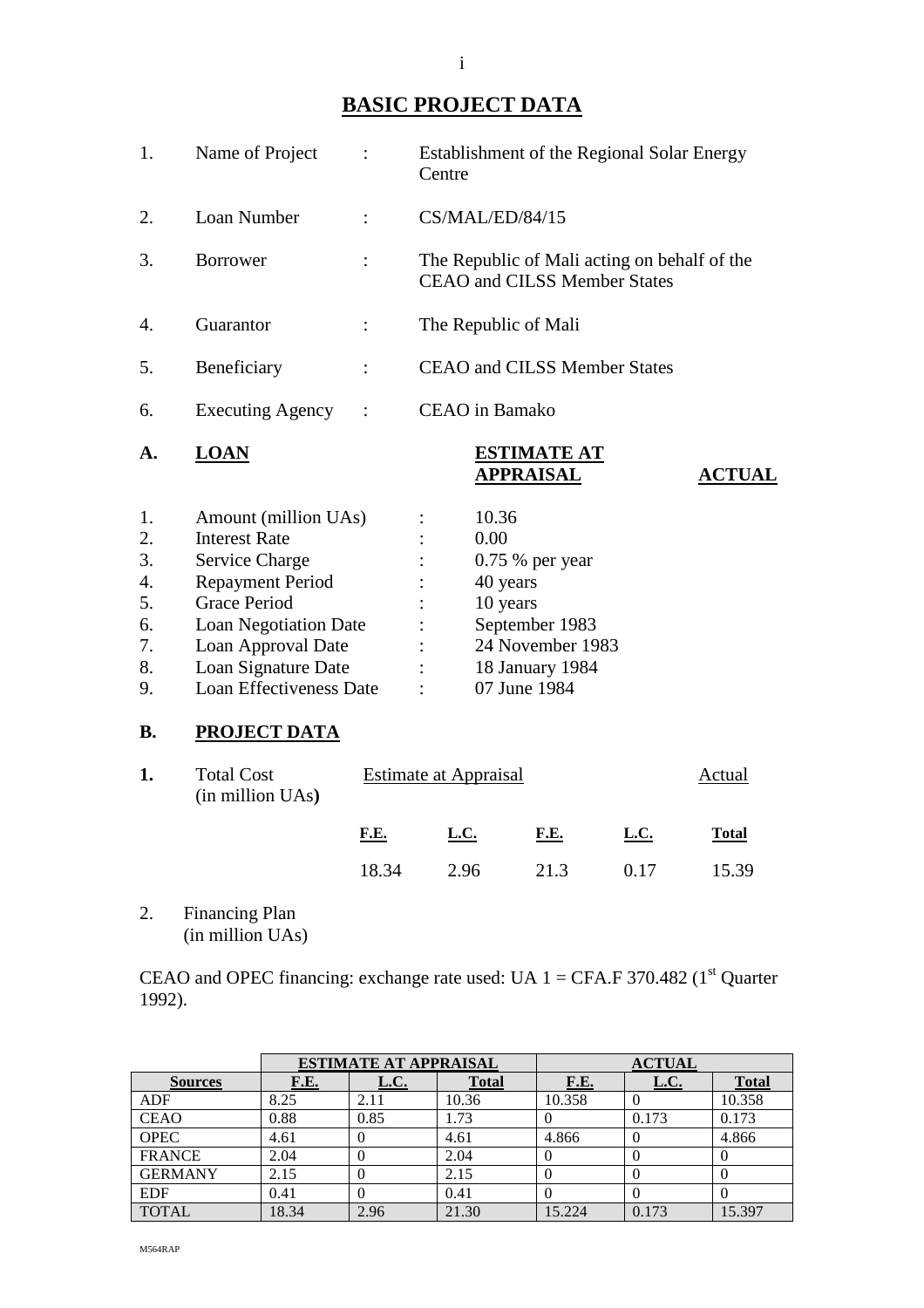| 3. | <b>Effective Date of First Disbursement</b>             | 17/04/85 |
|----|---------------------------------------------------------|----------|
| 4. | <b>Effective Date of Final Disbursement</b>             | 21/12/92 |
| 5. | <b>Start-up of Project Implementation Activities</b>    | 1984     |
|    | 6. Completion Date of Project Implementation Activities | 1992     |

# **C. PERFORMANCE INDICATORS**

| 1.<br>2.             | Unused Balance %<br>Slippage on Schedule                                                                                                                                                                                                                 |                                                                                                                                        | 0.035%<br>6 years                 |
|----------------------|----------------------------------------------------------------------------------------------------------------------------------------------------------------------------------------------------------------------------------------------------------|----------------------------------------------------------------------------------------------------------------------------------------|-----------------------------------|
|                      | slippage on effectiveness<br>$\qquad \qquad \blacksquare$<br>slippage on completion date<br>$\overline{\phantom{a}}$<br>slippage on final disbursement<br>$\overline{\phantom{a}}$<br>number of extensions of the deadline<br>for the final disbursement |                                                                                                                                        | 1 year<br>6 years<br>6 years<br>6 |
| 3.<br>4.             | <b>Project Implementation Status</b><br>List of Verifiable Indicators                                                                                                                                                                                    | completed<br>(construction work : 100 %)<br>general equipment/<br>furniture : 100 % ; scientific<br>equipment: partially<br>completed) |                                   |
| 5.<br>6.<br>7.<br>8. | <b>Institutional Performance</b><br>Borrower's Performance<br>Suppliers' Performance<br><b>Consultant's Performance</b>                                                                                                                                  | : Unsatisfactory<br>Satisfactory<br>Fair<br>Satisfactory                                                                               |                                   |

#### **D . MISSIONS**

|                           | <b>Number of Persons</b> | <b>Composition</b>    | S/W | Date      |
|---------------------------|--------------------------|-----------------------|-----|-----------|
| Identification            |                          | carried out by UNESCO |     |           |
| Preparation<br>$\sim$ $-$ |                          | carried out by UNESCO |     |           |
| - Appraisal               | 4                        | NARD-NCPR/BEICIP      | 16  | 1983      |
| - Monitoring              |                          | <b>NCPR</b>           |     | 1987/1988 |
| Supervision<br>$\sim$     |                          | <b>NARD</b>           | 4   | 1987      |
| <b>PCR</b>                |                          | <b>NARD</b>           | Δ   | 1994      |
|                           |                          |                       |     |           |

# **E. DISBURSEMENTS (in UAs)**

| $\sim$ | <b>Total Disbursed</b>  | 10,358,150.48 |
|--------|-------------------------|---------------|
|        | <b>Amount Cancelled</b> | None          |
|        | <b>Unused Balance</b>   | 3, 683.52     |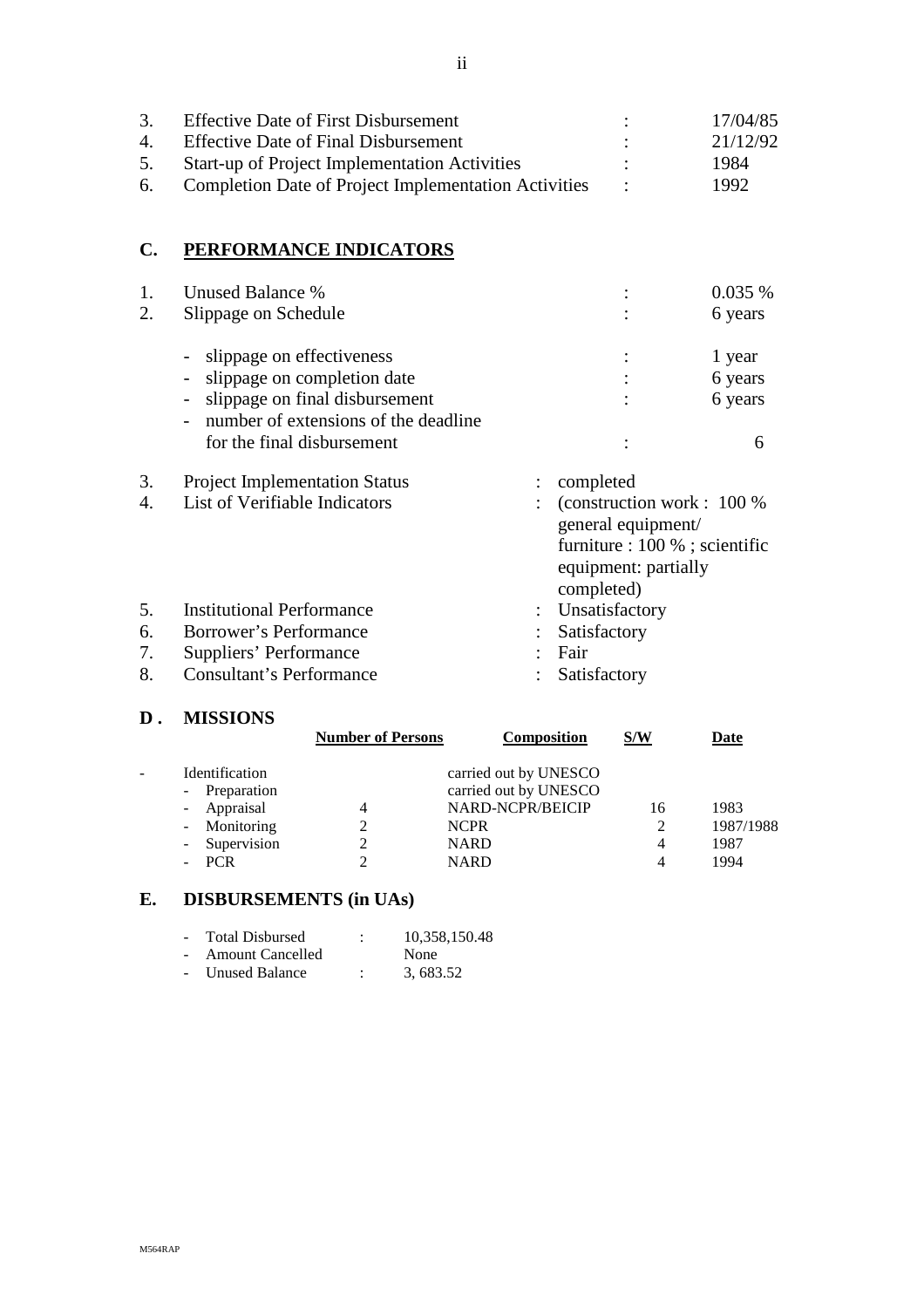#### **ANNUAL DISBURSEMENTS (in million UAs)**

| <b>YEAR</b>  | <b>ESTIMATE AT</b> | <b>ACTUAL</b> | <b>PERCENTAGE</b> |
|--------------|--------------------|---------------|-------------------|
|              | <b>APPRAISAL</b>   |               | <b>DISBURSED</b>  |
| 1983         |                    |               |                   |
| 1984         | 1842               |               |                   |
| 1985         | 5 2 5 9            | 2 3 9 5       | 23.12             |
| 1986         | 3 2 6 0            | 4 0 5 1       | 39.11             |
| 1987         |                    | 1 5 4 8       | 14.95             |
| 1988         |                    | 226           | 2.18              |
| 1989         |                    | 970           | 9.36              |
| 1990         |                    | 490           | 4.73              |
| 1991         |                    | 595           | 5.75              |
| 1992         |                    | 83            | 0.80              |
| <b>TOTAL</b> | 10 361             | 10 358        | 100               |

# **F. CONTRACTORS/SUPPLIERS**

# **CONSTRUCTION WORK**

Name : GERC consortium : SODETEG,

|                                     |                      | <b>SATOM</b> and <b>SNED</b>     |
|-------------------------------------|----------------------|----------------------------------|
| Responsibility                      |                      | Civil Works – Site Development   |
| <b>Contract Signature Date</b>      |                      | 18/10/84                         |
| <b>Contract Expiry Date</b>         |                      | October 1986                     |
| <b>Contract Duration</b>            |                      | 24 instead of 21 months          |
| <b>Original Amount</b>              |                      | CFA.F 3 331 953 331              |
| Amount of 1 <sup>st</sup> amendment |                      |                                  |
| signed in October 1985              | $\ddot{\cdot}$       | CFA.F 71 894 513                 |
| Amount of $2^{nd}$ Amendment        |                      |                                  |
| signed in January 1988              | $\ddot{\phantom{a}}$ | CFA.F 170 989 808                |
| <b>Total Amount</b>                 |                      | CFA.F 3 574 837 652              |
| Financing                           |                      | ADF/OPEC/CEAO                    |
| Name                                |                      | <b>SATOM</b>                     |
| Responsibility                      |                      | <b>Supplementary Civil Works</b> |
| <b>Contract Signature Date</b>      |                      | 03/05/198                        |
| <b>Original Amount</b>              |                      | CFA.F 32 610 762                 |
| Financing                           |                      | ADF/OPEC/CEAO                    |
| Name                                |                      | Office des Posts et              |
|                                     |                      | Telecommunications-Mali          |
| Responsibility                      |                      | <b>Telephony Works</b>           |
| <b>Contract Signature Date</b>      |                      | 17/04/86                         |
| <b>Contract Expiry Date</b>         |                      | July 86                          |
| <b>Contract Duration</b>            |                      | 3 months                         |
| <b>Original Amount</b>              |                      | CFA.F 9 300 703                  |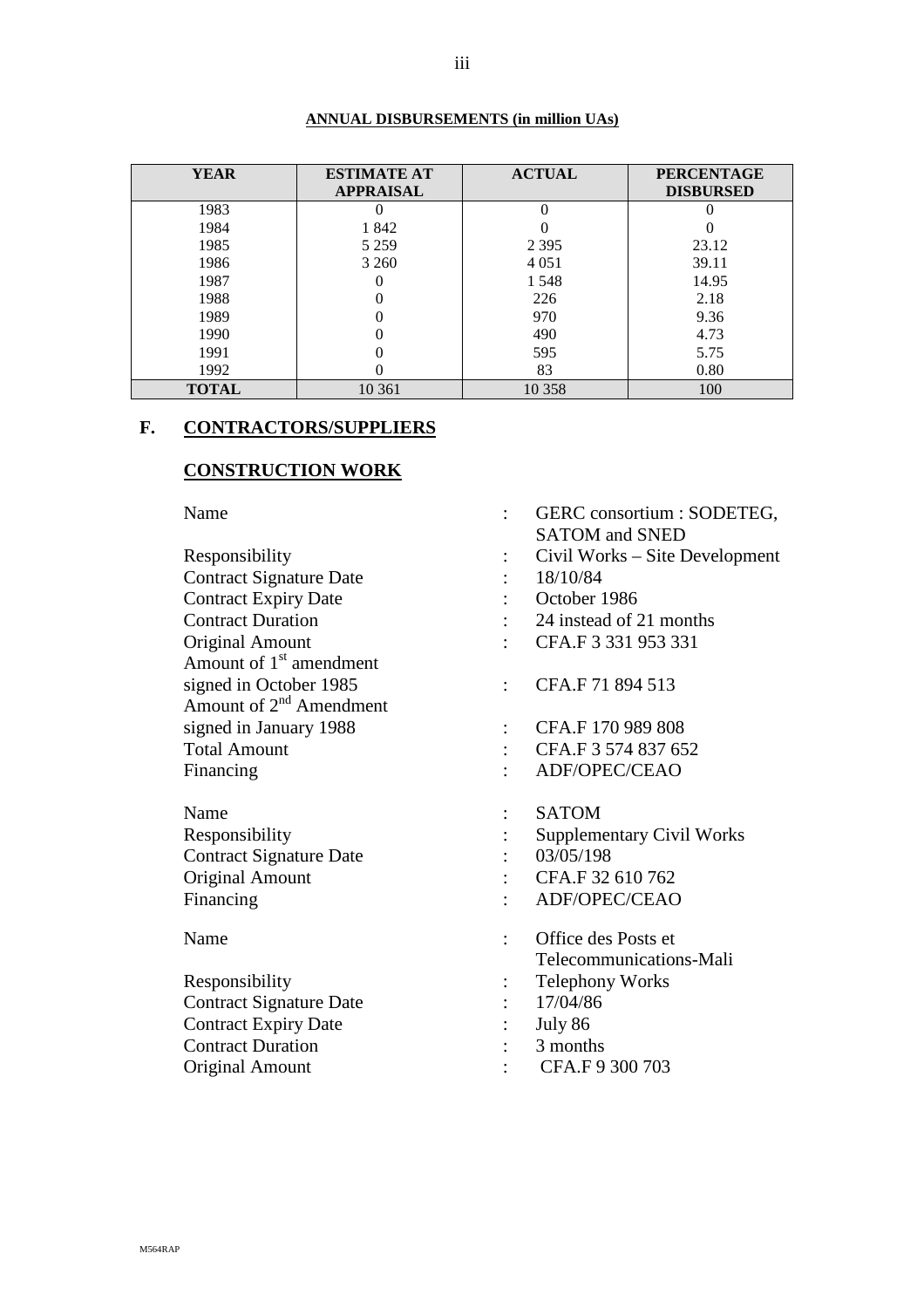| Name<br>Responsibility<br><b>Contract Signature Date</b><br><b>Contract Expiry Date</b><br><b>Contract Duration</b><br>Original Amount                                                                                                                                                  |                           | Energie du Mali<br>Drinking Water Supply<br>03/12/85<br>August 1986<br>8 months<br>CFA.F 6, 488, 401                                                                                     |
|-----------------------------------------------------------------------------------------------------------------------------------------------------------------------------------------------------------------------------------------------------------------------------------------|---------------------------|------------------------------------------------------------------------------------------------------------------------------------------------------------------------------------------|
| Name<br>Responsibility<br><b>Contract Signature Date</b><br><b>Contract Expiry Date</b><br><b>Contract Duration</b><br><b>Original Amount</b>                                                                                                                                           | $\ddot{\cdot}$            | Energie du Mali<br>Drinking Water Supply<br>03/12/85<br>August 1986<br>8 months<br>CFA.F 37, 490, 292                                                                                    |
| <b>GENERAL EQUIPMENT/FURNITURE</b>                                                                                                                                                                                                                                                      |                           |                                                                                                                                                                                          |
| Name<br>Responsibility<br><b>Contract Signature Date</b><br><b>Contract Expiry Date</b><br><b>Contraction Duration</b><br><b>Original Amount</b><br>$1st$ Amendment (telephone) signed on $13/11/86$<br>$2nd$ Amendment (vehicle) signed on 6/02/88<br><b>Total Amount</b><br>Financing | $\mathbb{R}^{\mathbb{Z}}$ | <b>DEBAMAS</b> (France)<br>Audio-visual<br>25/07/1986<br>December 1986<br>5 months<br>FF 401, 240.20<br>FF 409, 629.00<br>FF 110, 998.00<br>FF 921, 867.20 (UA118, 091.54)<br><b>ADF</b> |
| Name<br>Responsibility<br><b>Contract Signature Date</b><br><b>Contract Expiry Date</b><br><b>Contract Duration</b><br>Amount<br>Financing                                                                                                                                              |                           | <b>DEBAMAS</b> (France)<br><b>Office Machines</b><br>26/11/1986<br>January 1988<br>14 months<br>FF 422,023 (UA 53,838.39)<br><b>ADF</b>                                                  |
| Name<br>Responsibility<br><b>Contract Signature Date</b><br><b>Contract Expiry Date</b><br><b>Contract Duration</b><br><b>Original Amount</b><br>1st Amendment (rods) signed in October 86<br><b>Total Amount</b><br>Financing                                                          |                           | SFI/SOCIMPEX (France)<br>Furniture/other items<br>14/07/1986<br>November 1986<br>4 months<br>FF 2, 985, 236.60<br>FF 29,793.00<br>FF 3, 015, 029.60<br>(UA 393, 216.47)<br><b>ADF</b>    |
|                                                                                                                                                                                                                                                                                         |                           |                                                                                                                                                                                          |
| Name<br>Responsibility                                                                                                                                                                                                                                                                  |                           | ORPO (France)<br>Printing equipment/photo-<br>copiers                                                                                                                                    |
| <b>Contract Signature Date</b><br><b>Contract Expiry Date</b><br><b>Contract Duration</b><br><b>Original Amount</b>                                                                                                                                                                     |                           | 14/07/86<br>September 1986<br>2 months<br>FF 600, 000 (UA 77, 079.51)                                                                                                                    |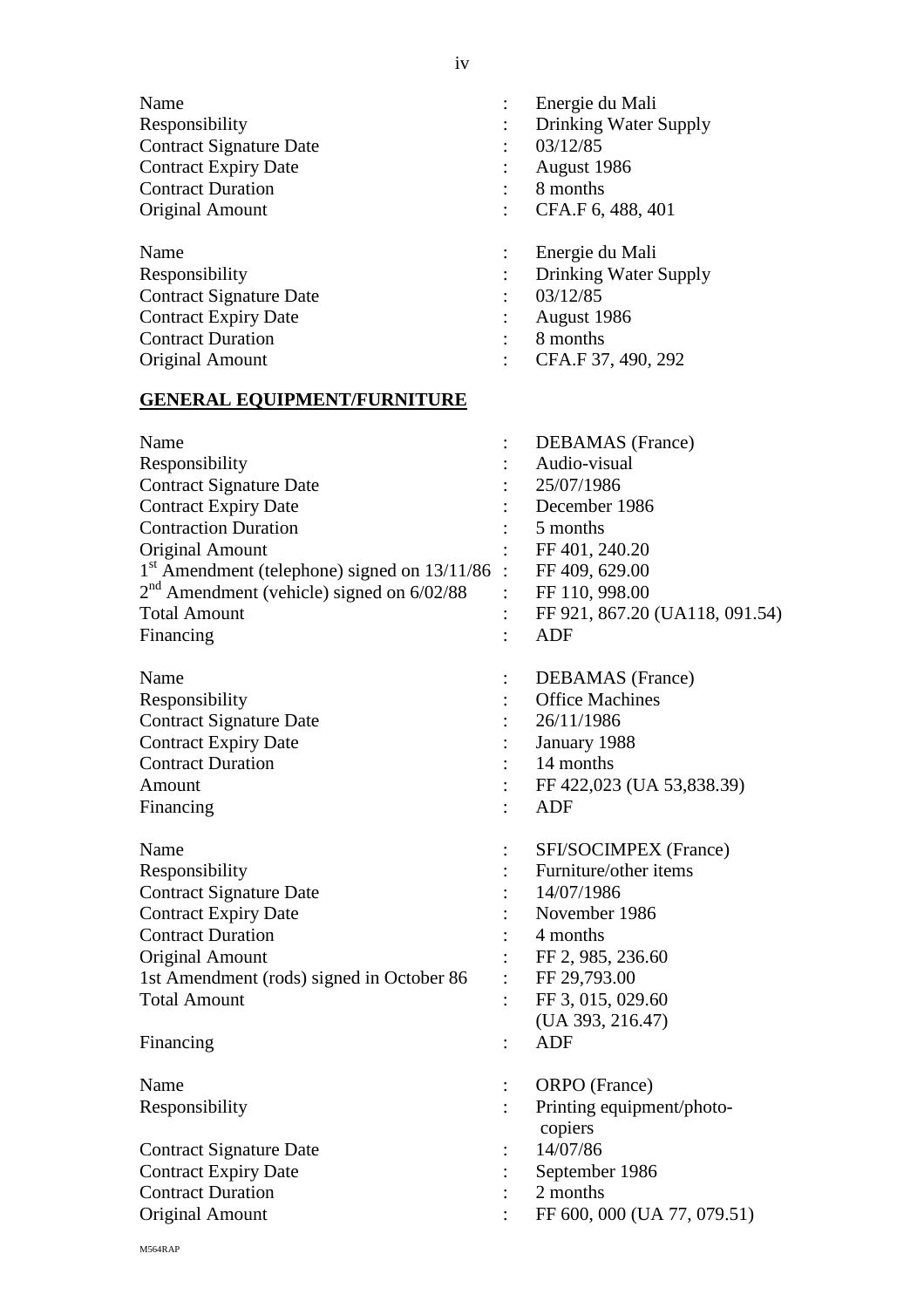#### Financing : ADF

Contract Signature Date : 03/06/91 Contract Expiry Date : July 1992 Duration : 13 months

Financing : ADF

Name : RECOMA Contract Signature Date : 13/05/1988 Contract Expiry Date : February 1989 Contract Duration : 9 months Original Amount : CFA.F 5,727,650

Financing : ADF

- Responsibility : Vehicles Contract Signature Date : 11/08/1986 Contract Expiry Date : February 1987 Contract Duration : 6 months Financing : ADF
- Responsibility : Vehicles Financing : ADF

Name : DIAMA : DIAMA Responsibility : Vehicles Financing : ADF

- 
- Name : SATEC DEVELOPPEMENT (France)
- Responsibility : Audio-Visual Equipment
	-
	-
	-
- Amount : CFA.F 24, 765, 000 (UA 65, 508.57)
	-
	-
- Responsibility : Batteries and Condensers
	-
	-
	-
	-
	- (UA 14,036.329 UC)
	-
- Name : SOMACOF (Mali)
	-
	-
	-
	-
- Original Amount : CFA.F 55, 872, 000(UA140 068)
	-
- Name : SOMAFREC
	-
- Amount : CFAF 7,074,684(UA 17, 321.45)
	-
	-
	-
- Amount : CFAF 7,247,000 (UA17, 981.25)
	-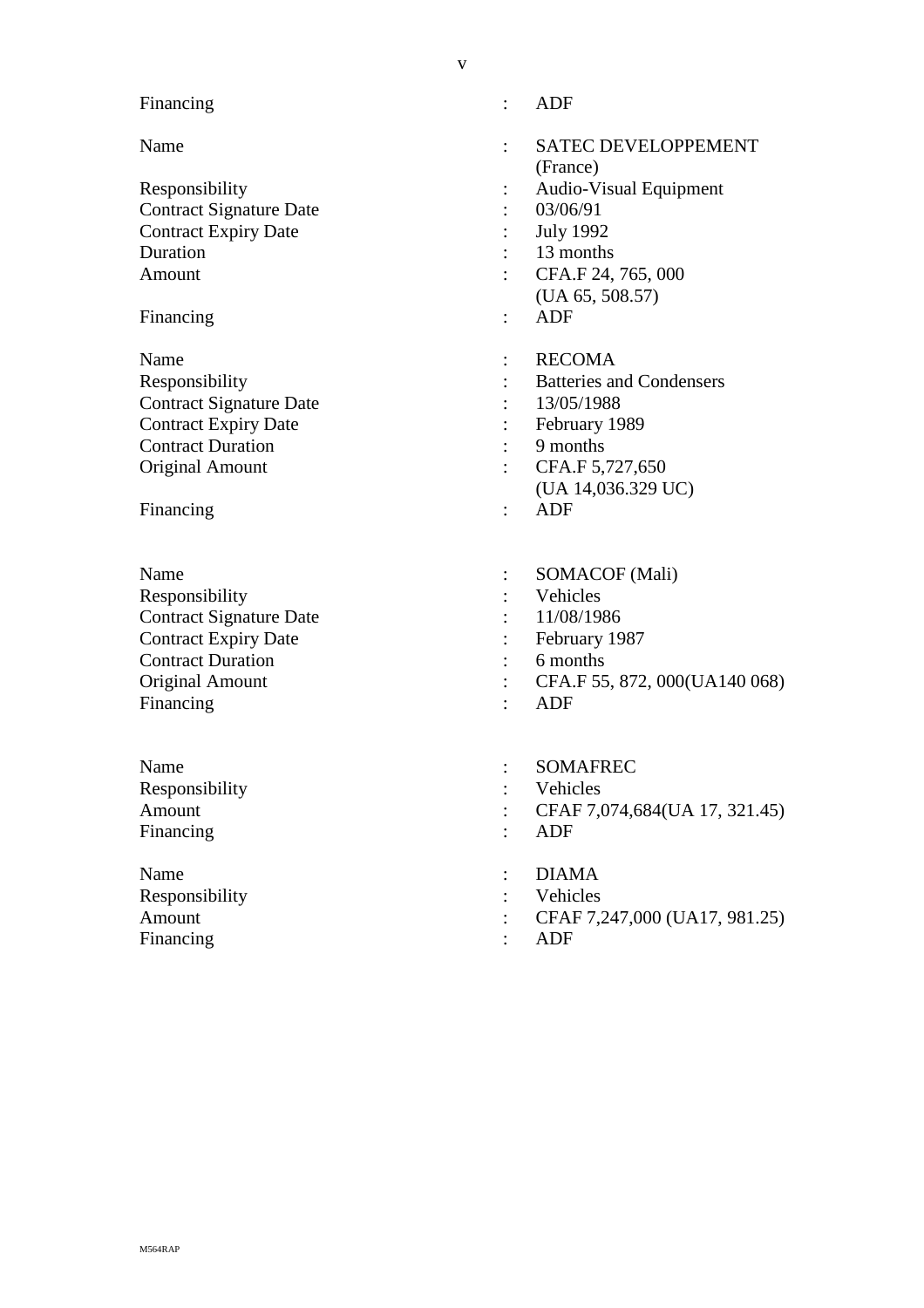# **SCIENTIFIC EQUIPMENT**

| Name                            |                | <b>DEBAMAS</b> (France)          |
|---------------------------------|----------------|----------------------------------|
| Responsibility                  |                | Lab. Equipment : data collection |
|                                 |                | and processing                   |
| <b>Contract Signature Date</b>  |                | 14/10/1987                       |
| <b>Contract Expiry Date</b>     |                | February 1988                    |
| <b>Actual Contract Duration</b> |                | 11 months                        |
| <b>Original Amount</b>          |                | CFA.F 57,383,475                 |
| 1 <sup>st</sup> Amendment       |                | CFAF 24,251,384                  |
| <b>Total Amount</b>             |                | CFA.F 81, 634, 859               |
| Financing                       |                | <b>CEAO/FCD</b>                  |
| <b>Bidding</b>                  |                | January 1987                     |
| Name                            | $\ddot{\cdot}$ | <b>EXTENTIA</b> (Italy)          |
| Responsibility                  |                | Computer Equipment Phase I       |
|                                 |                | Data Centre                      |
| <b>Contract Signature Date</b>  |                | 14/02/1988                       |
| <b>Contract Expiry Date</b>     |                | <b>June 1988</b>                 |
| <b>Contract Duration</b>        |                | 4 months                         |
| Amount                          |                | CFA.F 25, 109, 812               |
| Financing                       |                | <b>CEAO/FCD</b>                  |
| <b>Bidding</b>                  |                | January 1987                     |
| <b>Limited Shopping</b>         |                | August 1987                      |
| Name                            |                | <b>OPEN TECHNOLOGIE</b>          |
|                                 |                | (France)                         |
| Responsibility                  |                | Computer Equipment               |
|                                 |                | Phase II                         |
| <b>Contract Signature Date</b>  |                | 09/08/89                         |
| <b>Contract Expiry Date</b>     |                | November 1989                    |
| <b>Contract Duration</b>        |                | 5 months                         |
| Amount                          |                | CFAF 39,905,961                  |
| Financing                       | $\ddot{\cdot}$ | <b>CEAO/FCD</b>                  |
| <b>Limited Shopping</b>         |                | January 1989                     |
| Name                            |                | SOGEXPORT (France)               |
| Responsibility                  |                | Thermal and Thermo-dynamic       |
|                                 |                | Lab. Equipment                   |
| <b>Contract Signature Date</b>  |                | 21/11/88                         |
| <b>Contract Expiry Date</b>     |                | <b>July 1989</b>                 |
| <b>Contract Duration</b>        |                | 10 months                        |
| Amount                          |                | CFA.F 161,112,315                |
|                                 |                | $(UA\ 393, 854.41)$              |
| Financing                       |                | <b>ADF</b>                       |
| <b>Bidding</b>                  |                | <b>June 1987</b>                 |
| Name                            | $\ddot{\cdot}$ | <b>SOGEXPORT</b> (France)        |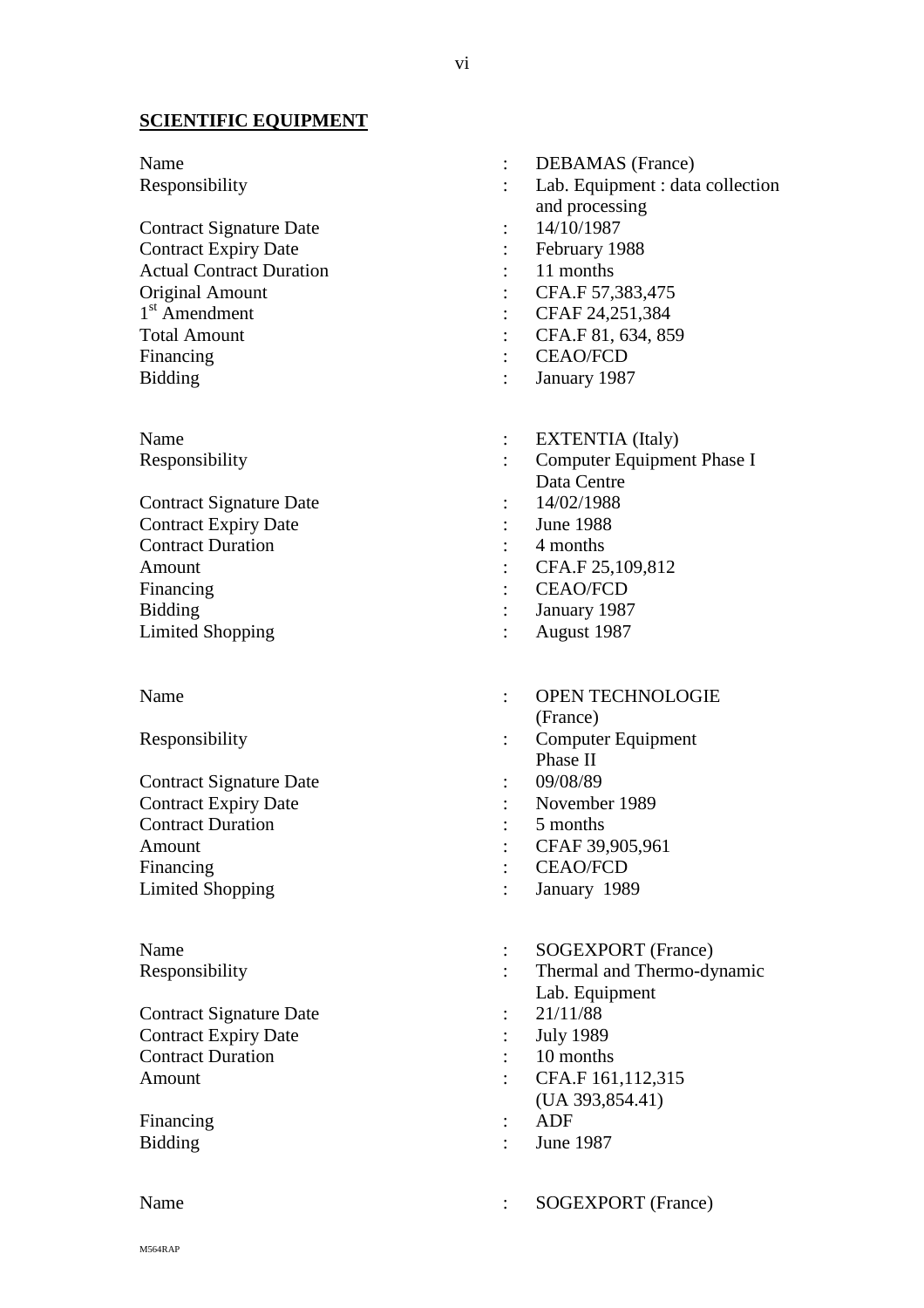| Responsibility                 | <b>Equipment for General</b>         |
|--------------------------------|--------------------------------------|
|                                | Maintenance Workshop                 |
| <b>Contract Signature Date</b> | 22/11/88                             |
| <b>Contract Expiry Date</b>    | April 1989                           |
| <b>Contract Duration</b>       | 10 months                            |
| Amount                         | CFA.F 36,813,685                     |
|                                | (UA 94, 273.82)                      |
| Financing                      | ADF                                  |
| <b>Bidding</b>                 | June 1987                            |
| Name                           | SOGEXPORT (France)                   |
|                                |                                      |
| Responsibility                 | Photovoltaic Lab. Equipment          |
| <b>Contract Signature Date</b> | 18/12/89                             |
| <b>Contract Expiry Date</b>    | April 1990                           |
| <b>Contract Duration</b>       | 9 months                             |
| Amount                         | CFA.F 181, 990, 000                  |
|                                | (UA 502, 707.37)                     |
| Financing                      | ADF                                  |
| <b>Bidding</b>                 | June 1987                            |
| Name                           | SATEC-DEVELOPPEMENT (France)         |
| Responsibility                 | Lab. Equipment, Materials and Tech.  |
|                                | Support                              |
| <b>Contract Signature Date</b> | 5/07/90                              |
| <b>Contract Expiry Date</b>    | December 1990                        |
| <b>Contract Duration</b>       | 8 months                             |
| Amount                         | FF 1,997,066 (UA 267,531.85)         |
| Financing                      | <b>ADF</b>                           |
| <b>Bidding</b>                 | May 1989                             |
| <b>CONSULTANTS</b><br>G.       |                                      |
| Name                           | <b>BLE YANGRA Architects</b>         |
| Responsibility                 | Supervision of Civil Works           |
| <b>Contract Signature Date</b> | 02/09/85                             |
| <b>Contract Expiry Date</b>    | October 1986                         |
| <b>Contract Duration</b>       | 24 months                            |
| Amount                         | CFA.F 96,033,000                     |
|                                | <b>ADF</b>                           |
| Financing                      |                                      |
| Name                           | CEP (Contrôle et Prévention)         |
| Responsibility                 | <b>Technical Inspection of Works</b> |
| <b>Contract Signature Date</b> | 01/01/85                             |
| <b>Contract Expiry Date</b>    | October 1986                         |
| <b>Contract Duration</b>       | 24 months                            |
| Amount                         | CFAF 41,250,000                      |
| Financing                      | <b>ADF</b>                           |
|                                |                                      |

#### vii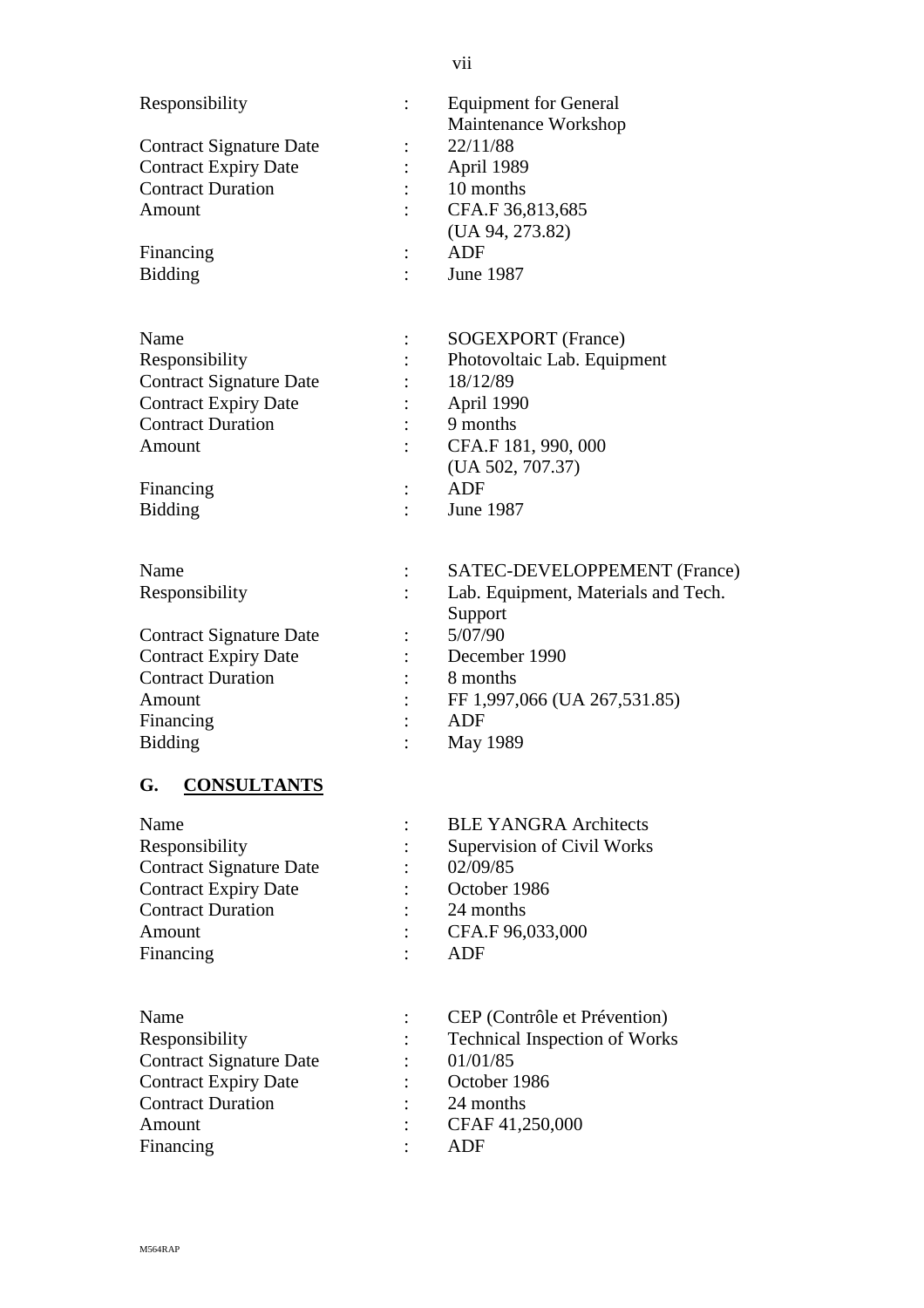| <b>Name</b><br>Responsibility                 | <b>Bureau VERITAS</b><br><b>Technical Supervision of Supplementary</b><br>works                           |
|-----------------------------------------------|-----------------------------------------------------------------------------------------------------------|
| <b>Contract Signature Date</b>                | 28/06/88                                                                                                  |
| <b>Contract Expiry Date</b>                   | December 1988                                                                                             |
| Amount                                        | CFAF 7,720,000                                                                                            |
| Financing                                     | <b>CEAO</b>                                                                                               |
| <b>Name</b>                                   | Bureau d'Etudes Industrielles<br>et de Coopération de l'Institut français                                 |
|                                               | du pétrole (BEICIP)                                                                                       |
| <b>Type of Contract</b>                       | Designs for Equipment-Furniture/                                                                          |
|                                               | Assistance to Project Owner/                                                                              |
|                                               | General Coordination of Implementation                                                                    |
| <b>Contract Signature Date</b>                | 29/09/1984                                                                                                |
| <b>Contract Expiry Date</b>                   | December 1986 / March 1992                                                                                |
| <b>Actual Contract Duration</b>               | 91 months                                                                                                 |
| <b>Original Amount</b>                        | CFA.F 400,000,000                                                                                         |
| 1 <sup>st</sup> Amendment signed on 31/01/87: | CFA.F 44,665,000                                                                                          |
| $2nd$ Amendment signed on 14/7 88 :           | CFAF 22,060,000                                                                                           |
| <b>Total Amount</b>                           | CFAF 466,725,000                                                                                          |
| Financing                                     | <b>ADF</b>                                                                                                |
| <b>TRAINING</b>                               |                                                                                                           |
| <b>Name</b>                                   | (BEICIP) Bureau d'études Industrielles<br>et de Coopération de l'Institut français<br>du pétrole (BEICIP) |
| <b>Type of Contract</b>                       | Assistance for training $&$ start-up activities                                                           |
| <b>Contract Signature Date</b>                | 21/11/88                                                                                                  |
| Amount                                        | FF 300,000 (CFAF 15,000,000)                                                                              |
| Financing                                     | ADF                                                                                                       |
| <b>Name</b>                                   | <b>GESTION INFORMATIQUE</b>                                                                               |
|                                               | DEVELOPPEMENT (GID) (France)                                                                              |
| Responsibility                                | Training in Computer Science and<br><b>Management Software</b>                                            |

Contract Number : CRES/INFO-BAD/07/90 Amount : CFA.F 4,907,500 (UA12,680,71)<br>Financing : ADF Financing : Limited Shopping : March 90

| <b>Name</b>      |                      | TIME INFORMATIQUE (RCI)        |
|------------------|----------------------|--------------------------------|
| Responsibility   |                      | Computer Training (Phase II)   |
| Amount           |                      | CFA.F 4,576,800 (UA 11,818.20) |
| Financing        |                      | ADF                            |
| Limited Shopping | $\ddot{\phantom{0}}$ | March 90                       |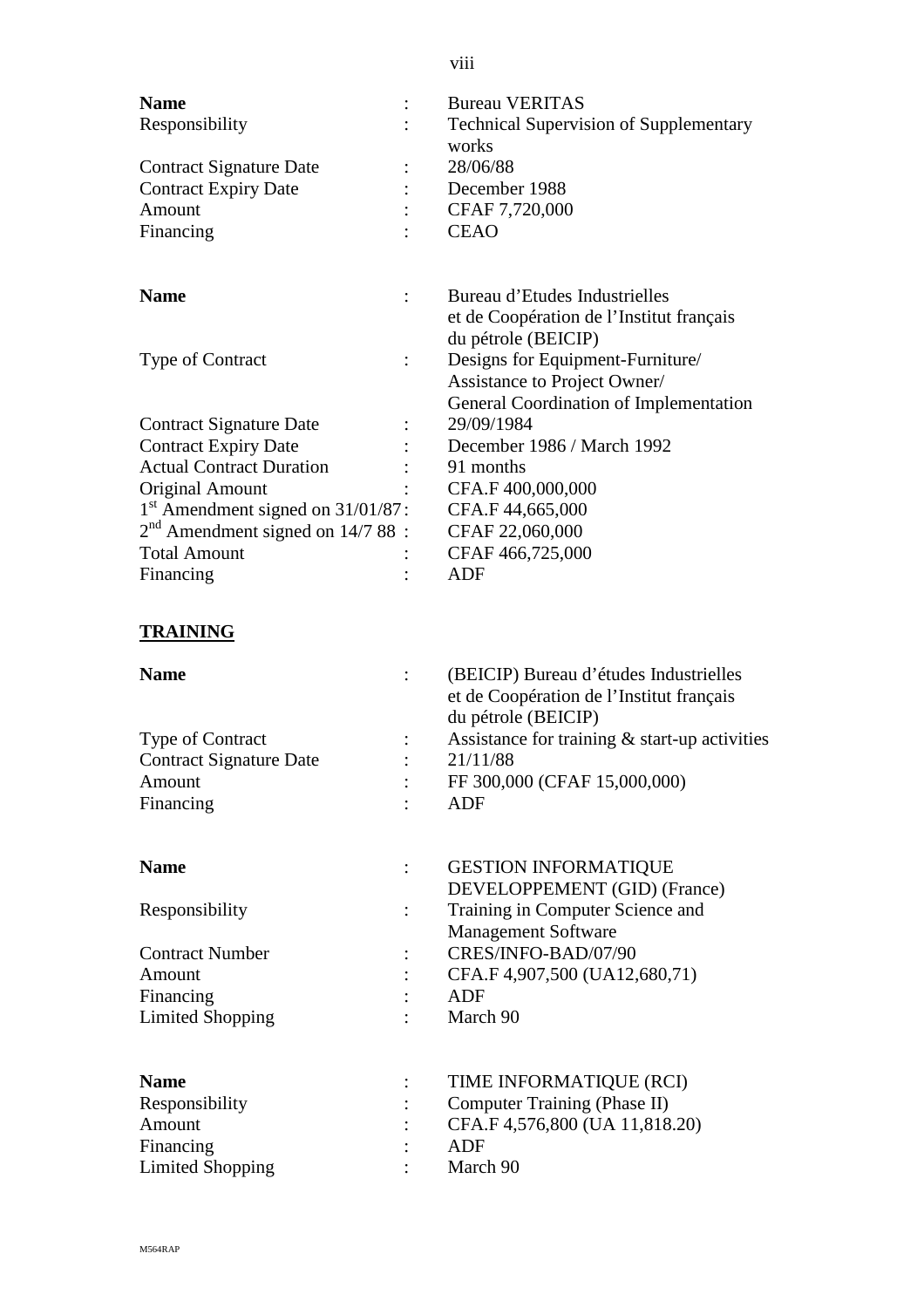# **CURRENCY EQUIVALENTS**

# **AT APPRAISAL AT PROJECT COMPLETION (1994 PCR)**

| FUA 1 | $\equiv$ $\equiv$    | UA 0.921052   |                  |              |
|-------|----------------------|---------------|------------------|--------------|
| FUA 1 | and the state of the | CFAF 361.117  | $IJA1 =$         | CFAF 774.997 |
| FUA 1 | and the state        | US\$ 40.93511 | $\mathbf{UA1} =$ | US\$ 1.46738 |

#### **WEIGHTS AND MEASURES**

| 1 metre                | $=$ | 3.28 feet         |
|------------------------|-----|-------------------|
| 1 square metre $(M^2)$ | $=$ | 10.76 square feet |
| 1 hectare (ha)         | $=$ | 2.47 acres        |
| 1 kilometre (km)       | $=$ | $0.62$ mile       |

#### **FINANCIAL YEAR**

# **January – December**

#### **ABBREVIATIONS**

| <b>ADB</b>    |                | <b>African Development Bank</b>                                |
|---------------|----------------|----------------------------------------------------------------|
| ADF           |                | <b>African Development Fund</b>                                |
| <b>BEICIP</b> |                | Bureau d'Etudes Industrielles et de Coopération de l'Institut  |
|               |                | français du Pétrole (Industrial Designs and Cooperation Agency |
|               |                | of the French Petroleum Institute)                             |
| <b>BER</b>    | $\ddot{\cdot}$ | Bureau d'Etudes et de Réalisation (Studies and                 |
|               |                | Implementation Unit)                                           |
| <b>CDF</b>    |                | <b>Community Development Fund</b>                              |
| <b>CEAO</b>   | $\ddot{\cdot}$ | <b>West African Economic Community</b>                         |
| <b>CILSS</b>  |                | Permanent Inter-State Committee on Drought Control in the      |
|               |                | Sahel                                                          |
| <b>CRES</b>   |                | <b>Regional Solar Energy Centre</b>                            |
| <b>ECOWAS</b> |                | <b>Economic Community of West African States</b>               |
| <b>EDF</b>    |                | European Development Fund                                      |
| <b>GFR</b>    |                | German Federal Republic                                        |
| <b>IDRC</b>   |                | <b>International Development Research Centre</b>               |
| <b>ITB</b>    |                | <b>Institut Technique des Banques</b>                          |
| <b>OPEC</b>   |                | Organization of the Petroleum Exporting Countries              |
| PREFAS        | $\ddot{\cdot}$ | <b>Regional Solar Energy Training and Support Programme</b>    |
| <b>UNDP</b>   |                | <b>United Nations Development Programme</b>                    |
| <b>UNESCO</b> |                | United Nations Educational, Scientific and Cultural            |
|               |                | Organization                                                   |
|               |                |                                                                |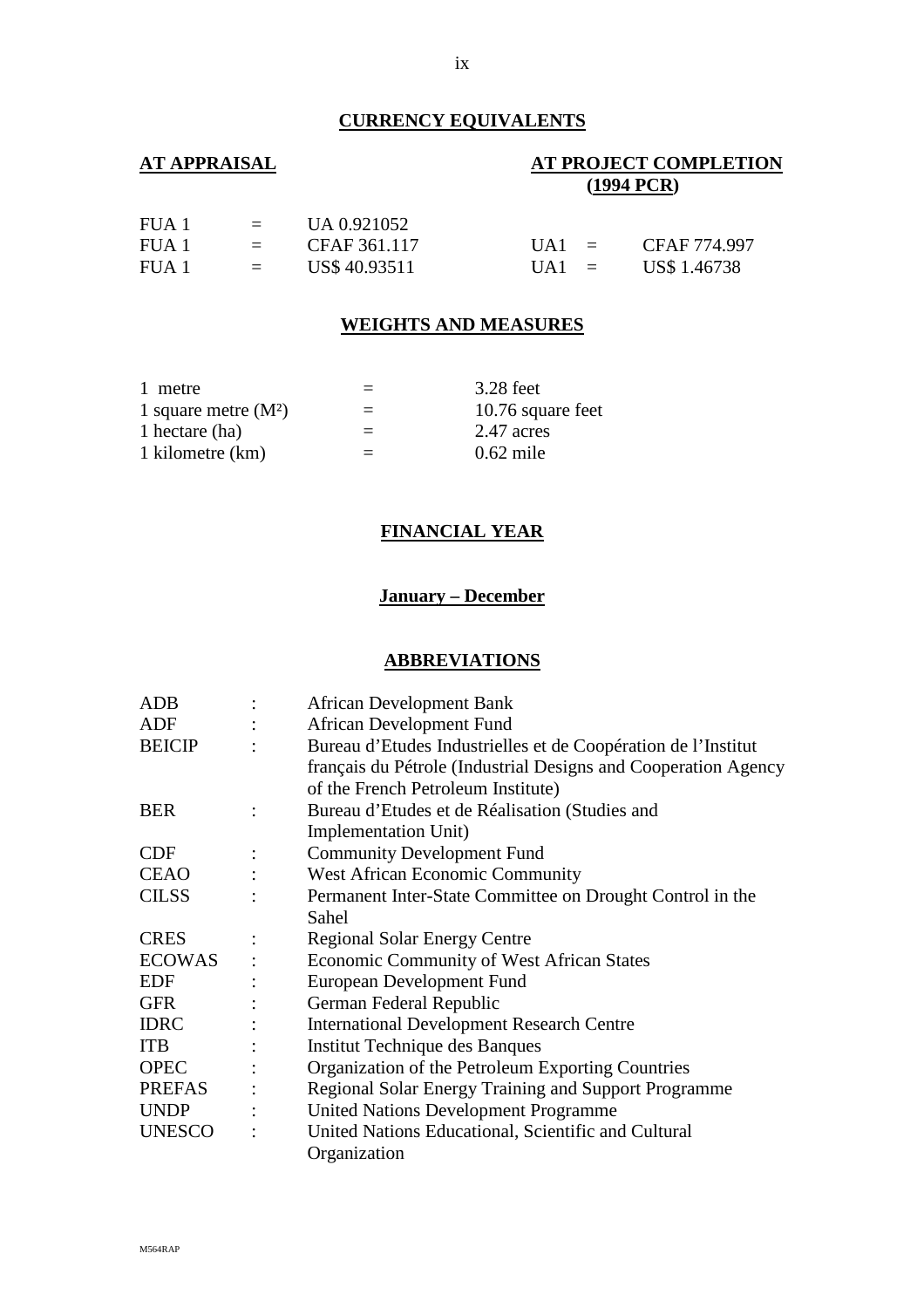# **LIST OF TABLES**

- 3.1 Project Cost by Expenditure Category
- 3.2 Cost by Source of Financing
- 4.1 Estimated and Actual Schedule of Activities
- 4.2 Actual Sources of Financing by Expenditure Category
- 4.3 Estimated and Actual ADF Financing by Expenditure Category
- 4.4 Estimated and Actual Loan Expenditure Schedule by Category.

# **LIST OF ANNEXES**

- 1. BER and CRES Organization Charts
- 2. List of CRES Staff Trained under the Project
- 3. Estimated and Actual Implementation Schedules of the Project.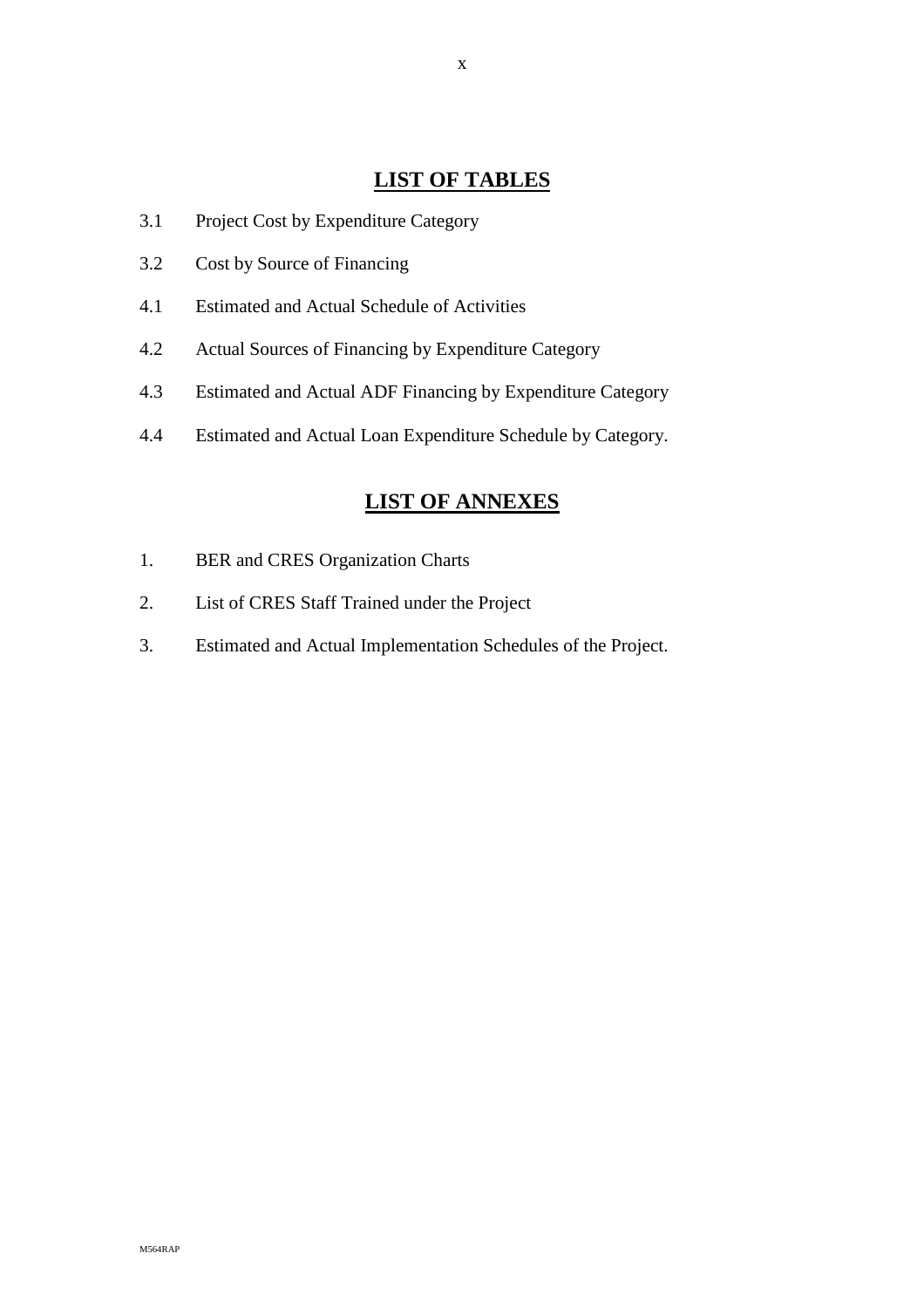# **1. INTRODUCTION**

1.1 The Project for the Establishment of a Regional Solar Energy Centre (CRES) was initiated as a result of the awareness by the Heads of State of the West African Economic Community (CEAO) of the consequences of their countries' total dependency on traditional sources of energy such as oil and electricity, while the sub-region had vast solar energy potential. In October 1978, the CEAO Heads of State decided to establish a Regional Solar Energy Centre in Bamako, in Mali, in order to make suitable use of the sun as a source of natural energy in abundant supply in Africa. The Member States of the Permanent Inter-State Committee on Drought Control in the Sahel (CILSS), which approved the initiative, joined the project. The CRES thus became a regional project involving eleven countries, i.e. Benin, Burkina Faso, Côte d'Ivoire, the Gambia, Guinea Bissau, Cape Verde, Mali, Mauritania, Niger, Senegal and Chad.

1.2 Different donors, including France, Germany, Canada, OPEC, UNDP, EDF and UNESCO initially supported the project. The Bank also responded favourably to the subsequent invitation to it to participate in the financing of the operation. Thus, in May 1983, it fielded a mission to Mali to appraise the project, and to define the practical modalities of its implementation with other technicians already in the field.

1.3 This Project Completion Report (PCR) contains a critical analysis of the project cycle. It highlights the positive and negative aspects of the project's implementation and draws appropriate lessons for improving the likelihood of success of future projects. The PCR is based on the Bank's appraisal report and supervision missions, various documents and studies prepared by CRES on the project, or commissioned by the other partners, as well as the conclusions of the November/December 1994 project completion mission.

# **2. SECTOR GOALS AND SPECIFIC OBJECTIVES OF THE PROJECT**

2.1 The concept of the CRES as a project, stemmed both from a theoretical premise and an empirical assessment. Indeed, in the late 1970s, the Heads of State of CEAO and CILSS considered that one of the essential criteria for assessing a country's level of development lay in its management of energy resources, since energy was pivotal for any development process. But, in most West African countries, traditional energy, from wood, was consumed wantonly, whereas the region enjoyed over 2,000 hours of sunlight per year representing 5 kWh/m²/day.

2.2 This disquieting situation prompted the CEAO and CILSS countries to seek alternative solutions to the region's energy requirements. Following consideration of the available technologies, resources, the most pressing needs, constraints, the likely costs and financing capacity, it was decided to promote the development of renewable energies and save traditional energies as much as possible. Those objectives could only be attained through the intervention of a specialist centre for the harnessing of renewable energies (sun, wind, bioenergy), the production, promotion and dissemination of production systems, research and development, training, and the dissemination and centralization of information, all of which culminated in the idea of establishing the CRES.

2.3 The sector goals pursued through the project consisted in the mastery of renewable energy technologies, active participation in the development of the related techniques and the creation of solar energy production capacity in West Africa.

2.4 The specific objectives assigned to CRES by the Heads of State of CEAO and CILSS, as part of the general objectives mentioned above, consisted in making a significant contribution to meeting the energy requirements of the sub-regions, particularly in rural areas, especially for water, health and education purposes.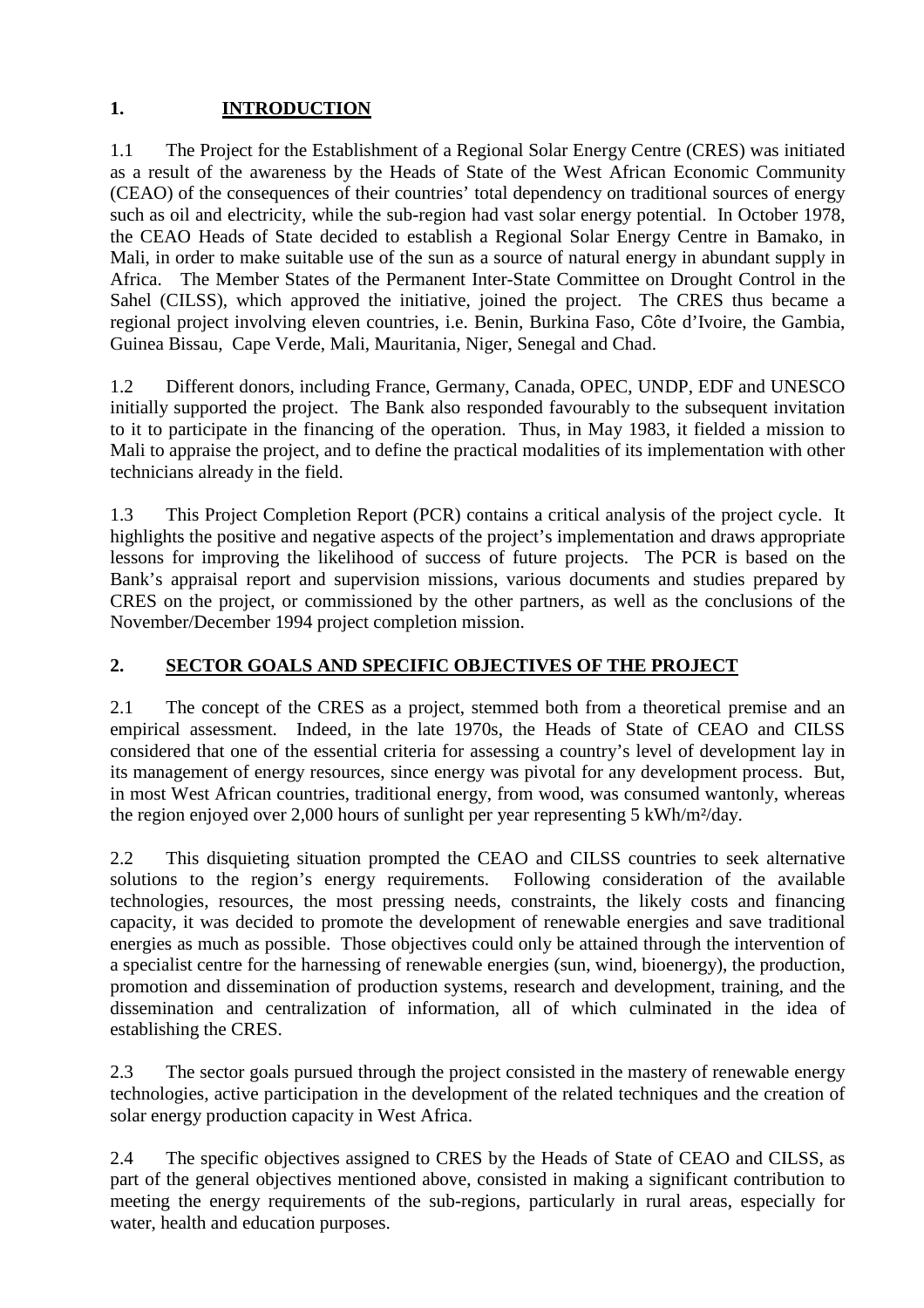# **3. PROJECT FORMULATION**

#### 3.1 Identification

3.1.1 The detailed preparation of this ambitious and complex project was essentially based on the following: the project was identified by UNESCO in a study conducted in 1979, and prepared on the basis of a detailed feasibility study financed by CEAO/CILSS in 1981. The purpose of the feasibility study was primarily to update the UNESCO study on the basis of guidelines defined by the CEAO Ad Hoc Committee of personalities from the region, with experience in renewable energies, and also taking into consideration the evolution of technologies and costs, which is necessary in such a rapidly developing area. The study also made it possible to clarify a number of points in order to permit the very rapid establishment of the CRES. It was immediately followed by a detailed engineering design that complemented the feasibility study and made it possible to issue invitations to bid for the construction of the Centre.

3.1.2 Following completion of the feasibility studies and other engineering designs, the Bank was invited by CEAO to participate in the financing of the project. It responded favourably and fielded an appraisal mission to Bamako from 2 to 15 May 1983 to discuss all aspects of the project with the CEAO authorities and the consultants who had prepared the engineering designs.

3.1.3 The appraisal mission defined the final components of the project, determined the expenditure categories, and prepared the estimated costs. In so doing, the Bank appraisal mission downsized the project from the original engineering designs, by, for example, removing some of the originally planned items of scientific and technical equipment for the different laboratories and technical units, and by cutting back staff from 207, as initially estimated in the engineering design, to 83 during the initial years of operation.

3.1.4 No particular difficulties were encountered during the project negotiations, and the CEAO and Bank authorities were all satisfied by the nature, quality and scope of the activities planned under the project. Furthermore, the conditions of effectiveness, as defined by the Bank, presented no special problems. They were the usual ADF conditions, which CEAO undertook to fulfill without any special discussions. The Board approved the loan without difficulty and the Executive Directors expressed their satisfaction with the project, not only because of its relevance in terms of the development of the sub-region concerned, but also because of the quality of its technical preparation.

3.1.5 The overall project design and preparation appear to have been satisfactory. The rationale behind it was clearly explained from the outset to the satisfaction of the countries concerned. Subsequently, the project was meticulously prepared through a series of feasibility studies and preliminary designs, which considered all aspects of the implementation of the components. An implementation schedule, with clearly defined time periods, was prepared, and permitted the identification of three principal project implementation phases, i.e. the Regional Solar Energy Training and Support Programme (PREFAS), the programme for the start-up of CRES activities and the actual CRES activities. Those phases served, to some extent, as indicators for the implementation of the project.

3.1.6 Although the Bank was not directly involved in the preparatory activities, it did not experience any particular difficulties in mastering all aspects of the operation, precisely because of the technical information provided when it was invited to participate. This information, drawn mainly from the feasibility studies conducted, provided the Bank with an opportunity to define the project components with full knowledge of the facts, and determine both its scope and costs. Taking advantage of this situation, the Bank appraisal mission defined the CRES project, which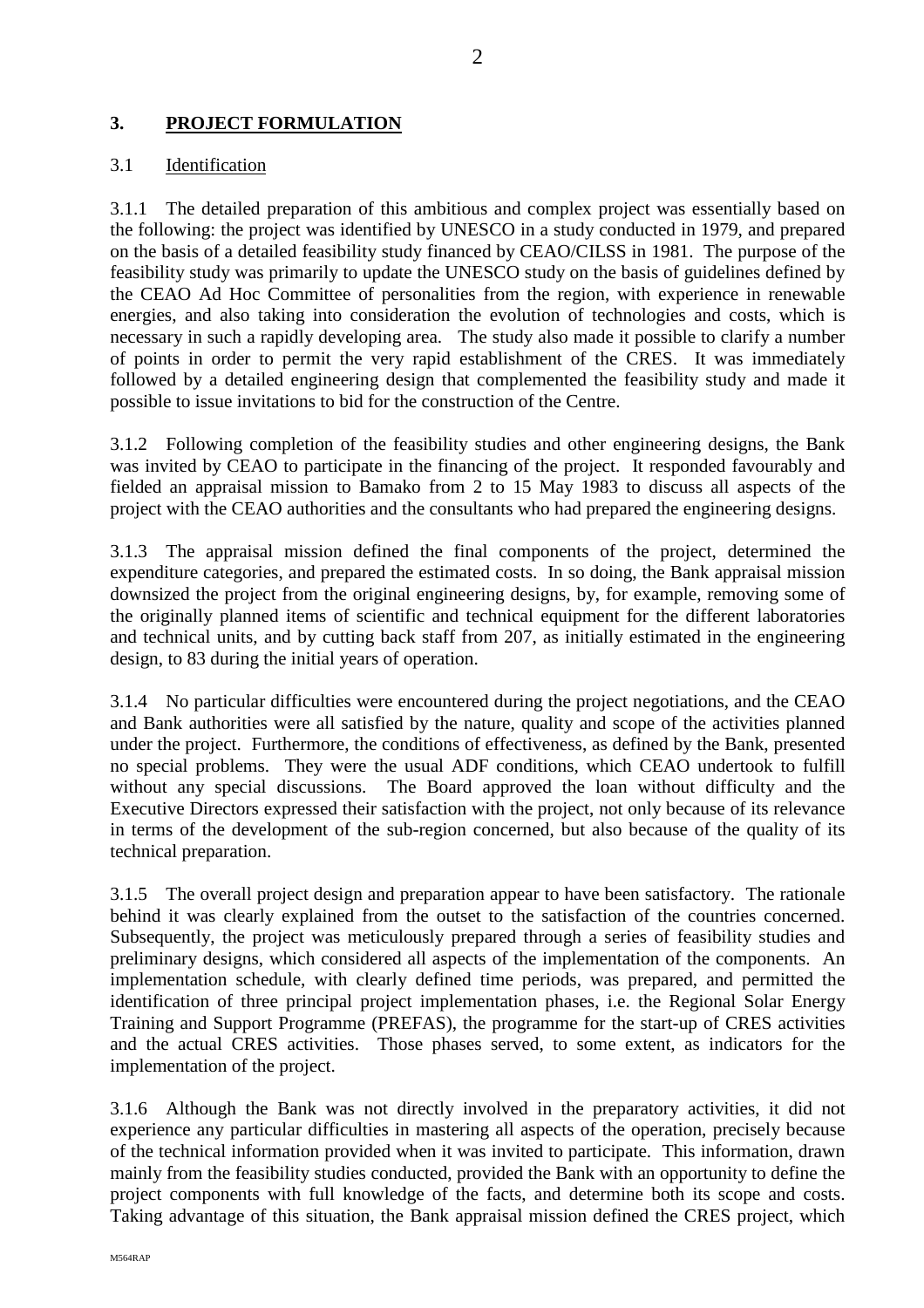other donors joined, namely EDF, France, the German Federal Republic (GFR) and OPEC. The Bank, therefore, played a determining role in formulating the project.

# 3.2 **Project Description**

3.2.1 The project was designed around two principal components:

#### **The CRES Component**

- a) The preparation of bidding documents for general and scientific equipment, the issuing of invitations to bid, and supervision of construction work, and the procurement of equipment and furniture;
- b) The construction of 19 buildings jointly financed by ADF, OPEC and CEAO. The buildings comprised;
	- **training and research building**: 1 library, records and data processing building; 1 training building; 1 lecture hall; 2 solar energy laboratories; 1 water and wind energy laboratory; 1 biomass laboratory; 1 improved stove testing laboratory; 1 cattle shed and testing and measurement areas;
	- **workshops:** 1 machine shop; 1 wood and plastics workshop and 1 general warehouse;
	- service areas : 1 administrative building; 1 entrance guard post and 1 equipment room;
	- **campus**: 2x30-room halls of residence; 1 restaurant and recreational building and 2 staff houses. and
	- site development: sports ground; access roads, telephone, electricity and water supply; 2 transformers; 2 generators; 1 treatment plant; tarred and compacted roads; external lighting; planting and fencing;
- c) The procurement of scientific equipment for laboratories, workshops and measuring and testing areas to be financed by the EDF, France and the German Federal Republic; and
- d) The procurement of general equipment and furniture for all the buildings, as well as vehicles to be fully financed by ADF.

# **BER Component**

3.2.2 Following the CRES feasibility study, CEAO established in Bamako, from October 1982, a Studies and Implementation Unit (BER) to apply its solar energy policy throughout the 1982/1984 programme. As the project manager, the BER was responsible for: 1) carrying out the different training activities and preparing the regional programme; 2) providing support to the strengthening of the national centres, the establishment of national engineering units and the complete establishment of the CRES. The BER was financed from the following bilateral sources: EDF, UNDP, USAID, France and the German Federal Republic.

3.2.3 Under the project, the Bank fully financed a) the procurement of general equipment and b) technical assistance for the general coordination of the implementation of its project. The BER operating and training costs were borne by the Bank and CEAO.

M564RAP 3.2.4 The BER was also responsible for coordinating training, in the form of specialized courses and seminars, for 30 CRES lecturers, 15 of whom were engineers and 15 technicians. The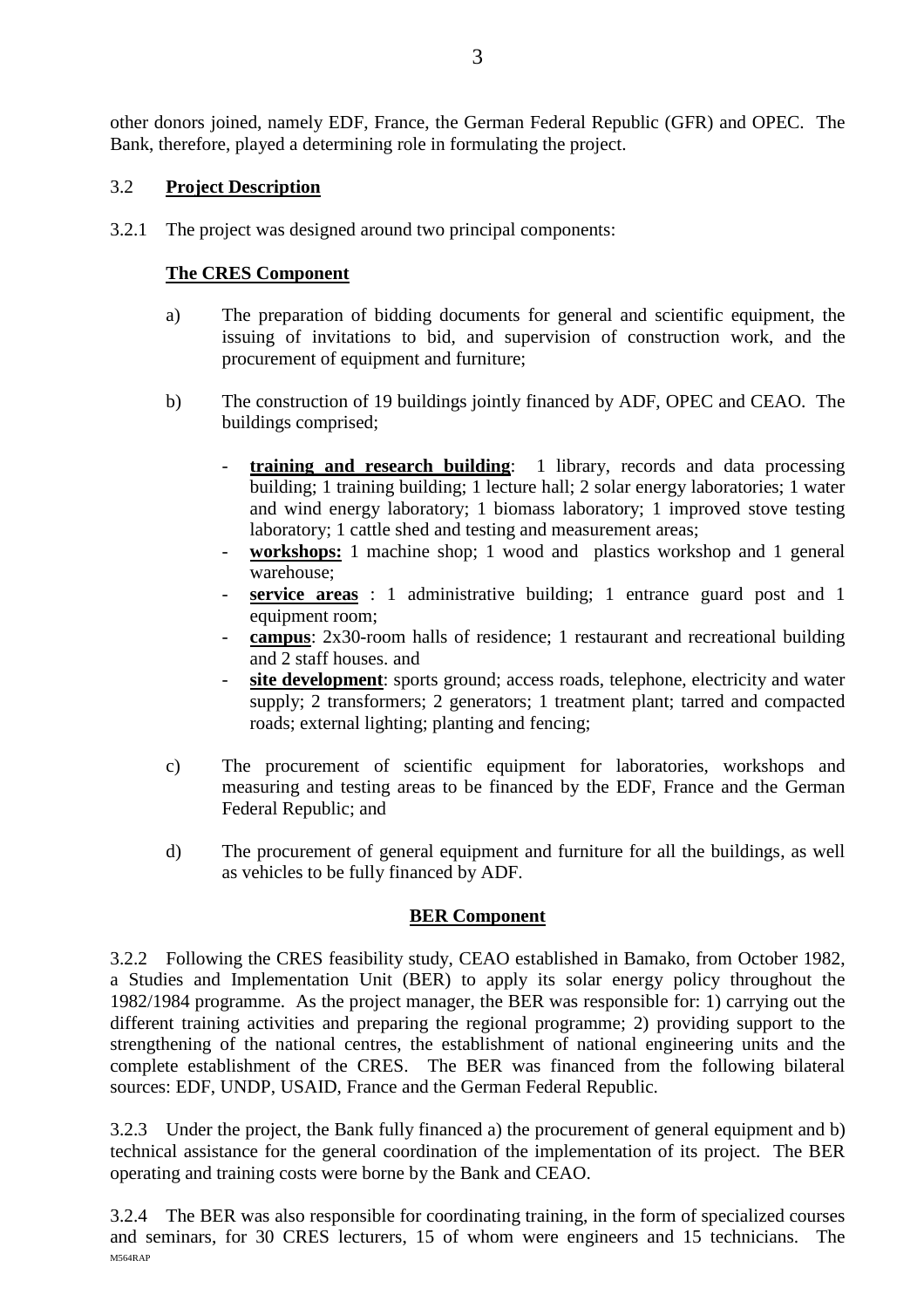average training period for engineers was to be 6 months, of which 3 in Europe or the USA and 3 in Africa, while for technicians it was to be 4 months, of which 2 in Europe and 2 in Africa.

#### 3.3 **Project Cost**

The total estimated project cost at appraisal was UA 21.30 million. UA 4.61 million of the construction work was to be financed by OPEC, UA 5.73 million by ADF and UA 0.47 million by CEAO. The procurement of scientific equipment was to be fully financed by Germany, France and the EDF for a total amount of UA 4.60 million, as well as by CEAO to the tune of UA 0.37 million. The other expenditure was to be borne jointly by ADF (UA 4.63 million) and CEAO (UA1.34 million). The following tables indicate the project costs by expenditure category and source of financing.

|                               |       | <b>CURRENCIES</b> |              |               |  |  |
|-------------------------------|-------|-------------------|--------------|---------------|--|--|
| <b>Categories</b>             | F.E.  | L.C.              | <b>Total</b> | $\frac{0}{0}$ |  |  |
| A. Studies/Supervision        | 1.43  | $\theta$          | 1.43         | 8.89          |  |  |
| Construction<br>B             | 6.58  | 1.66              | 8.23         | 51.22         |  |  |
| C. Scientific Equip.          | 3.64  | 0.00              | 3.64         | 22.66         |  |  |
| D. Furn. & Gen. Equip.        | 1.05  | 0.06              | 1.11         | 6.91          |  |  |
| <b>E.Technical Assistance</b> | 0.38  | 0.00              | 0.38         | 2.37          |  |  |
| <b>F.BER Operation</b>        | 0.00  | 0.52              | 0.52         | 3.19          |  |  |
| G. Training                   | 0.71  | 0.05              | 0.76         | 4.73          |  |  |
| <b>Base Cost</b>              | 13.78 | 2.29              | 16.07        | 100.00        |  |  |
| <b>Physical Contingencies</b> | 0.79. | 0.10              | 0.89         |               |  |  |
| Price Contingency             | 3.77  | 0.56              | 4.33         |               |  |  |
| PROJECT TOTAL                 | 18.34 | 2.96              | 21.30        |               |  |  |
| % participation               | 85.7  | 14.3              | 100          |               |  |  |

| Table 3.1                                   |
|---------------------------------------------|
| <b>Project Cost by Expenditure Category</b> |
| (in UA millions)                            |

# **Table 3.2 Cost by Source of Financing (in million UAs)**

| <b>SOURCES</b> | $F.E$ | L.C. | <b>TOTAL</b> | $\frac{0}{0}$ |
|----------------|-------|------|--------------|---------------|
| ADF            | 8.25  | 2.11 | 10.36        | 48.64         |
| <b>CEAO</b>    | 0.88  | 0.85 | 1.73         | 8.12          |
| <b>OPEC</b>    | 4.61  | 0.00 | 4.61         | 21.64         |
| <b>FRANCE</b>  | 2.04  | 0.00 | 2.04         | 9.58          |
| <b>GERMANY</b> | 2.15  | 0.00 | 2.15         | 10.09         |
| <b>EDF</b>     | 0.41  | 0.00 | 0.41         | 1.93          |
| <b>TOTAL</b>   | 18.34 | 2.96 | 21.30        | 100.00        |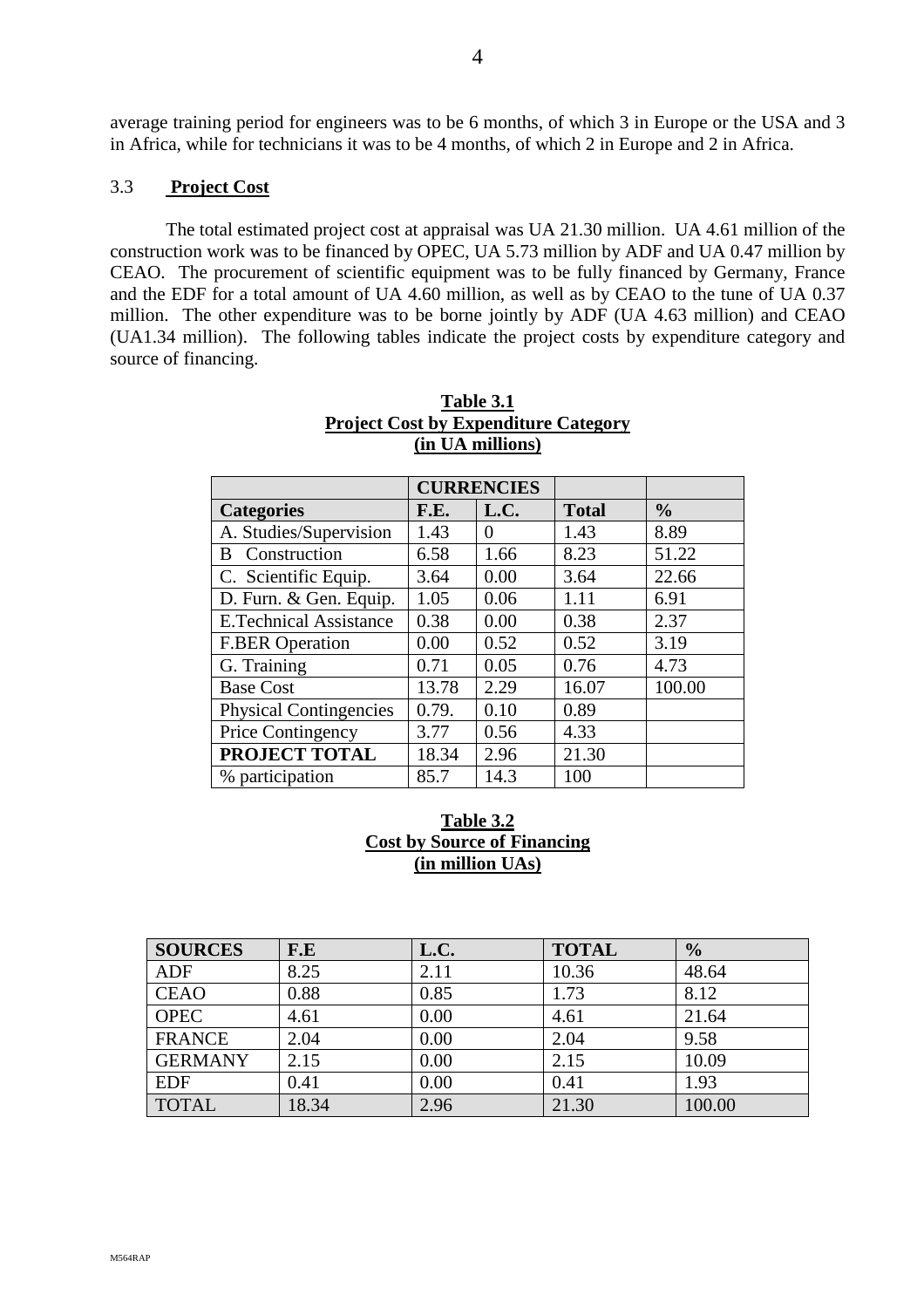#### **4. PROJECT IMPLEMENTATION**

#### 4.1 Conditions of Effectiveness and Start-Up

4.1.1 Loan effectiveness was subject to the usual Fund, and other, special conditions. More specifically, regarding the conditions precedent to the first disbursement, the Fund was to receive from the Borrower, prior to each disbursement:

- i) an undertaking to make regular appropriations in its annual budgets to cover its share of the project costs, as set out in the financing plan;
- ii) an undertaking to secure supplementary financing in the event of overruns of the project's estimated cost;
- iii) written evidence that the 30 hectares of land had been allocated by the Malian Government to the Regional Solar Energy Centre, as well as an undertaking that they would be reserved solely for the purposes of the latter;
- iv) evidence of the opening of a special account with a banking institution in Bamako for the payment of the proceeds of the ADF/OPEC loans. The said account was to be managed by the BER;
- v) evidence that financing agreements with the other donors had been signed or that the latter had given written undertakings that they would participate in the financing of the project or, at any rate, that the project financing package had been finalized;
- vi) the decree financing the objectives, statutes and mode of operation of CRES; and
- vii) an undertaking to secure the necessary funds required for the running of the CRES.
- 4.1.2 In addition, the Borrower was to:
	- i) submit to the Fund for comment and approval the list and CVs of the technical assistants provided for under the project and the 30 candidates selected for scholarship awards by the BER;
	- ii) give the assurance that the scholarship holders sign a five-year bond to work for the CRES in Bamako; and
	- iii) give the assurance that it would help the trainees leaving the CRES to secure jobs.

4.1.3 The analysis reveals that the conditions precedent to loan effectiveness, whether related to the first disbursement or the others, were fulfilled by the Borrower without any real difficulty. Most of them were the usual Bank conditions, which CEAO was able to fulfill without any problems. The Borrower did, in fact, give the required undertakings and provided evidence that the financing agreements with the other donors had been signed, or that the latter had provided written undertakings to participate in the project financing. This condition was all the easier to fulfil, since, even before the Bank was invited to participate in the project financing, the other donors, i.e. EDF, France, the GFR and OPEC, had confirmed to CEAO their intention to contribute to the project. There was no serious slippage on loan effectiveness.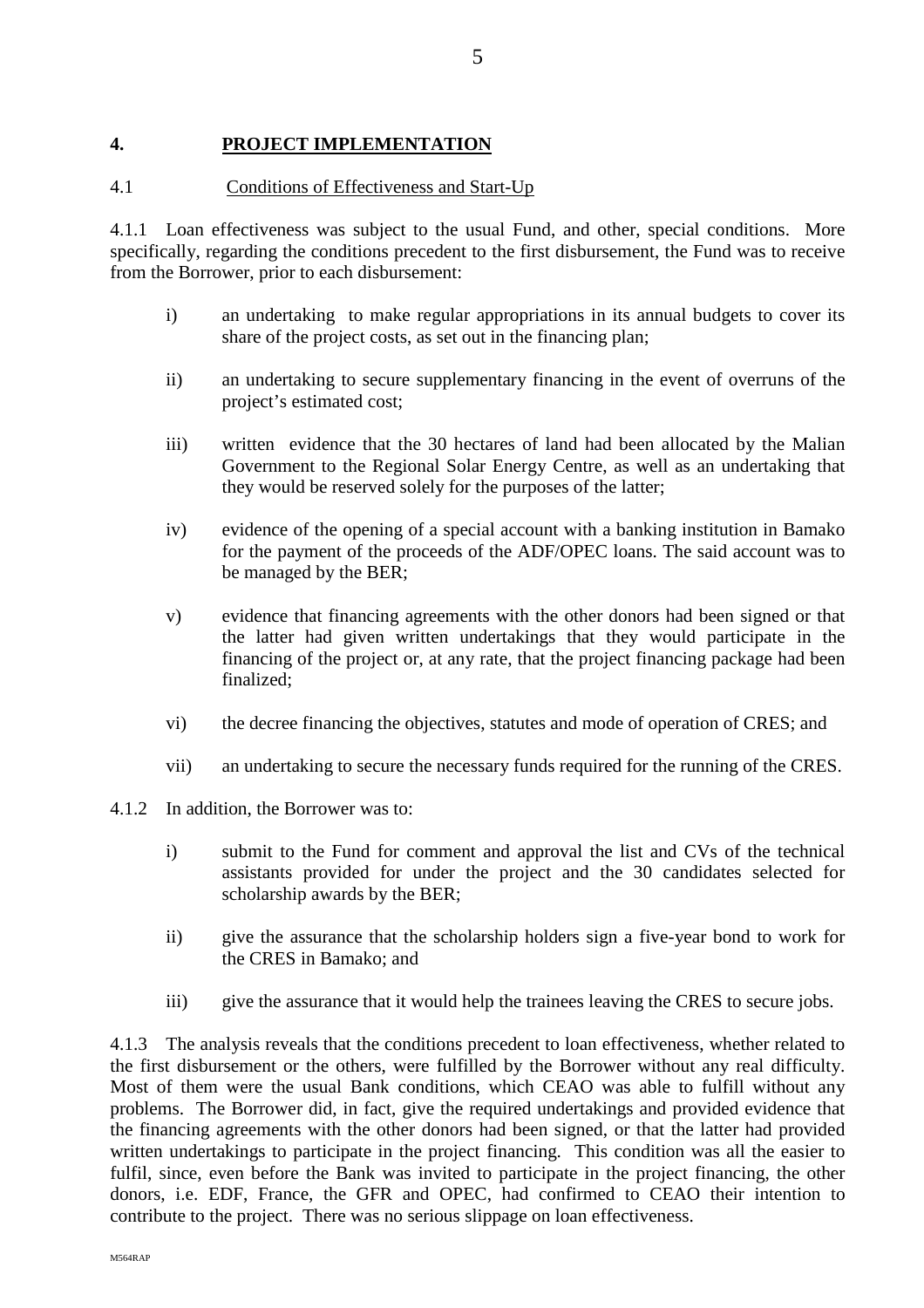4.1.4 Nor was there any slippage on project start up, since, even prior to the official launching of the project, the Regional Solar Energy Training and Support Programme (PREFAS), intended to get the CRES project off the ground, was implemented. One of the principal activities under the PREFAS was to prepare the establishment of CRES by:

- completing the preliminary designs of the centre (engineering, architectural);
- overseeing the construction of buildings and the installation of equipment;
- training the staff of the future CRES; and by
- preparing the organization of the different CRES units.

4.1.5 CEAO was officially notified of the withdrawal of the European donors in May 1988 at the 25<sup>th</sup> Meeting of the Council of Ministers of the organization, held in Ouagadougou. The reasons given to justify this unexpected withdrawal, were, inter alia, the oversizing of CRES, the overlapping of activities planned at regional level with those of other countrywide activities and the lack of support provided by CEAO States to the Institution.

4.1.6 On examination, the reasons given appear to be pretexts rather than sound explanations. Indeed, since the reproaches made against CRES were essentially technical, technical solutions could easily have been provided. Such technical solutions were, moreover, suggested to the European donors who showed no inclination to reverse their decision, because in reality the real reasons for the withdrawal of the European donors lay elsewhere, especially in the difference of opinion between them and CEAO regarding the orientations of CRES.

4.1.7 Indeed, CEAO, in keeping with the initial project objectives, saw in CRES an instrument for the subregion's economic development. Thus, in 1987, the project managers conducted strategy and feasibility studies defining the modalities for creating a production function within CRES. Mainly, those studies concluded on the need to establish in Bamako a production unit for photovoltaic panels, the development plan for which provided for the transition from the assembly of systems to encapsulation. The production unit would be of the limited liability type, supplemented by a joint venture, and its capital would be opened up to third parties.

4.1.8 The European donors in no way shared this view. As far as they were concerned, although they had approved the original project objectives and signed all the financing agreements concerning the programmes to be implemented, CRES should only be an instrument for stimulating the potential market for equipment using renewable energies, and not an instrument for the production or the development of such equipment. The economic stakes were: CRES, as perceived by CEAO, could be a formidable competitor for European enterprises specialized in solar energy, which was quite unacceptable to the European donors.

4.1.9 Thus, despite their clearly stated undertaking to contribute specific amounts to the project, the European partners (EDF, France and GFR) quite unexpectedly terminated their participation in the project, whereas the operation, already underway, needed their support as planned. Since no mechanism for exerting pressure had been envisaged, the European partners were able to withdraw with complete impunity. CEAO was unable to secure the necessary funds to fill the vacuum created by the withdrawal of the European cofinanciers and ensure the operation of CRES despite its undertaking to do so. Once again, no means of exerting pressure had been considered, and CEAO simply withdrew from the project in the late 1980s.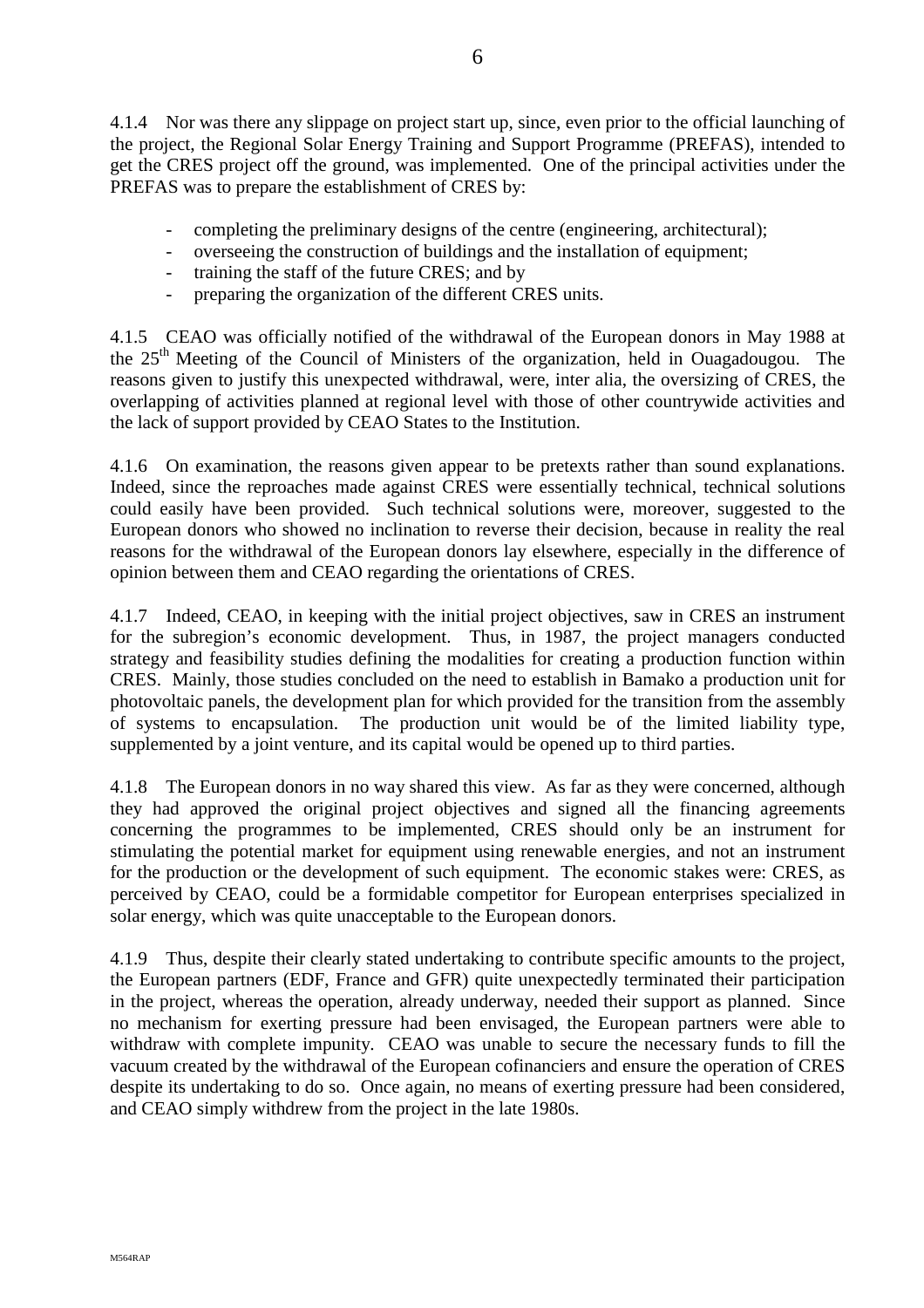#### 4.2 **Outputs/Changes**

#### **Construction Work**

4.2.1 All the construction work planned and described in paragraph 3.3.1 was completed, with the exception of the cattle shed, which was suspended right from the start. No major changes occurred in the civil works, or in the procurement of general equipment and furniture. Only the official residence of the Director-General was modified, which made it possible to increase the surface areas of the rooms and to add a room. Rolling shutters were added to the catering services building to ensure better protection of the bar of the self-service restaurant from wind and rain.

4.2.2 In order to improve project performance, additional work was carried out after the commissioning of the buildings. This concerned the turfing and metalling of slopes and the installation of batteries and condensers. VERITAS was responsible for the technical inspection of the additional work.

4.2.3 The premises are not always used for their intended purpose. There have been some slight modifications. In the administrative building, the switchboard was moved from the ground to the second floor, near the Director's office to ensure direct supervision of the use of the telephone. On the other hand, in the research and training centre, some rooms and laboratories (water, biomass, wind energy, testing of improved stoves, solar energy) are not used because of insufficient equipment or staff shortages. The machine, wood and plastics workshops and the general warehouse are not utilized because they are not equipped or are underequipped.

4.2.4 The campus, which has been without students and trainees from CEAO member States for some years because of the sluggishness of CRES, is temporarily available to the general public for seminars and the accommodation of different types of clients. This management of the campus facilities (meeting rooms, dormitories, and kitchens) enables the management of CRES to generate income, which helps to finance some of the institution's operating expenses.

#### **Scientific Equipment**

4.2.5 Not all of the scientific equipment intended for the laboratories and workshops was acquired, since the donors who were to finance its procurement withdrew in 1987 when the project was being implemented. At the request of CRES, ADF agreed for part of the funds earmarked for other categories of expenditure to be used to acquire some equipment for three laboratories (photovoltaic, thermal and thermodynamic, materials and technical support), as well as for the general maintenance workshop. Since this budget could not cover requirements, a new list of priority equipment, and the corresponding bidding documents, were prepared to comply with the new budget.

4.2.6 Moreover, it had not been possible to recruit all the engineers and technicians responsible for ensuring the functioning of the laboratories in time, owing to the withdrawal of the cofinanciers. The consequences are: i) some buildings constructed at great expense are no longer used and cost efficient because of a lack of equipment and trainers; and ii) CRES's specialized training objectives have not yet been attained.

# **Training**

M564RAP 4.2.7 With regard to CRES staff training, the appraisal report made provision for the retraining of 30 people, namely 15 engineers and 15 technicians following the publication of vacant positions in the principal newspapers of CEAO and CILSS member States. The average length of training for engineers was to be 6 months, of which 3 in Europe or in USA, and 3 in Africa. For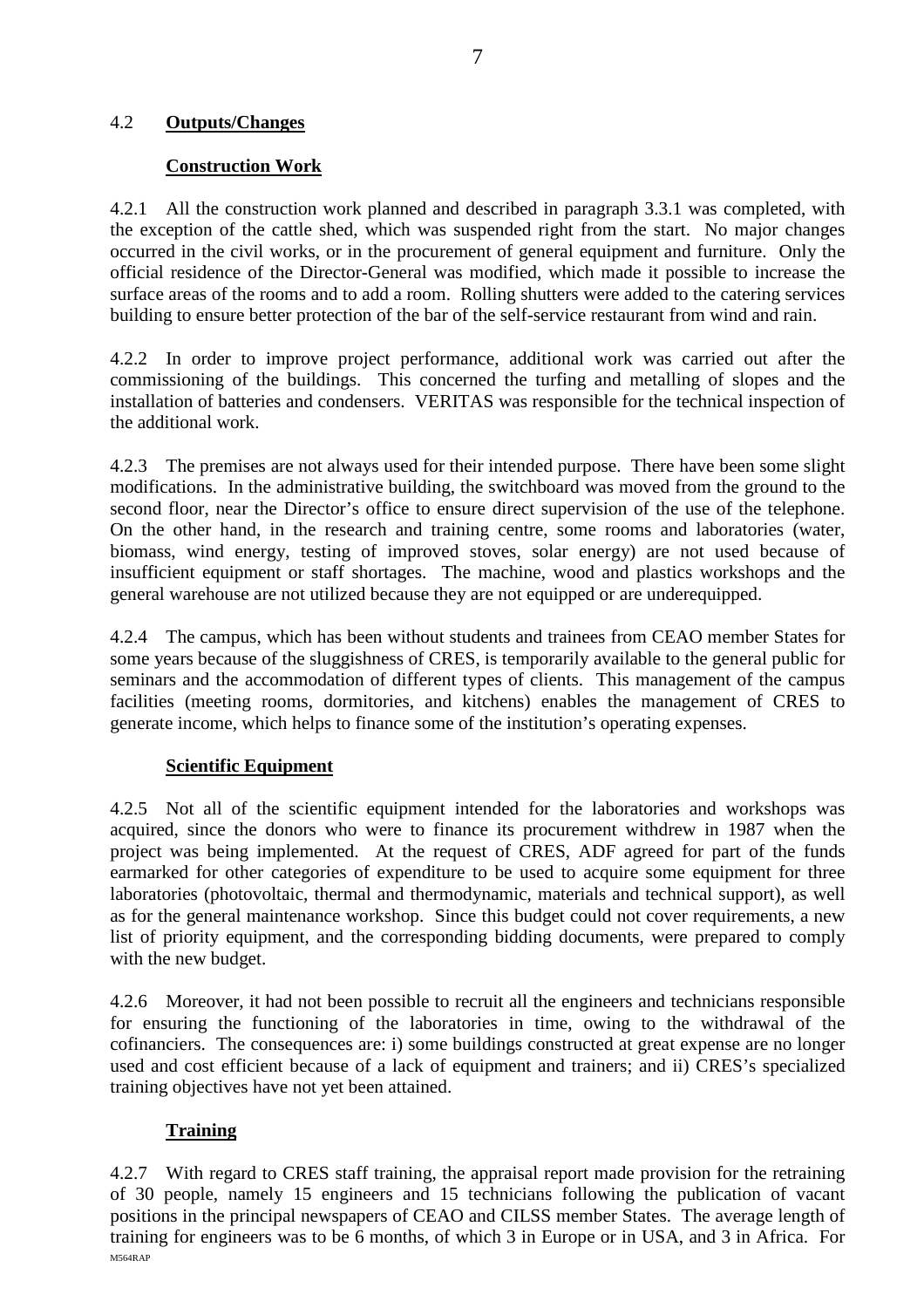technicians it would be 4 months, of which 2 in Europe and 2 in Africa. For various reasons including cuts in the original training budget in favour of equipment following withdrawal of the other donors, the delay in the procurement of scientific equipment and the slowness in the recruitment and mobilization of the initial staffing of CRES, the original training programme could not be fully carried out.

4.2.8 Training activities finally consisted of supplementary training and the retraining of 22 engineers, technicians, specialized staff and directors' secretaries in international or subregional institutions for periods of between 15 to 30 days. Exceptionally, 5 people received long-term training over one to three academic years. Furthermore, the loan was used to finance support (travel) to staff of specialist national centres in renewable energies, to participate in UNESCO course on Solar Electricity in France. The list of beneficiaries of training courses financed by the ADF loan is given in Annex 2.

# 4.3 **Implementation Schedule**

4.3.1 The estimated project implementation schedule was for a three-year period from June 1983 to August 1986, the final date for the delivery of all the equipment. The following table sets out the estimated and actual implementation schedule, as is also set out in Annex 3.

| <b>ACTIVITIES</b>                | <b>ESTIMATED</b>    | <b>ACTUAL</b>         | <b>SLIPPAGE</b><br>IN<br><b>MONTHS</b> |
|----------------------------------|---------------------|-----------------------|----------------------------------------|
| <b>Studies/Supervision</b><br>A. |                     |                       |                                        |
| Recruitment of Consultants.      |                     |                       |                                        |
| Period of Activities             | June 83 to Jan 84   | 1984                  | 67 mths                                |
|                                  | Feb. 84 to Aug 86   | Sept.84 to March 92   |                                        |
| <b>B.</b> Construction           |                     |                       |                                        |
| <b>Selection of Enterprises</b>  | June 83 to May 84   | 1984                  |                                        |
| Works Implementation             | June 84 to May 86   | Oct. 84 to Oct. 86    | 5 mths                                 |
| C. Scient. Equipment             |                     |                       |                                        |
| <b>BDs</b> for Equipment         | May 84 to Aug. 84   |                       |                                        |
| Selection of Suppliers           | Sept. 84 to Feb. 85 | 1987/1988             |                                        |
| Deliveries/Acceptance            | March 85 to July 86 | Sept. 88 to Nov. 1991 | 64 mths                                |
| <b>D.</b> General Equipment      |                     |                       |                                        |
| <b>And Furniture</b>             |                     |                       |                                        |
|                                  |                     |                       |                                        |
| <b>BDs</b> for General Equipment | July 84 to Nov. 84  |                       |                                        |
| <b>Selection of Suppliers</b>    |                     |                       |                                        |
| Deliveries/Acceptance            | Dec. 84 to July 85  | 1986                  |                                        |
|                                  | Aug. 85 to June 86  | Sept. 86 to Feb. 87   | 8 mths                                 |
|                                  |                     |                       |                                        |
| E. Training                      |                     |                       |                                        |
|                                  |                     |                       |                                        |
| 15 engineers                     |                     |                       |                                        |
| 15 technicians                   |                     | 1987 to 1992          |                                        |

#### **Table 4.1 Estimated and Actual Schedule of Activities**

4.3.2 The project was appraised in May 1983 and it was unrealistic to anticipate the start up of activities in June of that year. Such optimism may have been due to the fact that the BER (project executing agency) had already been established.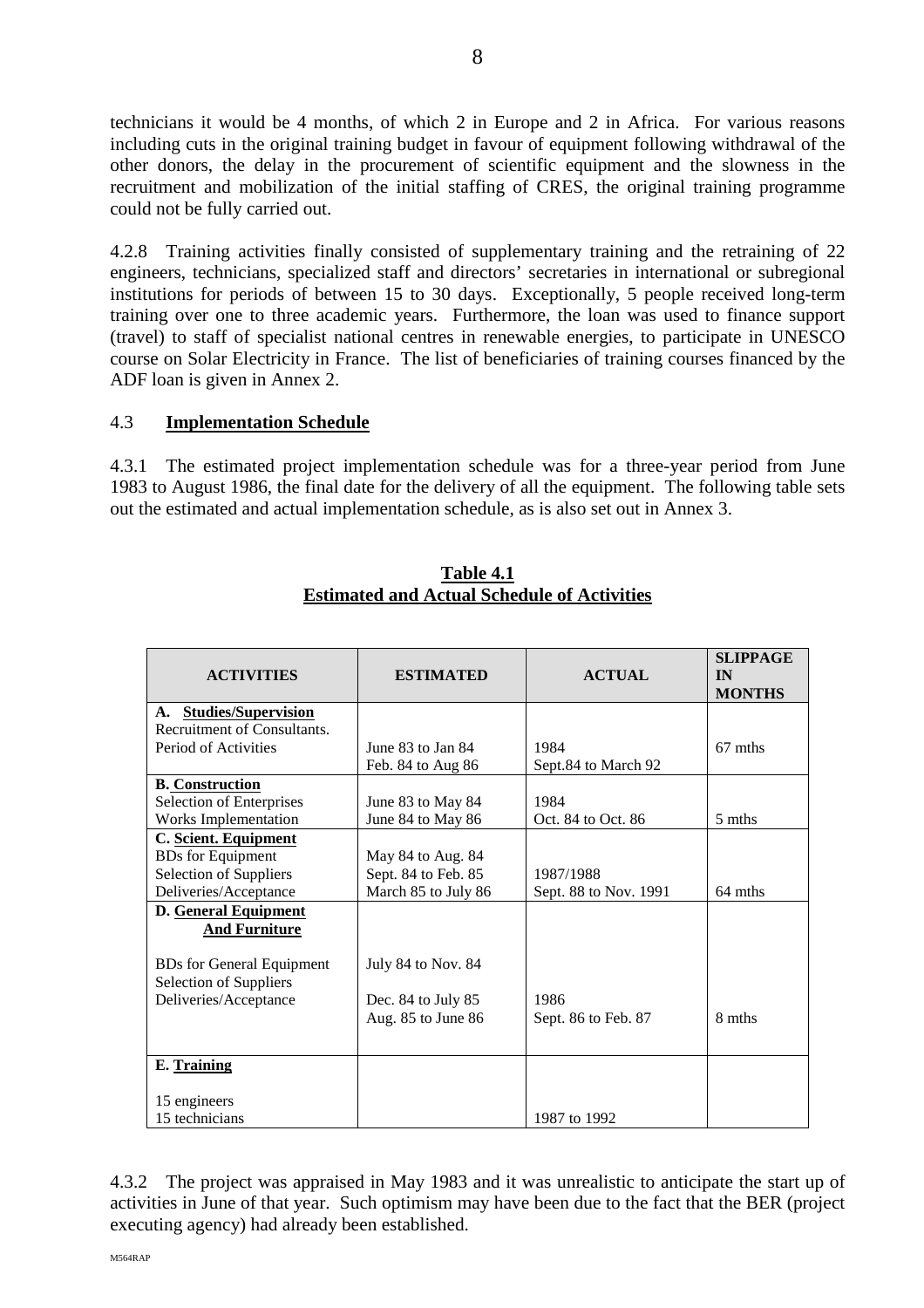4.3.3 On the whole, the project was completed five and a half years behind schedule owing to three major factors: i) withdrawal of the European donors from the financing of scientific equipment, (ii) the non-existence of a real executing agency as from 1986, and administrative delays at CEAO level. This situation resulted in the continuation of the activities of the technical assistance agency (BEICIP), responsible for the general coordination of the implementation until the delivery of all the equipment, i.e. March 1992. On the other hand, the other consultants who had supervised the construction works continued their activities until the different acceptance dates without any excessive delays.

4.3.4 The works, including the special equipment and site development, which were due to begin in June 1984, and to be completed in May 1986, effectively started up in October 1984 only 4 months behind schedule, and were completed in October 1986. The 5 months slippage on works implementation is slight in light of the volume of work to be done.

4.3.5 The general equipment and furniture were provisionally accepted from September 1986, i.e. three months slippage on the appraisal report estimate. The final deliveries were 8 months behind schedule. Since all the suppliers were outside the country, monitoring and control of compliance with deadlines were not easy. Moreover, at that time, BER had been dissolved and the new CRES structure, in addition to its usual functions, was responsible for project management. However, it should be mentioned that one consignment was only delivered in January 1988 owing to the fact that since, up to October 1986, the first successful bidder had not executed the contract, the latter was terminated and awarded to the second lowest bidder in November 1986.

4.3.6 Scientific equipment was procured very slowly for several reasons, namely: i) withdrawal of the European partners in 1986, ii) search for new financiers, iii) distance of suppliers who sometimes defaulted, iv) the simultaneous application of CEAO and ADF procurement procedures. Bids were analyzed by the CEAO Commission comprising two representatives of each member State, then approved by the CEAO General Secretariat before being forwarded to ADF for approval. The contracts were subject to the same formalities.

# **4.4 Reporting**

The Bank did not regularly receive project status reports from CRES, although the Loan Agreement required the Borrower to submit its reports to ADF. However, under its obligations, as a specialized CEAO institution, CRES often submitted activity reports to it.

# **4.5 Procurement of Goods and Services**

4.5.1 In conformity with the appraisal report, goods and services for the project financed by ADF, CEAO and OPEC were procured according to ADF rules of procedure, namely by international competitive bidding for: i) construction work, ii) general equipment and furniture, iii) technical assistance responsible for supervising the procurement of equipment and the general technical coordination within BER. The inspection firm was effectively selected from among those with experience of the region. Supervision of the civil works was awarded by amendment to the architect Blé YANGRA, who had prepared the project designs, and his engineering consulting firm, because of their in-depth knowledge of the project. This architect had been retained following international competitive bidding for the conduct of the architectural and engineering designs. No major difficulties were encountered in the procurement of those goods and services.

M564RAP 4.5.2 The appropriate procedures of the donor concerned were to be applied for the scientific equipment to be initially financed by France, Germany and the EDF. Since such scientific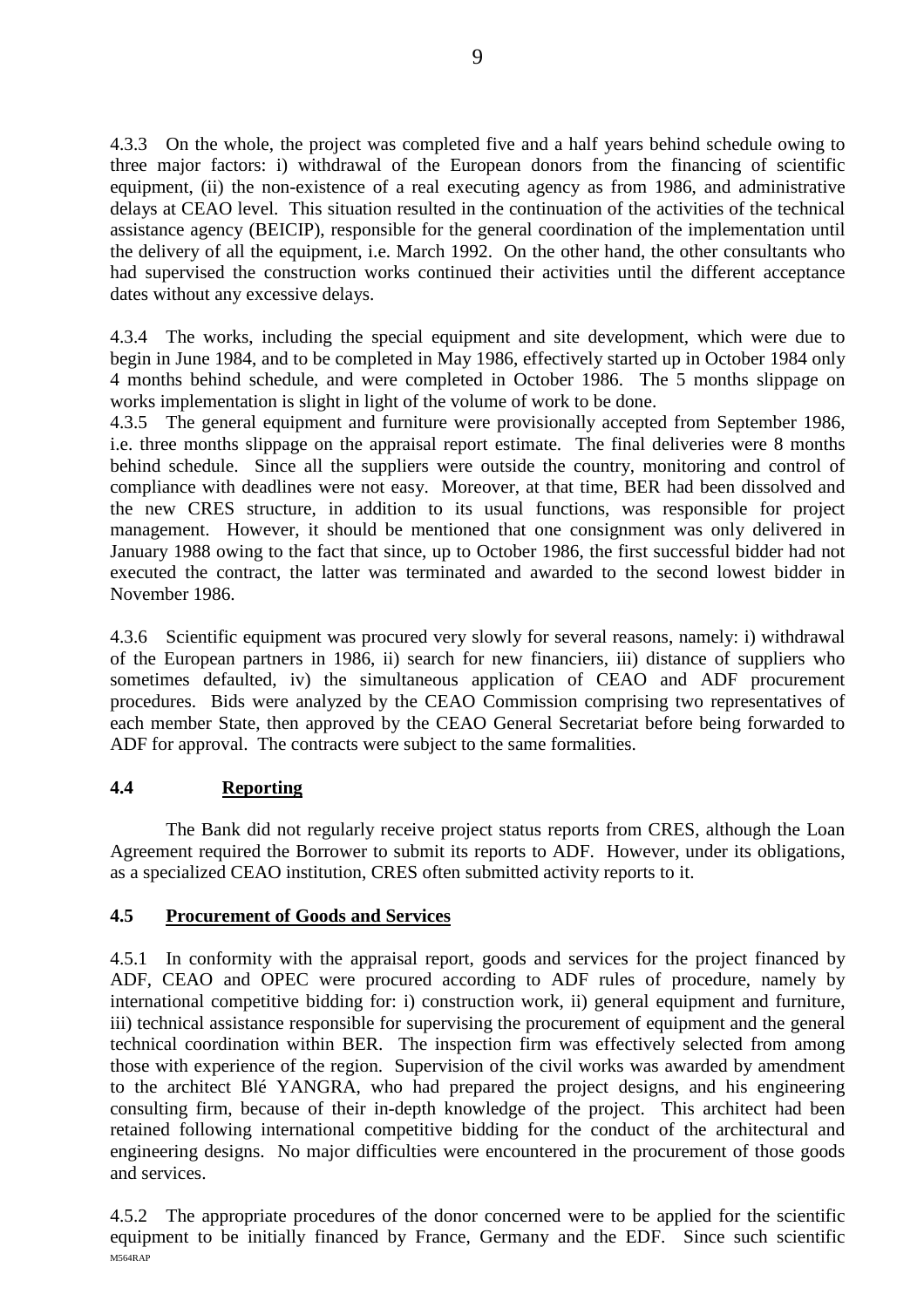equipment was finally acquired from ADF and CEAO resources, ADF rules and procedures should have been applied. However, CEAO and ADF approval channels were followed for bidding and the award of contracts. This contributed to the delays. Indeed, following ADF's approval, in May 1987, of the procurement of scientific equipment from the unused balance for certain activities, contracts were only prepared in October/November 1988, i.e. over a year later. Furthermore, since only one bid was submitted, a further round of international competitive bidding was required.

#### **4.6 Sources of Financing and Disbursements**

4.6.1 Under the original financing plan, ADF was to contribute UA 10.36 million (i.e. 48.64%),CEAO, UA 1.73 million (8.12%), OPEC, UA 4.61 million (21.64%), France, UA 2.04 million (9.58%), Germany, UA 2.15 million (10.09%) and EDF, UA 0.41 million (1.93%). This financing plan could not be realized. Indeed, in 1987, the European donors, namely France, Germany and the EDF, withdrew from the project against all expectations, especially as only three years earlier they had officially undertaken to contribute the above-mentioned amounts to the financing of the operation.

4.6.2 The withdrawal of France, Germany and the EDF changed the original financing plan in such a way that only ADF, OPEC and CEAO were responsible for financing the project. ADF contributed UA 10.36 million towards the financing of all expenditure categories. The following table shows the participation, by expenditure category, of the donors which effectively contributed to the financing of the project.

| <b>Categories</b> | <b>ADF</b> | $%$ ADF | <b>OPEC</b> | %OPEC    | <b>CEAO</b> | $%$ CEAO       | <b>TOTAL</b> |
|-------------------|------------|---------|-------------|----------|-------------|----------------|--------------|
|                   |            |         |             |          |             |                |              |
| A.Sup.Studies.    | 179.084    | 92.67   | $\Omega$    | $\Omega$ | 14,161      | 7.33           | 193,245      |
| B.Constr.         | 2,327,912  | 55.50   | 1,802,783   | 42.98    | 64,081      | 1.52           | 4,184,776    |
| C.Scient.         |            |         |             |          |             |                |              |
| Equipment         | 479.769    | 76.59   | $\theta$    | $\Omega$ | 146,651     | 23.41          | 626,420      |
| D. Furn./Gen.     |            |         |             |          |             |                |              |
| Equipment         | 348,632    | 100     | $\Omega$    | $\Omega$ | $\Omega$    | $\overline{0}$ | 348,632      |
| E.Tech Asst.      | 444,178    | 100     | $\Omega$    | $\theta$ | *           | $\ast$         |              |
| F.Operation/      |            |         |             |          |             |                |              |
| <b>BER/CRES</b>   | 257,230    |         | $\Omega$    | $\Omega$ | ∗           | $\ast$         |              |
| G. Training       | 113,635    |         |             | $\Omega$ | $\ast$      | $\ast$         |              |
| <b>TOTAL</b>      | 4,170,440  |         | 1,802,783   |          |             |                |              |

#### **Table 4.2 Actual Sources of Financing by Expenditure Category (in thousand CFA.Fs)**

**Source table 4.2: BEICIP Archives (Bamako) \*: insufficient information**

4.6.3 OPEC's participation in the financing of the construction work represented approximately 43% of the total cost of that category, in conformity with the appraisal report. CEAO's participation was below the estimate for the same expenditure category, i.e. 1.5% instead of 4.3%; the difference being absorbed by the ADF loan. CEAO also participated in the operating costs of the BER and CRES, from its establishment. However, BER, as well as CRES, in addition to their official duties, carried out periodic project management activities. It is, therefore, difficult to determine exactly the specific recurrent costs of the project.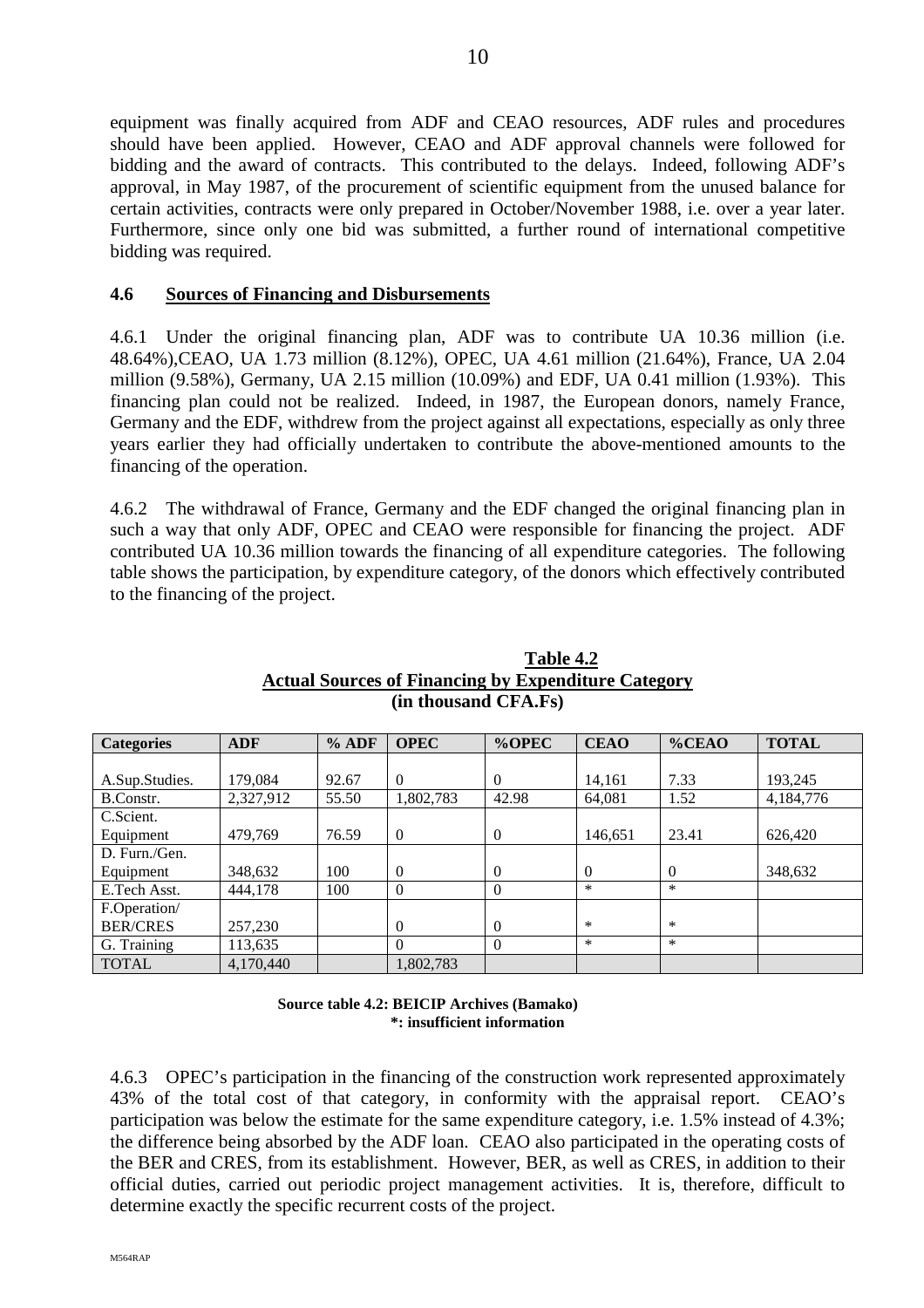|                        | <b>Estimated</b> |               | <b>Actual</b> |               |                   |
|------------------------|------------------|---------------|---------------|---------------|-------------------|
| <b>Categories</b>      | <b>Amount</b>    | $\frac{0}{0}$ | <b>Amount</b> | $\frac{0}{0}$ | <b>Difference</b> |
| A. Studies/Sup.        | 1,234            | 71.28         | 454           |               | $+780$            |
| <b>B</b> Construction. | 5,729            | 53            | 5,892         | 55.50         | $-163$            |
| C.Scientific Equip.    | $\Omega$         |               | 1,258         | 77.20         | $-1,258$          |
| DFurn/Gen.Equip        | 1,593            | 100           | 887           | 100           | $+706$            |
| E.Tech. Assistance     | 461              | 100           | 925           | 100           | $-464$            |
| F. Oper.BER/CRES       | 313              | 51            | 868           |               | $-555$            |
| G.Training             | 1,032            | 75            | 74            |               | $+958$            |
| Total                  | 10,362           |               | 10,358        |               | $+4$              |

| <b>Table 4.3.</b>                                                    |  |  |  |  |  |
|----------------------------------------------------------------------|--|--|--|--|--|
| <b>Estimated and Actual Financing by ADF by Expenditure Category</b> |  |  |  |  |  |
| (in thousand UAs)                                                    |  |  |  |  |  |

Source: ADB (FDIS)

4.6.4 The significant overruns in respect of technical assistance and the operation of the BER/CRES are due to the extension of the project implementation period. An explanation regarding ADF's participation in the financing of scientific equipment has already been given above in paragraph 4.2.5.

4.6.5 The changes to the implementation schedule led to modifications in the expenditure schedule. The following table indicates estimated and actual disbursements released by ADF.

| Year         | <b>Appraisal</b> | Actual (UA 000) | Percentage       |  |
|--------------|------------------|-----------------|------------------|--|
|              | <b>Estimate</b>  |                 | <b>Disbursed</b> |  |
| 1983         |                  |                 |                  |  |
| 1984         | 1,842            |                 |                  |  |
| 1985         | 5,259            | 2,395           | 23.12            |  |
| 1986         | 3,260            | 4,051           | 39.11            |  |
| 1987         |                  | 1,548           | 14.95            |  |
| 1988         |                  | 226             | 2.18             |  |
| 1989         |                  | 970             | 9.36             |  |
| 1990         | 0                | 490             | 4.73             |  |
| 1991         |                  | 595             | 5.75             |  |
| 1992         |                  | 83              | 0.80             |  |
| <b>Total</b> | 10,361           | 10,358          | 100.00           |  |

**Table 4.4 Estimated and Actual Loan Expenditure by Category**

4.6.6 Disbursements began in 1985, one year behind the estimated schedule. Since technical assistance and construction activities started up in the last quarter of 1994, the first invoices were submitted to BER in late October, and forwarded to the Bank in December of that year. On completion of the project in 1986, only 39% of the loan had been disbursed.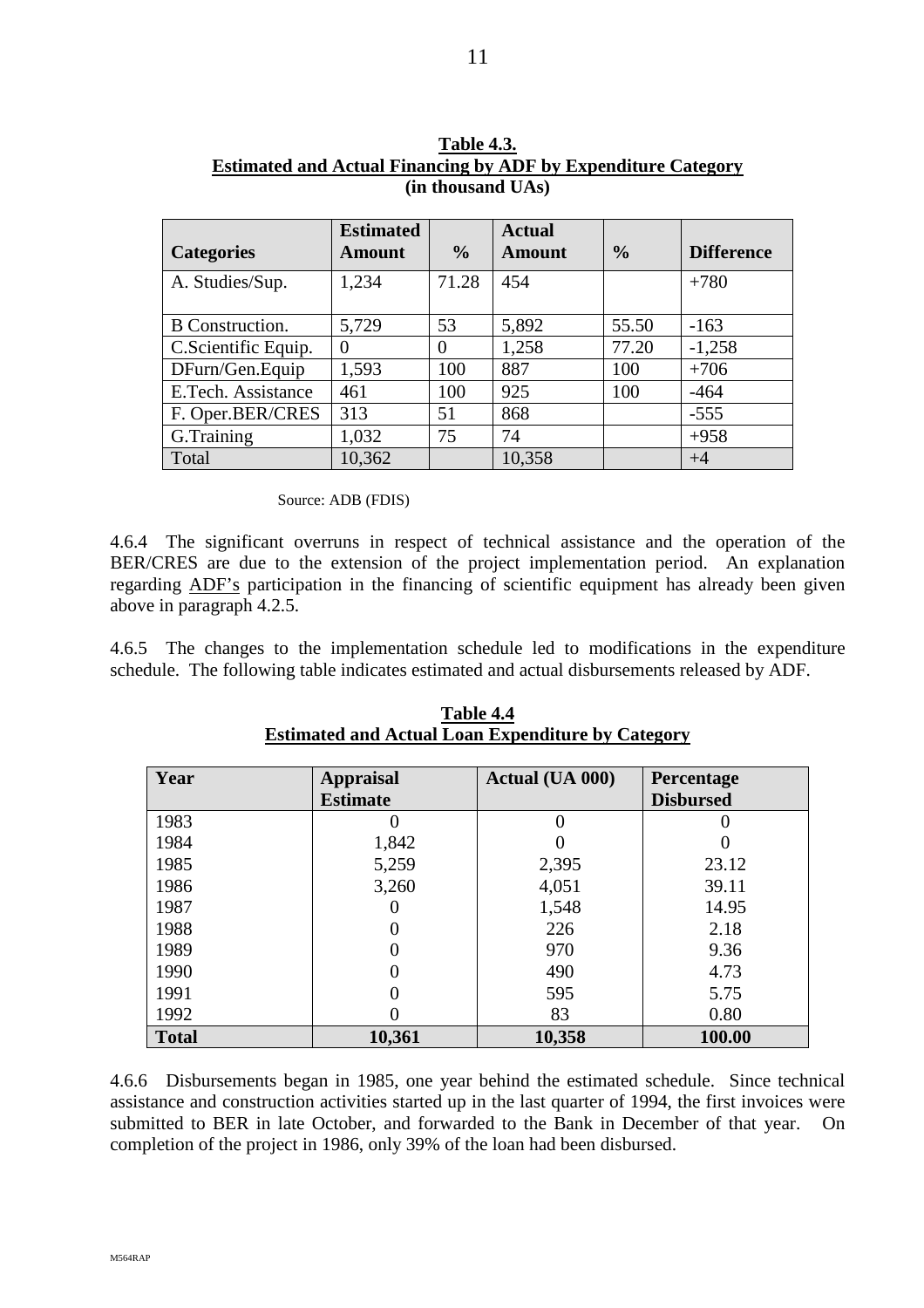# **5. PROJECT OPERATING PERFORMANCE**

#### **5.1 Overall Assessment**

5.1.1 The goods and services procured under the project correspond to the requirements and objectives defined at appraisal. However, some goods such as scientific equipment and staff training defined at appraisal were not fully procured and prevented CRES from attaining all its set objectives. The Borrower should have been more diligent in seeking financing for the remainder of the goods to be procured.

5.1.2 A training and research institution of CRES's size has high operating costs. However, insufficient consideration was given to recurrent costs at appraisal; for, at present, the centre's activities have come to a standstill owing to a shortage of funds.

#### **5.2 Performance of Consultants, Contractors, Suppliers and the Borrower**

#### The Consultant

5.2.1 Blé Yangra, the firm of architects responsible for the designs and works supervision, performed satisfactorily. The designs of the centre and campus are highly satisfactory. The buildings are well positioned and ventilated. The materials used are adapted to the environment and the climate. Furthermore, the construction work was supervised properly until completion. The inspection firms CEP and VERITAS, recruited to verify the standards and guarantee the stability and sustainability of the structures, also performed satisfactorily. The services of BEICIP, which was responsible for the equipment/furniture designs, assistance to the project management, the overall coordination of implementation, as well as assistance with the start up of training activities, were deemed to have been satisfactory.

#### The Contractor

5.2.2 GERC, the contractor for the civil works, was a consortium of three enterprises: SATOM, SNED and SODETEG. All the work was completed in conformity with the estimates of the implementation schedule. The quality of the materials used and their correct usage have ensured the uniqueness and undoubted sustainability of CRES. It should. however, be mentioned that some cracks have appeared in the walls and on the floor of the photovoltaic laboratory. Furthermore, since some buildings have remained unoccupied since the termination of the work, they have been subject to acts of vandalism and have deteriorated. Nor have all the buildings and installations been regularly maintained, which could cause their rapid deterioration.

#### Suppliers

5.2.3 The suppliers of general equipment and furniture satisfactorily performed their contracts by supplying products of high quality, and, on the whole, adhering to the schedule. Scientific equipment was procured slowly, and not all the suppliers provided training for staff in its utilization. The users do not use it properly, either from lack of knowledge or because the equipment is incomplete or obsolete.

5.2.4 It is unfortunate that local, or even regional, suppliers did not participate much more actively in the implementation of the project, especially with the current problem of maintenance of the equipment procured. The principal donor (ADF) should have required the grouping of external suppliers with local and /or regional suppliers, as well as the training of competent staff to ensure the maintenance and sustainability of scientific and special equipment.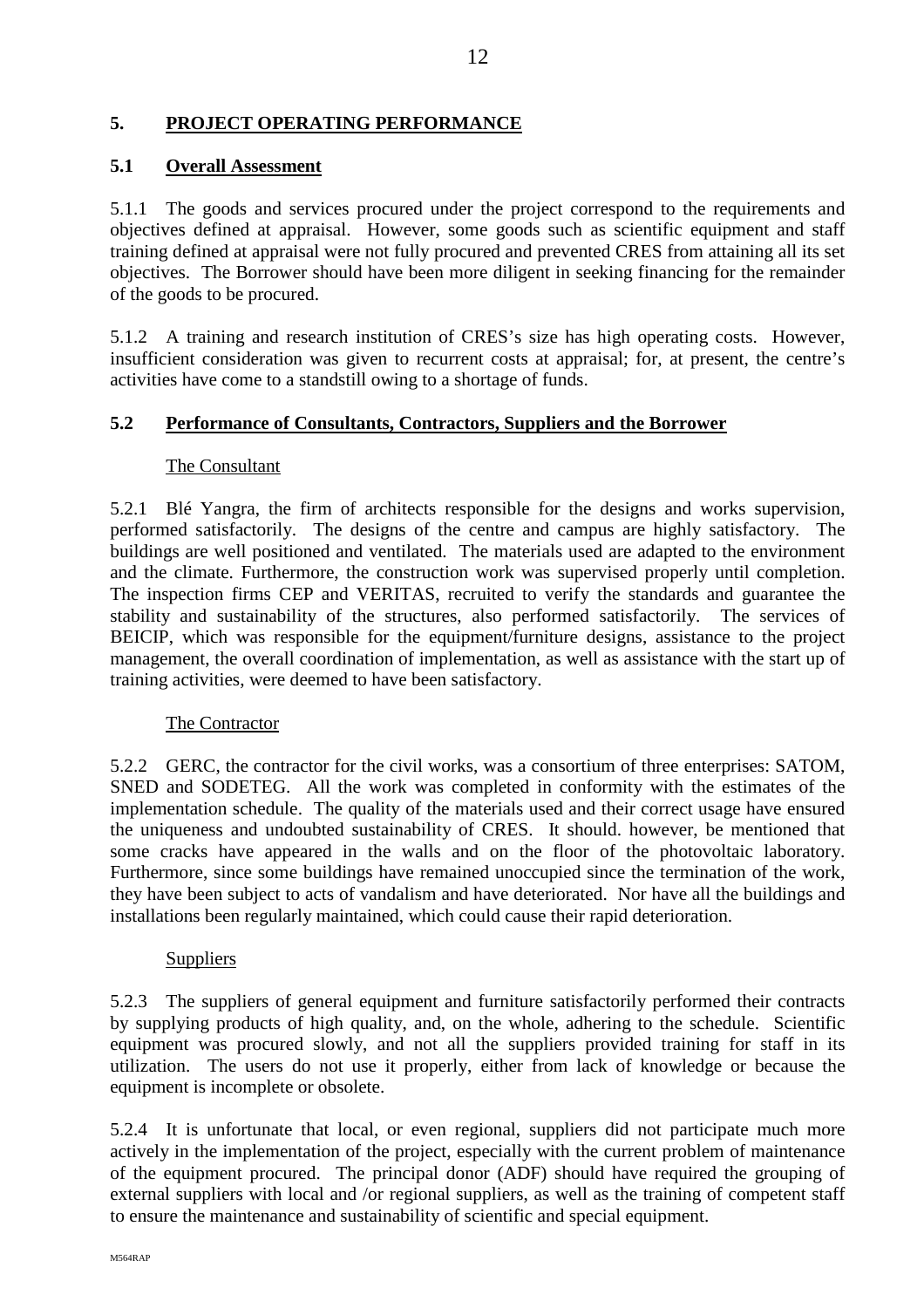5.2.5 In the case of this project, the Borrower was the Republic of Mali acting on behalf of the CEAO States. CEAO was, therefore, responsible for assessing the performance of the Borrower in the implementation of the project. BER, the executing agency, responsible for the management of the project, did, in fact, operate normally until March 1986, when CRES was established, resulting in the suspension of its activities before the project had been completed. Thereafter, there was no executing agency to permit proper monitoring and the resolution of the problems encountered. CRES took over although this was not provided for in the appraisal report. CRES could not work efficiently because of its own organizational problems. Moreover, the financial difficulties of the CEAO States prevented it from carrying out its activity programme and regularly releasing the necessary funds for the smooth operation of CRES to enable it to operate at maximum output.

# **6. INSTITUTIONAL PERFORMANCE**

#### **6.1 Overall Assessment of the Operation of CRES**

6.1.1 To objectively assess the level of institutional performance attained by the project, the role and functions vested in CRES at the design stage should be recalled. According to the project promoters, CRES was, in keeping with the renewable energies development strategy, to:

- i) develop applied research and support the national centres;
- ii) develop national, African and international cooperation in new energy;
- iii) participate in the preparation of a global energy strategy for CEAO and CILSS countries;
- iv) promote renewable energy projects through engineering designs and oversee their implementation; and
- v) plan and create large-scale production capacity for equipment, which would meet the demand of CEAO and CILSS member countries.

CRES was to play this role through the activities of the technology, design and engineering, information, documentation and training departments.

# The Technology Department

6.1.2 The role assigned to the Technology Department consisted in support to local structures, support for the large-scale production of solar energy equipment, research and development, and the promotion of pilot projects.

6.1.3 CRES implemented various measures to achieve those objectives. Thus, as from October 1983, it signed several agreements with the member States of CEAO/CILSS. These agreements enabled CRES, through its Technology Department, to carry out solar energy-related technical assistance activities in favour of the countries of the sub-region such as Mali, the Gambia, Mauritania, Niger, etc. Apart from technical assistance, several engineers of the national centres received travel or study scholarships as part of the agreements.

M564RAP 6.1.4 CRES industrial promotion activities involved several initiatives. A strategy study was conducted to define an industrial strategy for the production of solar equipment. The conclusions of the study, approved by CEAO experts and adopted by the Heads of State Conference in March 1986, proposed the establishment of a production unit for photovoltaic modules at the CRES in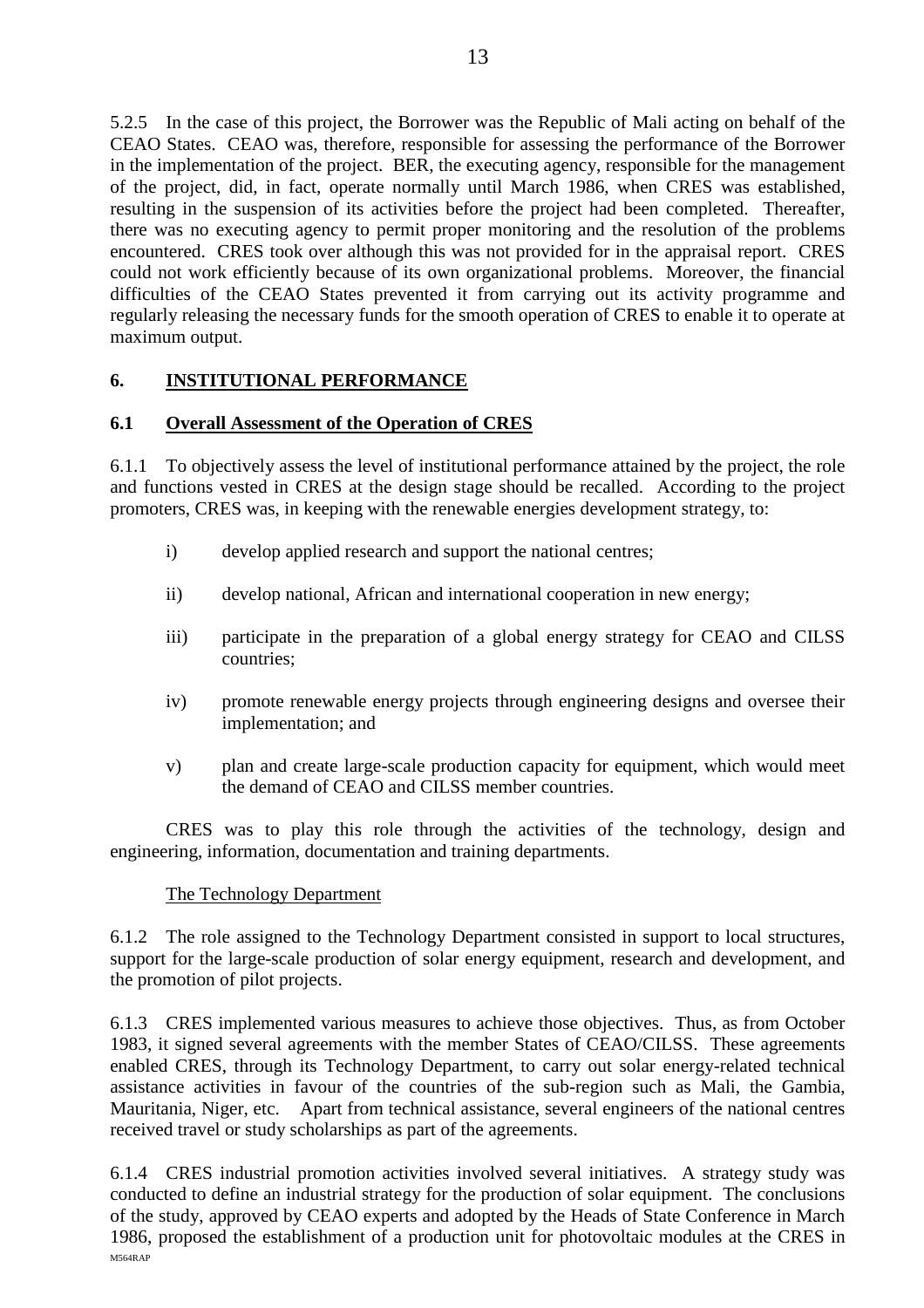Bamako, called UPS-Régionale. This central unit was to be accompanied by corresponding national units responsible for the marketing, installation and maintenance of equipment. Despite its endeavours to implement the UPS-Régionale project, CRES was unable to find a serious partner for a joint venture. In light of the failure to implement the UPS-Régionale project as a joint venture, CRES adopted another approach involving the establishment of a system assembly unit on CEAO financing in the hope of attracting a technical partner. A project in this vein submitted to CEAO was unable to secure the necessary funds (CFA.F 215,000,000). To address this latest difficulty, CRES proposed the assembly of portable solar lamps in its photovoltaic laboratory. Twenty such lamps were procured with a view to conducting on site trials. Because of insufficient financing (CFA.F 10,000,000), this new approach was not followed up either.

6.1.5 Research and development (R&D) activities involved the preparation of scientific and technical documents, and R&D activities as such. These activities were impeded by the delay in recruiting technical and scientific staff and the lack of funding. Despite such constraints, CRES was able to carry out data collection and processing activities, as well as research in the thermal or thermodynamic laboratories, the results of which were made available to CEAO and CILSS member countries.

6.1.6 CRES also promoted different pilot projects, the most important of which were the solar energy drying project, the experimental solar energy-powered village project, the project aimed at providing CRES with a field site at Banankoro (Bamako), and the integrated solar energypowered village project. All attempts to obtain financing for the implementation of the different projects failed, with the exception of the integrated solar energy-powered village project, for which financing was obtained from the ACCT, and under which a solar energy-powered village was established at KONI-BERI in Niger.

# Design and Engineering Department

6.1.7 The Department, which was established in 1986, has carried out several activities, of which the launching and monitoring of programming in Benin, the partial implementation of the regional programme and the study of two preliminary designs for solar-powered lighting. These activities had tangible results, namely (a) the preparation of Benin's infrastructure plan, (b) the equipping of two lecture halls and cultural centres with photovoltaic solar systems: lighting, power supply for audio-visual equipment, and (c) the conduct of 14 studies on projects in the water, health and educational/cultural sectors.

6.1.8 Apart from the above-mentioned activities, the Department has had to prepare, in cooperation with the other departments concerned, finance request documents with a view to the partial implementation of the regional infrastructure programme and the establishment of the Solar Energy Production Unit. Unfortunately, none of those activities was successful, since no donor agreed to finance the CRES programme.

# Information and Documentation Department

6.1.9 The Department has carried out a number of activities related to the dissemination of scientific, technical and promotional information, or information aimed at extending the systems and informing decision-makers or economic operators. Documentation-related activities comprise, in particular, (a) the establishment of a documentation centre (library, database and bank), (b) the establishment of national information units in member States, and (c) the establishment of a mechanism for cooperation with regard to exchanges of documents, and technical and financial support.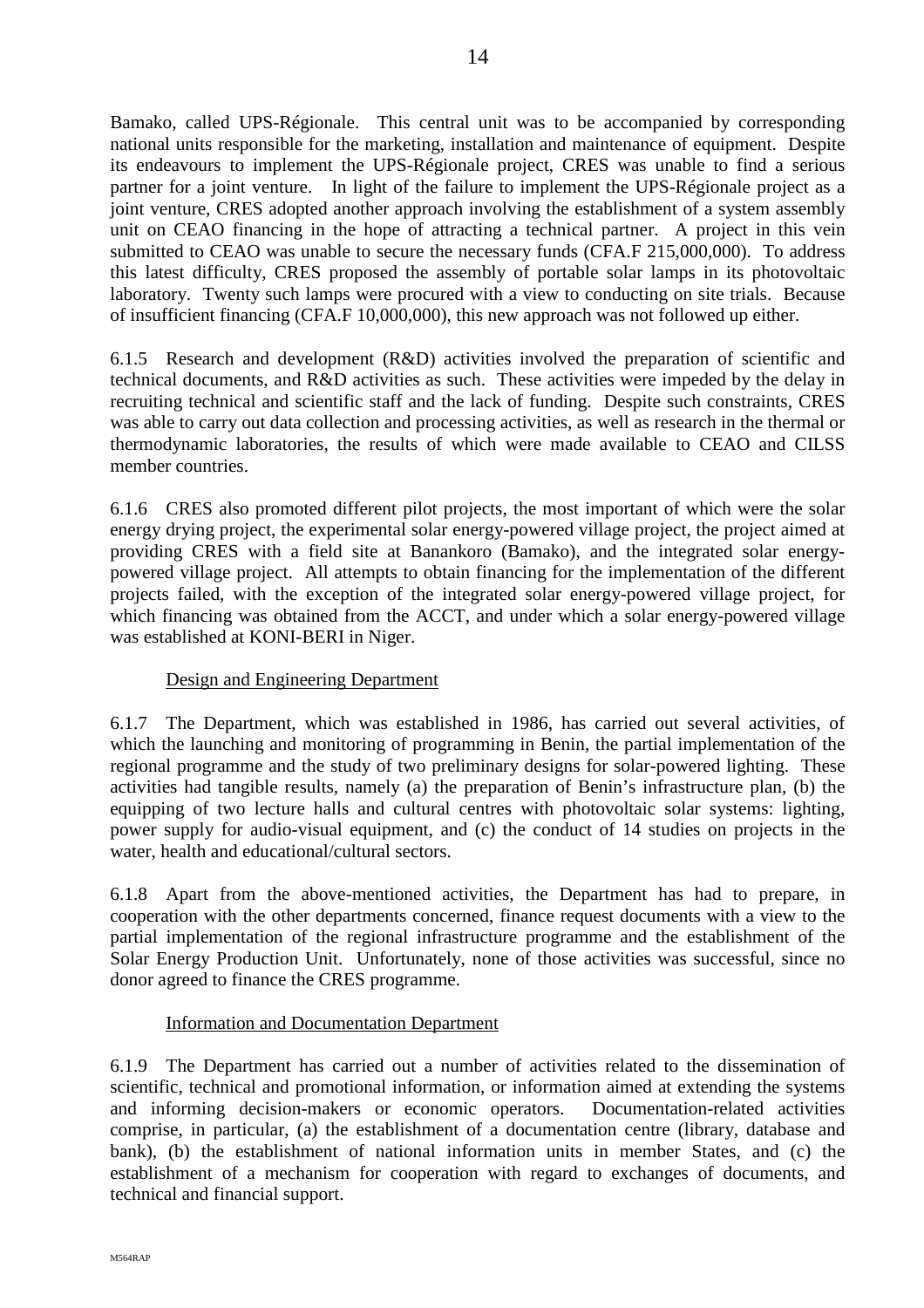6.1.10 At present, the Documentation Centre comprises a stock of almost 4,000 works, principally from abroad, and almost 8,000 references in the computerized database and bank. This stock, mainly acquired from USAID, UNDP and IDRC subsidies, also comprises the CRES archives. The national documents constitute a minute portion of the stock of documents because of collection difficulties.

# The Training Department

6.1.11 This Department has only very partially performed the duties assigned to it. Indeed, it has succeeded in establishing contacts with training structures in the subregion regarding renewable energies, and has even carried out periodic training activities in collaboration with some institutions in Mali, Niger, Burkina Faso, Benin and Senegal. The Department has also made contact with different foreign training and research institutes, especially in France and Germany, and has even worked with many of them, some of which have received CRES trainees.

6.1.12 The Department has also initiated and organized many courses and seminars for management staff and technicians of CEAO/CILSS member countries and carried out concrete actions with a view to introducing renewable energies in the general education programmes of the countries concerned. Thus, in October 1983, CRES was able to recommend to the Conference of CEAO Heads of State the introduction of renewable energies in general education. Furthermore, in 1983, CRES distributed a book called "les jeux du soleil" for primary school pupils. Aside from those periodic activities, CRES has not really been able to achieve its main goal, namely the training of engineers/ management staff and technicians needed by the subregion to ensure the management of renewable energies.

## 6.2 **Dysfunctioning and Organizational Weaknesses of CRES**

6.2.1 On the one hand, CRES wanted to be the only centre with regional responsibility for the development of new and renewable energies (solar and wind energy, biomass, improved stoves, micro-irrigation) and the rational use of energy, and, on the other, the promoter of a regional policy based on the requirements of its member countries. CRES is a long way from achieving this ambition, and even worse, does not have the proper organizational and operating structure to achieve it. There are several reasons for this situation, foremost among which are institutional and organizational weaknesses, as well as difficulties of a financial nature.

6.2.2 The institutional framework has not been conducive to the optimal utilization of CRES's human and technical resources for various reasons. First, the agreement for the establishment of CRES created positions and decision-making bodies without really taking into account the relevance of the objectives set, and especially the environment in which CRES would evolve. Thus, under the impact, among others, of dwindling financial resources, the production company was never established, the position of Director of the Centre never filled, and the Education and Research Committee never established.

6.2.3 These institutional weaknesses are exacerbated by the lack of organization of CRES and the poor management of its human resources. In fact, there is no organization chart of the Institution, and there never has been one, not even for internal purposes. This has resulted in insufficient definition of the structural and functional relationships between the different departments, inadequate definition of evaluation criteria, and vagueness regarding the scope of responsibilities, missions and objectives of the different positions. At present, there are only descriptions of the functions of the positions for which applications have been invited, which can, in no way, replace a real organization chart.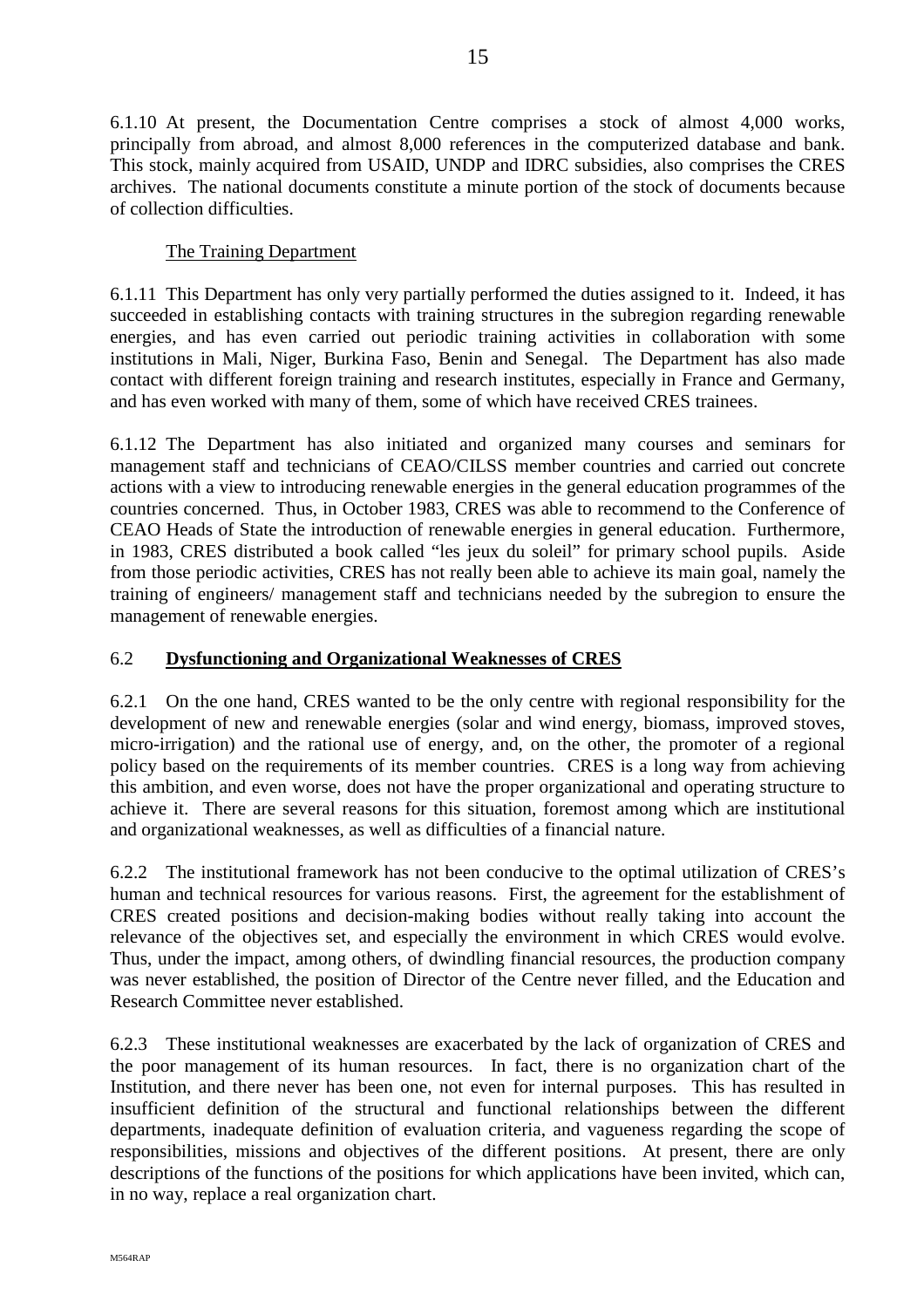6.2.4 The withdrawal of the European donors also considerably affected the smooth operation of CRES. For example, this withdrawal led to considerable delay in installing scientific equipment and, consequently, in the conduct of training, and research and development activities. To correct the situation, the list of goods and services was revised downwards and the Bank's contribution reallocated. However, there are at least two other reasons for the financial difficulties now facing CRES. On the one hand, the search for financial partners was not cohesive, reflected in a total absence of strategy, and financing requests submitted to donors without solid arguments, and on the other, slipshod financial management illustrated in many cases by wide-ranging expenditure, without prioritization. It should be mentioned that, although the President of the Bank has officially expressed its desire to step up its assistance to CRES if necessary, the management of the Institution has never submitted such a request.

# **7. SOCIAL IMPACT**

7.1 The social impact of CRES is indicated by the very objectives assigned to the Institution. Indeed, the primary objectives of CRES consist in the management of renewable energies (especially solar), the production, promotion and dissemination of the systems for producing such energies, training, and the sensitization of the populations of CEAO and CILSS countries to the use of renewable energies. These objectives are most vital for the rural areas. In fact, the solar energy sought by CRES is very useful for cooking food, pumping water, electric power supply to health facilities, general lighting, food preservation, etc. It is, therefore, a major asset for the well being of the rural population in general, and especially women, who are responsible for performing household duties.

7.2 These social impacts unfortunately remain unrealized, in so far as CRES has not really been able to operate as anticipated. Since solar energy has never been produced, rural and semiurban populations have not yet had the opportunity of improving their living conditions on the basis of this alternative source of energy.

# 8. **ENVIRONMENTAL IMPACT**

8.1 The project's environmental impact was assessed in relation to the geophysical background. Indeed, most countries in West Africa consume modern energy, in the form of oil and electricity, in small quantities, limited in most cases to urban areas, compared with a very high consumption of traditional energy, in the form of wood, which represents 70% to 95% of total energy consumption. This situation is not only dangerous for the stability of the ecosystem, in the light of the irreversible deterioration of the environment (deforestation, desert encroachment, atmospheric pollution), but is, moreover, absurd, for the countries of the region concerned have an average of over 2,000 hours of sunlight per year representing 5 kWh/m²/day in many cases, sources of energy which they do not use.

8.2 CRES was, therefore, established to resolve the predicaments which might arise for the CEAO/CILSS member countries as a result of their excessive use of traditional (in the form of wood) or modern (in the form of oil) energies alone, whereas there was vast solar potential in the sub-region. Unfortunately, CRES's inability to effectively produce solar energy and popularize it has prevented the realization of the positive environmental impacts of the project.

# **9. SUSTAINABILITY OF THE CRES**

M564RAP 9.1 CRES's objectives remain valid (coordination of research and development in the subregion, training and information, design and engineering, energy savings, the environment, the production of systems using new and renewable energies). They should not, therefore, be called into question. On the contrary, the evolution of the energy situation in CRES member countries,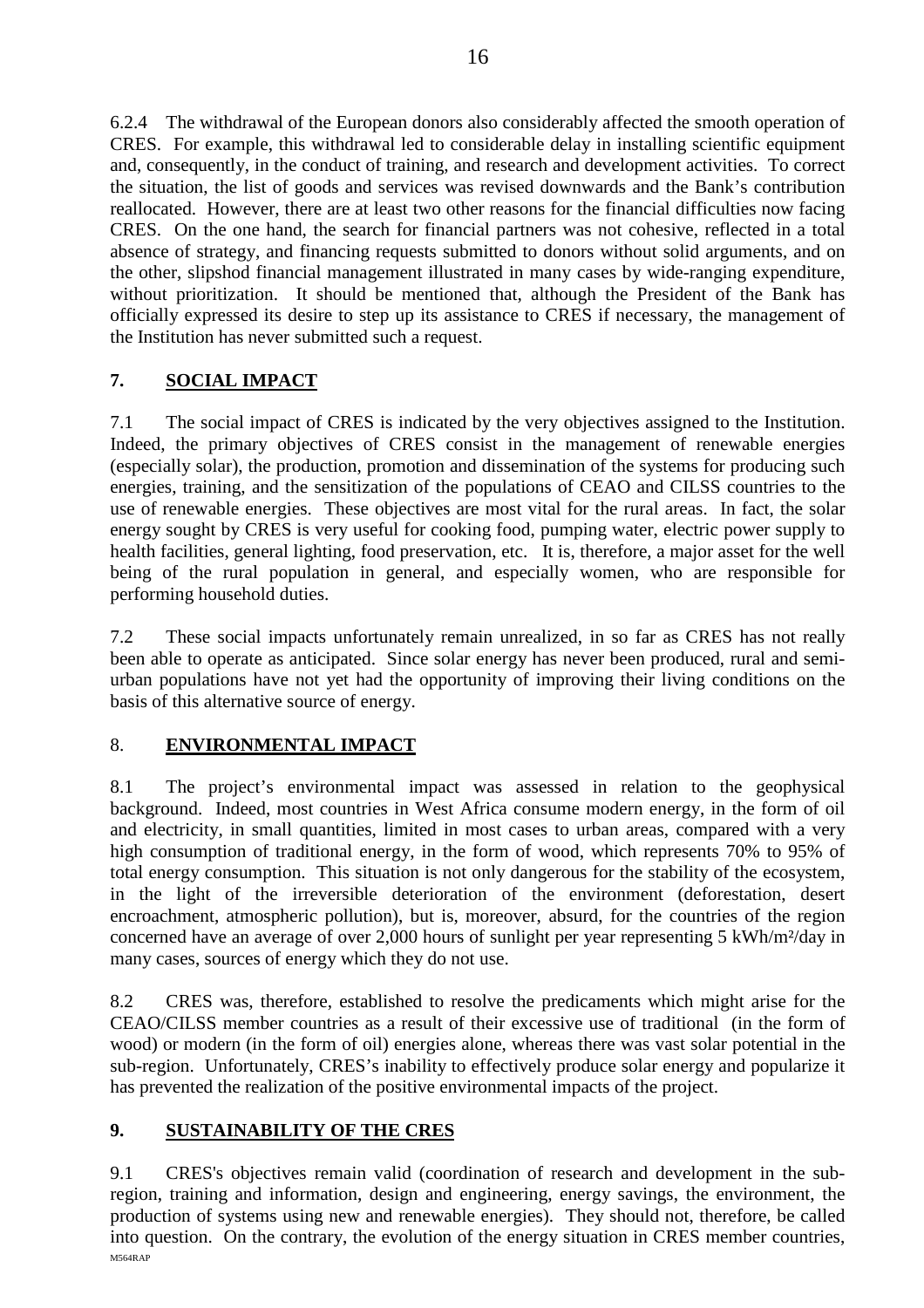consideration of the problems of the environment at international level and the increasing sophistication of products using renewable energies argue in favour of the maintenance of the original objectives. CRES's objectives could be redefined to take into consideration the problem of the rational use of all energies (CRES could thus play a key role in the energy policy of the subsector), and that of the environment, since the major cause of environmental deterioration in the Sahel remains deforestation. Furthermore, CRES's partners could be expanded to include other West African States, not members of CRES, with the same energy situation as the CEAO **States** 

9.2 The future of CRES, like that of the other sub-regional centres, obviously depends on its financial resources. The situation is the same in all similar institutions south of the Sahara, and is related not only to the above-mentioned difficulties, but also to the economic and financial situations of the member States. Financing should, therefore, be sought, at least partially, outside the subregion. This assumes the integration of CRES in the network of centres of excellence of international organizations. CRES has undoubted assets (laboratories, infrastructure) which are sure to facilitate such integration.

9.3 Finally, at the level of all the member States, political, economic, administrative and regulatory incentives should be introduced to encourage the production, promotion and utilization of new and renewable energies. In the range of CRES functions, production appears essential and should, therefore, occupy centre stage. It is indeed important, for the viability of such a project, for the activities of the Centre to be organized around production. In addition, such production should be carried out under technically competitive and financially rewarding conditions. Thus CRES could, through productive activities, generate substantial income which could be used to finance its own operation, for it is difficult to accept that an institution such as CRES, which has undoubted economic interest, must be subsidized by external financial assistance. The feasibility studies conducted showed that an economically viable project was possible. Because of its importance, the objective of promoting production remains valid and is justified. It is quite legitimate for the subregion to have a solar energy systems production unit drawing on the existing or future industrial bases in the countries concerned.

# **10. PERFORMANCE OF THE BANK AND OTHER COFINANCIERS**

# **10.1 The Bank**

10.1.1 The limited institutional results of the project, as analyzed above, indicate that the development objectives of the energy sector in general in West Africa, and especially of the solar energy subsector, pursued by the Bank through the CRES project, were not attained. While solar energy remains a priority need for Africa, CRES, because of its structural weaknesses and financing constraints, has been unable to provide a viable solution.

10.1.2 However, the Bank's operating performance was satisfactory. It often reacted promptly to the different requests arising from the implementation of the project. The opinions and approvals relating to bidding documents and contract award proposals were communicated to the project officers within a reasonable time. In addition, the Bank displayed flexibility where the interests of the project were at stake. Thus, when the European donors, the project cofinanciers, suddenly withdrew, the Bank approved the downward revision of the list of goods and services and the utilization of part of its loan made available by the downsizing of the project, for the procurement of goods and services which were to be provided by them.

M564RAP 10.1.3 The Bank's flexibility in this respect benefited the project. However, there are still some gray areas with regard to the Bank's participation in the project. These weaknesses are illustrated by the fact that the Bank did not monitor the project regularly, since it only carried out a few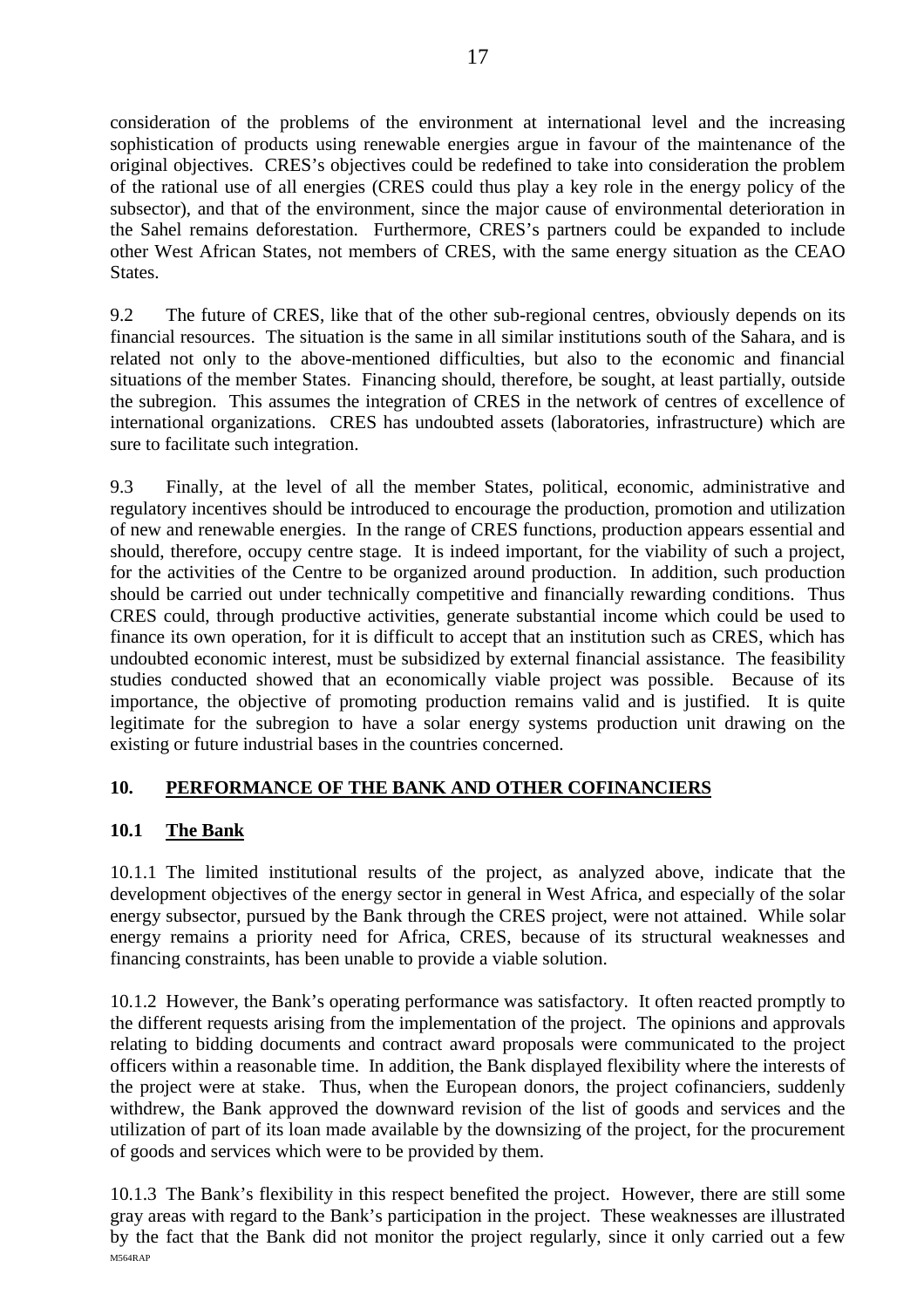monitoring and supervision missions throughout the project, whereas the scale of the work to be carried out required at least one supervision mission per year. Another of the Bank's weaknesses was its lack of initiative when France, Germany, and the EDF suddenly decided to withdraw from the project. The Bank should have opened negotiations with its partners to encourage them to reconsider their decision or, if necessary, to take joint measures to fill the financial vacuum created by their withdrawal.

# **10.2 The Cofinanciers**

10.2.1 The European partners in the project, namely EDF, France and Germany, did not fulfill their commitments. Without really justifying their actions, they unilaterally cancelled their financial commitments against all expectations at a time when CRES needed them for its operation. Following our enquiries, it appears that the European donors decided to withdraw from the project following a difference of opinion concerning the functions of CRES. Indeed, for CEAO and the Bank, it was accepted that CRES, in addition to its research and training activities, was to carry out solar energy production activities in the short term to meet the demands of the subregion, through national solar energy units established in CEAO and CILSS member countries.

10.2.2 This opinion does not appear to have been shared by the European partners, who only saw in CRES a centre for solar energy research and sensitization in the sub-region concerned. This difference of opinion was perhaps due to the fact that CRES's initial objectives were defined in over general terms, making them liable to different interpretations. Also, as soon as CRES's management took the first steps towards the construction of a solar production unit, the European partners opposed it and, faced with CRES's determination to carry out the programme, finally withdrew from it. CRES was unable to achieve its objectives largely as a result of those partners. Unlike the European financiers, the other partner, OPEC, honoured all its commitments.

# **11. CONCLUSIONS AND RECOMMENDATIONS**

# **11.1 Conclusions**

11.1.1 Technically, the CRES project was successfully implemented, from its identification to its implementation, through the preparation and appraisal stages. Indeed, carefully analyzed on the basis of the energy constraints of the CEAO/CILSS member countries, the idea of establishing CRES was thoroughly explored through several engineering designs. Such a detailed preparation made it possible to objectively appraise the project, since all the relevant information had been made available.

11.1.2 The project was implemented satisfactorily, although considerable changes were made to some components in relation to the initial appraisal. Thus, the construction work was correctly implemented in conformity with the estimates of the appraisal report. However, not all the equipment planned could be procured, following the unilateral cancellation by the European donors, partners in the project, of their initial financial commitments. Training activities could not be carried out either as planned because of insufficient equipment, and delays in recruiting technical staff. These constraints led to the downsizing of the project. For all those reasons, the project operating performance, while not excellent, is considered to be satisfactory.

11.1.3 The situation regarding the institutional performance is less satisfactory. Indeed, seven (7) years after its commissioning, CRES has not attained its objectives. The many projects initiated have not been completed, and the solar energy production activities have been unable to start up owing to a lack of financing. In fact, the premature withdrawal of the European partners from the project has almost paralyzed CRES, which has been at a virtual standstill since 1990.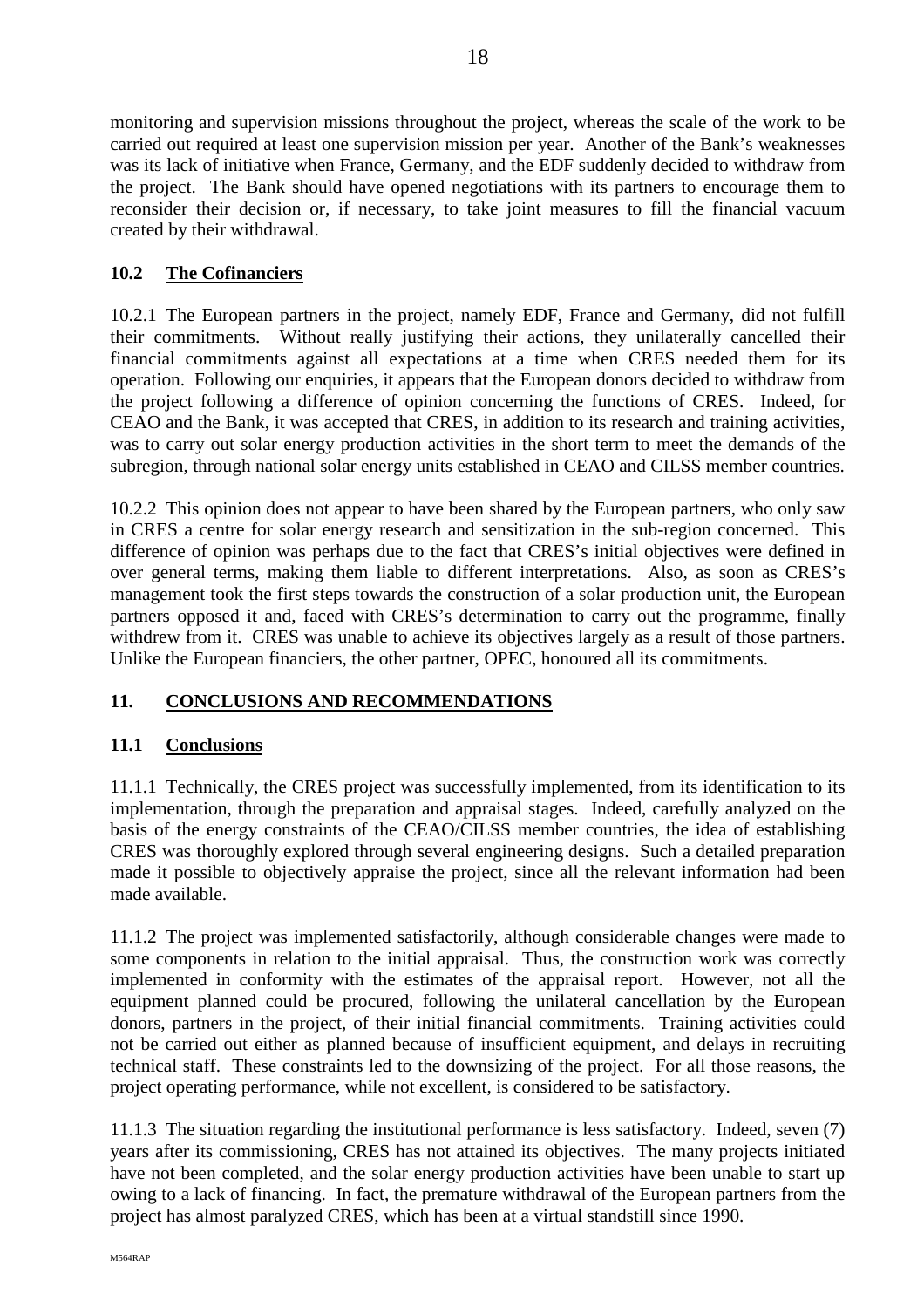11.1.4 Analysis of the implementation of the project and operation of CRES shows that the principal weakness of the operation lay in the fact that there were no safeguards to correct the type of financial constraints which the project is now facing following the withdrawal of the European partners. On the other hand, the project designers did not provide for a policy which would have made CRES profitable, and consequently self-financing, thus creating the conditions for its sustainability.

# **11.2 Recommendations**

11.2.1 Two types of recommendations are proposed in the light of the foregoing, namely (a) urgent recommendations, which could revitalize CRES, and (b) general recommendations aimed at ensuring the viability and sustainability of regional projects financed by the Bank.

# Revitalization of CRES

11.2.2 CRES constitutes an extremely important investment both in terms of the resources allocated to it, as in terms of prospects for development. It would, therefore, be tragic if it were to become a white elephant, a costly investment, which, in the end, serves no purpose. The Bank was the project's principal investor, and, consequently, the most concerned by its profitability. Economic logic, therefore, requires the Bank to revive the activities of CRES.

11.2.3 Several scenarios have been envisaged to ensure this. The most effective and realistic, under present circumstances, would require the Bank, either alone, or in association with other donors which it might identify, to grant a significant supplementary loan. This would be used to finance the fulfilment of the conditions for carrying out the income-generating research, training and production activities assigned to CRES. Such financial assistance should be provided along with the implementation of a policy, which would gradually make CRES self-financing on the basis of income earned from its activities. Thus, the Bank's supplementary loan would be used to create the conditions for CRES to be self-financing.

11.2.4 The major study on energy in Africa entitled: 'The Energy Programme for Africa', financed by the Bank since 1992, could provide an ideal opportunity to deepen the reflection on the practical modalities of reviving CRES's activities on the basis of the principle of the Institution's financial autonomy. In this perspective, meetings should be organized without delay with those in charge of the study to ensure that special attention is paid to the CRES issue.

# The Sustainability of Regional Projects

11.2.5 CRES is not the only regional project financed by the Bank whose sustainability is not guaranteed. Projects such as the EMIG and the Regional Maritime Science Academy have the same problems. These projects were financed without a specific analysis of the conditions of sustainability. It is not sufficient to create a regional research and/or training institution, with a modern architectural design and sophisticated equipment without ensuring its survival, and even its long-term development. In the studies on the institution, it is vital, not merely to provide for the financial resources to ensure the sustainability of its operations, but also to define a realistic and effective strategy to cover those medium and long-term requirements. The Bank should finance no regional project unless the conditions for its sustainability, on completion of the Bank's operation, have been fulfilled.

# Cofinancing

M564RAP 11.2.6 Project cofinancing is only of interest if the different partners effectively agree to honour their commitments. Unfortunately, this basic principle was not complied with in the case of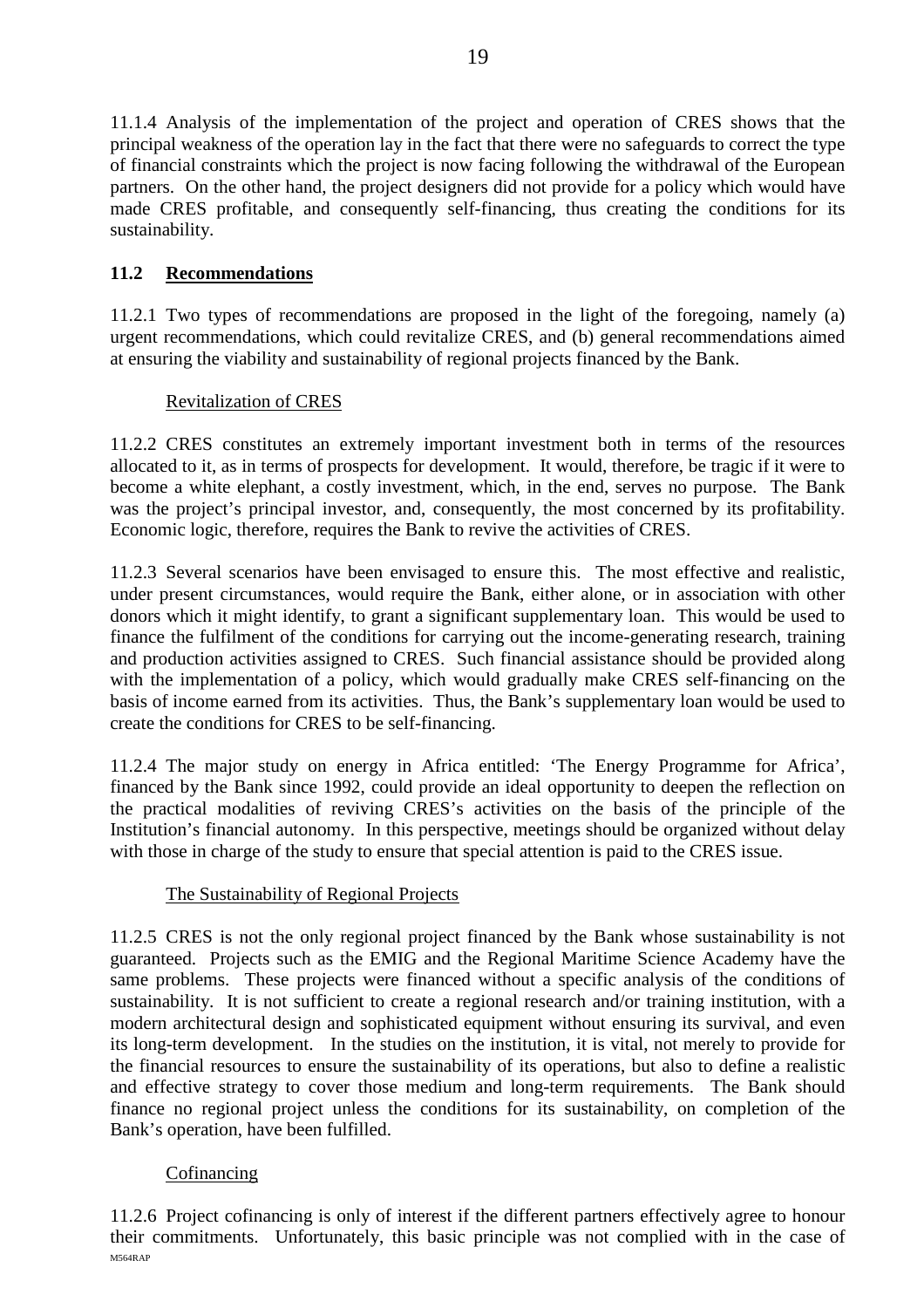CRES. The project's European partners, in particular EDF, France and Germany, unilaterally decided to withdraw from the financing of the project, for no specific reason, while it was being implemented. The Bank did not react to this withdrawal and its far-reaching consequences. To avoid a repetition of such a situation, it is recommended that the appraisal report contain provisions, requiring the cofinanciers to honour their commitments, and consider compensatory measures in the event of default by a cofinancier.

#### Supervision

11.2.7 In future, the Bank shall increase its monitoring and supervision missions in order to provide timely solutions to the problems facing projects.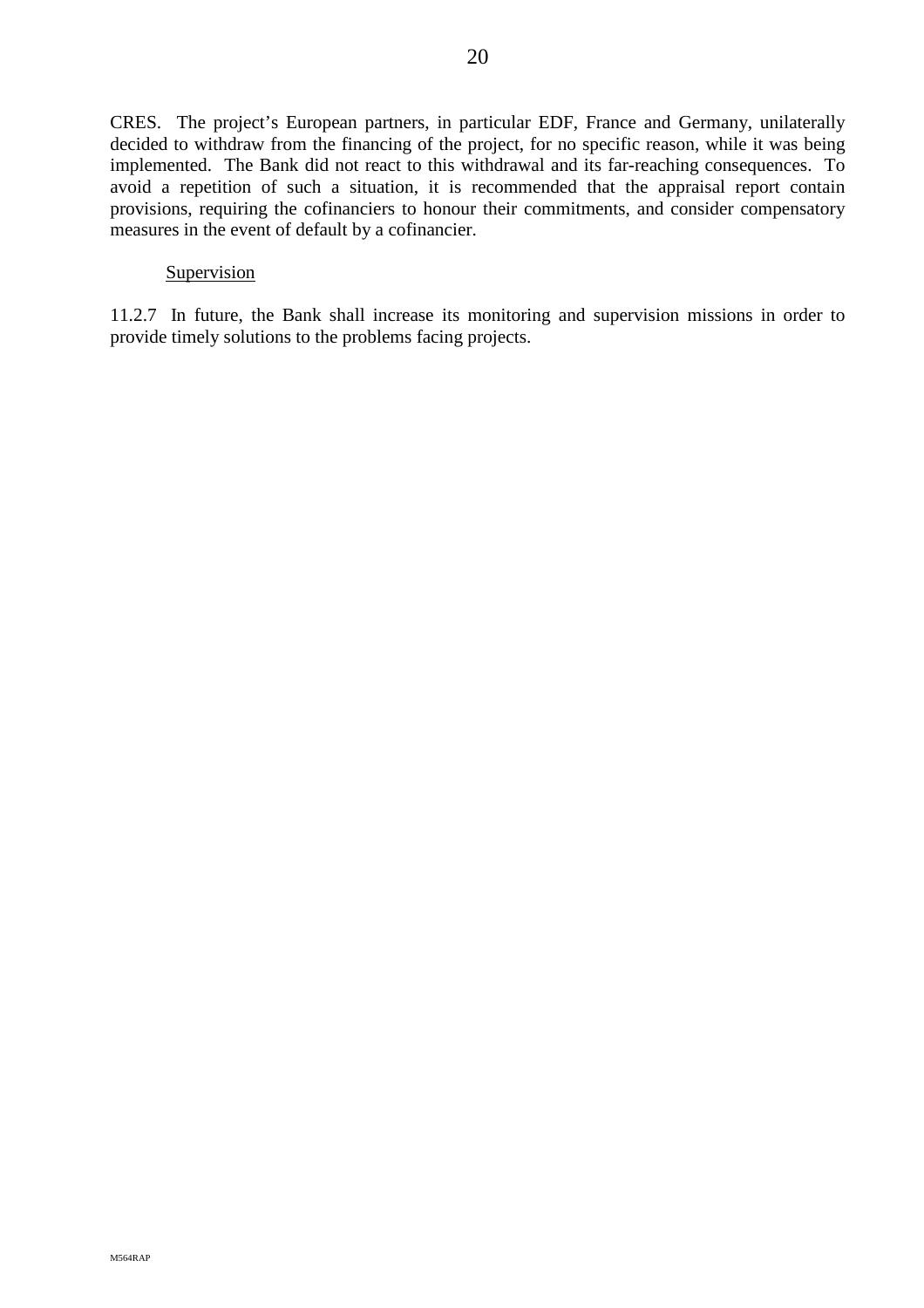

Average Staffing: - 8 managerial staff and 8 technical assistants

# **ACTUAL B.E.R. ORGANIZATION CHART** (January 1985)

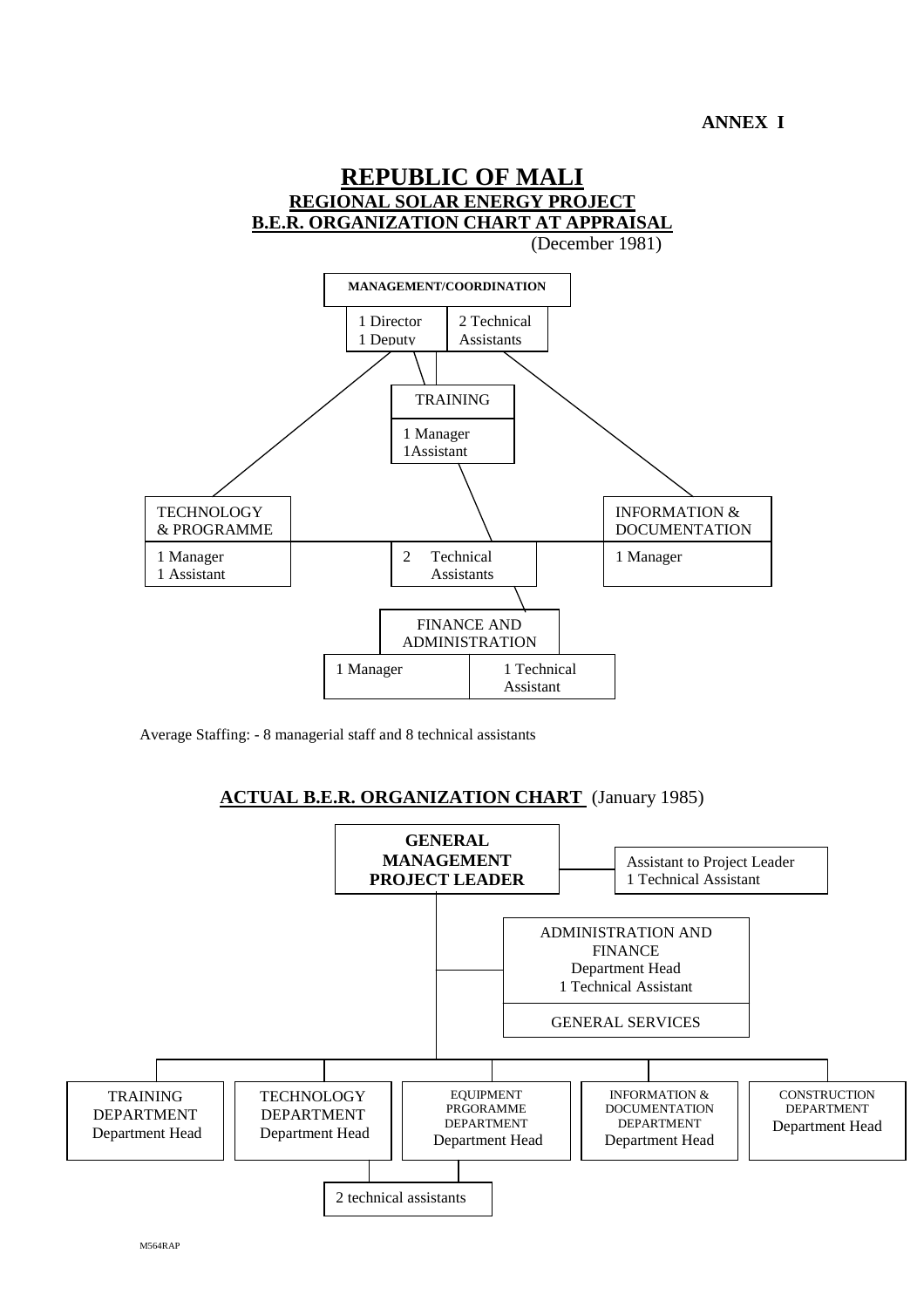# **MALI - PROJECT FOR THE ESTABLISHMENT IN BAMAKO OF THE REGIONAL SOLAR ENERGY PROJECT**

# **LOAN N°. CS/MAL/ED/84/15**

#### **LIST OF CRES STAFF TRAINED UNDER THE PROJECT**

| <b>Beneficiaries</b>  | <b>Position</b>                                   | <b>Type of Training</b>                                                                                                              | <b>Dates</b>                         | <b>Duration</b>               | <b>Venue</b>                               |
|-----------------------|---------------------------------------------------|--------------------------------------------------------------------------------------------------------------------------------------|--------------------------------------|-------------------------------|--------------------------------------------|
| Mamadou<br>L.Touré    | Head of Thermal<br>Lab.                           | -fact-finding visits on the latest<br>technological developments to specialized<br>centres                                           | 1991                                 | 50 d.                         | Paris<br>Perpignan<br>Cadarache            |
| <b>Mactar Sall</b>    | Head of Data<br>Collection and<br>Processing Lab. | - Training with suppliers of lab. equipment.<br>- Seminar on « Radiometric Measurement»                                              | 1991                                 | 44 d.                         | Carpentras<br>Avignon<br>Paris             |
| Yves M. Traoré        | Head of<br>Photovoltaic Lab.                      | - Course on the use of photovoltaic<br>systems.<br>- Visits to specialized centres.                                                  | 1991                                 | 30 d.                         | Marseille<br>Cadarache<br>Lyons<br>Hamburg |
| Vincent Hessou        | Head of<br>Studies/Eng.<br>Dept.                  | - General training in renewable energies<br>and energy management.<br>- Course at the Institut Technique Banques.                    | 1987<br>89-90.<br>90-91 and<br>91-92 | $21d$ .<br>3 acad.<br>years.  | France<br>Bamako<br>Ouaga.                 |
| Abderhamane<br>Sotbar | Head of Training<br>Department                    | - Training in solar electric power                                                                                                   | 1991                                 | $21d$ .                       | Paris                                      |
| Hamounet<br>Coulibaly | Engineer Depart.<br>Studies/Eng.                  | - Economics and Energy Planning.                                                                                                     | 1992                                 | 36d                           | Grenoble                                   |
| Joseph Bathiébo       | <b>Training Officer</b>                           | - Familiarization with the opportunites of a<br>National Centre.<br>- General Training in rrenewable energy<br>and energy management | 1991<br>1991                         | 15 d.<br>$21d$ .              | Dakar<br><b>Nice</b>                       |
| Jean-Marie Inéka      | Computer<br>Engineer                              | - Further training in PC-ATS.<br>- Computer Security.<br>- Training on software and Lotus 123.                                       | 1988<br>1990<br>1989                 | $25d$ .<br>$10d$ .<br>$10d$ . | Paris<br>Abidian<br>Paris                  |
| Mamadou Seck          | Thermal Lab.<br>Technician                        | - Training with suppliers of lab. equipment.                                                                                         | 1991                                 | 50 d.                         | Aubagne<br>Digne<br>Perpignan              |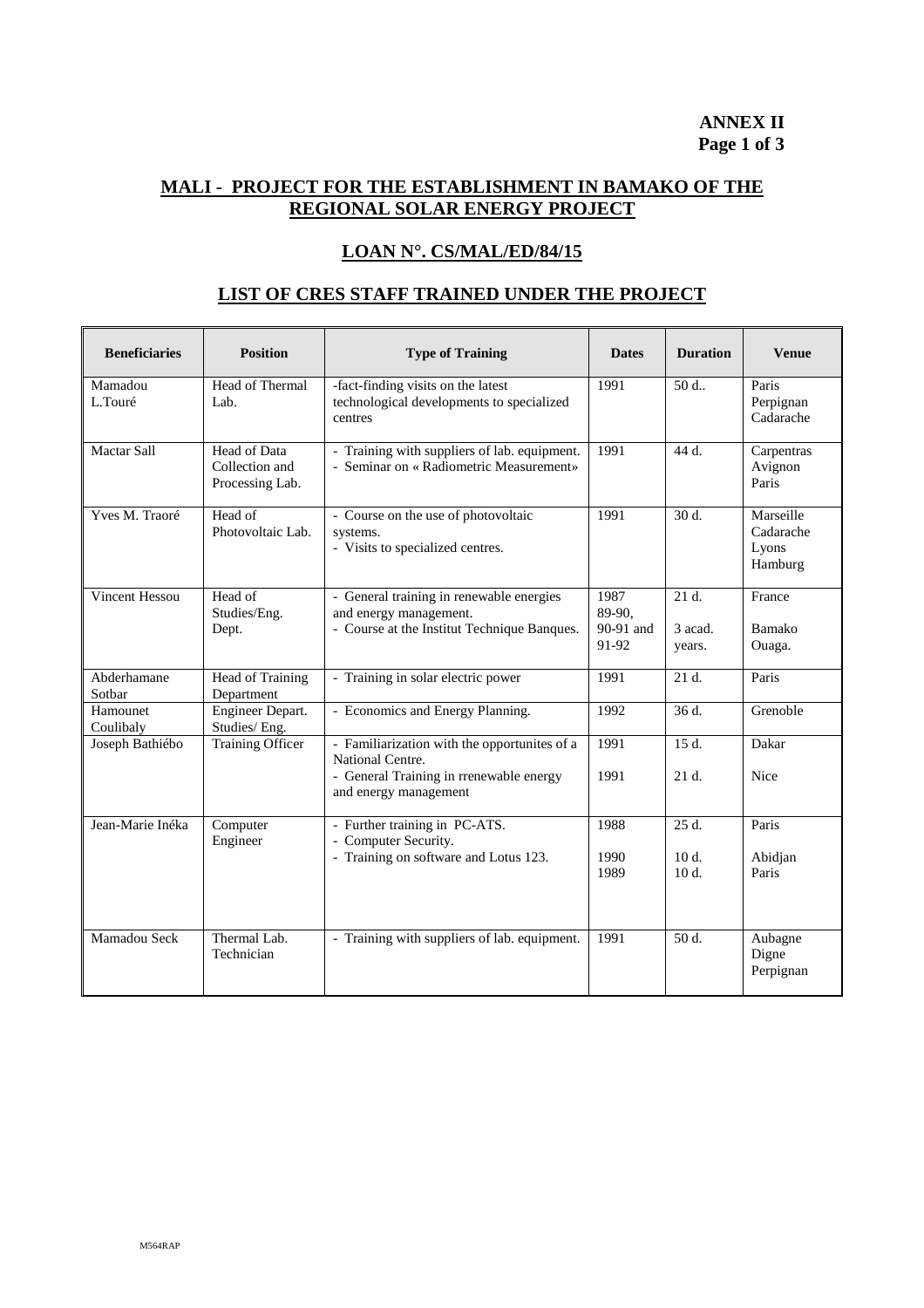# **MALI – PROJECT FOR THE ESTABLISHMENT IN BAMAKO OF THE REGIONAL SOLAR ENERGY CENTRE**

#### **LOAN N°. CS/MAL/ED/84/15**

#### **LIST OF CRES STAFF TRAINED UNDER THE PROJECT**

| - Utiliz. /maintenance data<br>- Issouphou<br>Lab.<br>1998<br>60 d<br>Paris<br>Salembere<br>Technician<br>recording units<br>Frankfurt<br>Data<br>Collection and<br>- Retraining on<br>utiliz./maintenance of data<br>Processing<br>1990<br>18 d<br>Paris<br>Frankfurt<br>recording units.<br>- calibrators, radiometeters<br>and hygrometers.<br>1991<br>$14 d$<br>Paris<br>Avignon<br>Bamako<br>- Computer Training.<br>90-91<br>1 acad. yr.<br>- Familiarization with the<br>- Norbert<br>Photovoltaic<br>1989<br>21 d.<br>Ouaga<br><b>Bothini</b><br>Lab.<br>potential of a National Centre.<br>Technician<br>- Training on Photovoltaic<br>1990<br>45 d.<br>Marseilles<br>Lab. Equipment<br>90-91<br>Bamako<br>- Computer Training<br>1 acad. yr.<br>$\overline{21d}$ .<br>- Training in Maintenance of<br>Nantes.<br>- Ibrahima<br>General<br>1987<br>Maintenance<br><b>Technical Equipment</b><br>Paris<br>Maïga<br>Engineer<br>- Retraining on CRES<br>1990<br>27d.<br><b>Nantes</b><br>technical equipment.<br>Paris<br>- English Proficiency Course.<br><b>IPN</b><br>90-91<br>1 acad. yr.<br>Bamako<br>- Training on the operation<br>1990<br>45 d.<br>Marseilles<br>- Mady Debra<br>Workshop<br>Technician<br>and maintenance of workshop<br>equipment<br>- Computer Training.<br>90-91<br>1 acad. yr.<br>Bamako<br>- Jérôme<br>89-90<br>Documentalist<br>- Computer Training.<br>2 acad. yr.<br>Bamako<br>90-91<br>Yerbanga<br>- Technical information<br>40 d.<br>- Francis B.<br>Assistant<br><b>Bordeaux</b><br>1990<br>Coulibaly<br>documentalist<br>seminars.<br>90-91<br>Bamako<br>- Computer Training<br>1 acad. yr.<br>Printer<br>- Photoetching Training<br>$\overline{21}$ d.<br>- Faria<br>1991<br>Paris<br>Bassakoye<br>Labasse Haidara<br>Chief<br>- COMGID and PROGID<br>15 d.<br>1991<br>(CRES) | <b>Beneficiaries</b> | <b>Position</b> | <b>Type of Training</b> | <b>Dates</b> | <b>Duration</b> | <b>Venue</b> |
|-----------------------------------------------------------------------------------------------------------------------------------------------------------------------------------------------------------------------------------------------------------------------------------------------------------------------------------------------------------------------------------------------------------------------------------------------------------------------------------------------------------------------------------------------------------------------------------------------------------------------------------------------------------------------------------------------------------------------------------------------------------------------------------------------------------------------------------------------------------------------------------------------------------------------------------------------------------------------------------------------------------------------------------------------------------------------------------------------------------------------------------------------------------------------------------------------------------------------------------------------------------------------------------------------------------------------------------------------------------------------------------------------------------------------------------------------------------------------------------------------------------------------------------------------------------------------------------------------------------------------------------------------------------------------------------------------------------------------------------------------------------------------------------------------------------------------------|----------------------|-----------------|-------------------------|--------------|-----------------|--------------|
|                                                                                                                                                                                                                                                                                                                                                                                                                                                                                                                                                                                                                                                                                                                                                                                                                                                                                                                                                                                                                                                                                                                                                                                                                                                                                                                                                                                                                                                                                                                                                                                                                                                                                                                                                                                                                             |                      |                 |                         |              |                 |              |
|                                                                                                                                                                                                                                                                                                                                                                                                                                                                                                                                                                                                                                                                                                                                                                                                                                                                                                                                                                                                                                                                                                                                                                                                                                                                                                                                                                                                                                                                                                                                                                                                                                                                                                                                                                                                                             |                      |                 |                         |              |                 |              |
|                                                                                                                                                                                                                                                                                                                                                                                                                                                                                                                                                                                                                                                                                                                                                                                                                                                                                                                                                                                                                                                                                                                                                                                                                                                                                                                                                                                                                                                                                                                                                                                                                                                                                                                                                                                                                             |                      |                 |                         |              |                 |              |
|                                                                                                                                                                                                                                                                                                                                                                                                                                                                                                                                                                                                                                                                                                                                                                                                                                                                                                                                                                                                                                                                                                                                                                                                                                                                                                                                                                                                                                                                                                                                                                                                                                                                                                                                                                                                                             |                      |                 |                         |              |                 |              |
|                                                                                                                                                                                                                                                                                                                                                                                                                                                                                                                                                                                                                                                                                                                                                                                                                                                                                                                                                                                                                                                                                                                                                                                                                                                                                                                                                                                                                                                                                                                                                                                                                                                                                                                                                                                                                             |                      |                 |                         |              |                 |              |
|                                                                                                                                                                                                                                                                                                                                                                                                                                                                                                                                                                                                                                                                                                                                                                                                                                                                                                                                                                                                                                                                                                                                                                                                                                                                                                                                                                                                                                                                                                                                                                                                                                                                                                                                                                                                                             |                      |                 |                         |              |                 |              |
|                                                                                                                                                                                                                                                                                                                                                                                                                                                                                                                                                                                                                                                                                                                                                                                                                                                                                                                                                                                                                                                                                                                                                                                                                                                                                                                                                                                                                                                                                                                                                                                                                                                                                                                                                                                                                             |                      |                 |                         |              |                 |              |
|                                                                                                                                                                                                                                                                                                                                                                                                                                                                                                                                                                                                                                                                                                                                                                                                                                                                                                                                                                                                                                                                                                                                                                                                                                                                                                                                                                                                                                                                                                                                                                                                                                                                                                                                                                                                                             |                      |                 |                         |              |                 |              |
|                                                                                                                                                                                                                                                                                                                                                                                                                                                                                                                                                                                                                                                                                                                                                                                                                                                                                                                                                                                                                                                                                                                                                                                                                                                                                                                                                                                                                                                                                                                                                                                                                                                                                                                                                                                                                             |                      |                 |                         |              |                 |              |
|                                                                                                                                                                                                                                                                                                                                                                                                                                                                                                                                                                                                                                                                                                                                                                                                                                                                                                                                                                                                                                                                                                                                                                                                                                                                                                                                                                                                                                                                                                                                                                                                                                                                                                                                                                                                                             |                      |                 |                         |              |                 |              |
|                                                                                                                                                                                                                                                                                                                                                                                                                                                                                                                                                                                                                                                                                                                                                                                                                                                                                                                                                                                                                                                                                                                                                                                                                                                                                                                                                                                                                                                                                                                                                                                                                                                                                                                                                                                                                             |                      |                 |                         |              |                 |              |
|                                                                                                                                                                                                                                                                                                                                                                                                                                                                                                                                                                                                                                                                                                                                                                                                                                                                                                                                                                                                                                                                                                                                                                                                                                                                                                                                                                                                                                                                                                                                                                                                                                                                                                                                                                                                                             |                      |                 |                         |              |                 |              |
|                                                                                                                                                                                                                                                                                                                                                                                                                                                                                                                                                                                                                                                                                                                                                                                                                                                                                                                                                                                                                                                                                                                                                                                                                                                                                                                                                                                                                                                                                                                                                                                                                                                                                                                                                                                                                             |                      |                 |                         |              |                 |              |
|                                                                                                                                                                                                                                                                                                                                                                                                                                                                                                                                                                                                                                                                                                                                                                                                                                                                                                                                                                                                                                                                                                                                                                                                                                                                                                                                                                                                                                                                                                                                                                                                                                                                                                                                                                                                                             |                      |                 |                         |              |                 |              |
|                                                                                                                                                                                                                                                                                                                                                                                                                                                                                                                                                                                                                                                                                                                                                                                                                                                                                                                                                                                                                                                                                                                                                                                                                                                                                                                                                                                                                                                                                                                                                                                                                                                                                                                                                                                                                             |                      |                 |                         |              |                 |              |
|                                                                                                                                                                                                                                                                                                                                                                                                                                                                                                                                                                                                                                                                                                                                                                                                                                                                                                                                                                                                                                                                                                                                                                                                                                                                                                                                                                                                                                                                                                                                                                                                                                                                                                                                                                                                                             |                      |                 |                         |              |                 |              |
|                                                                                                                                                                                                                                                                                                                                                                                                                                                                                                                                                                                                                                                                                                                                                                                                                                                                                                                                                                                                                                                                                                                                                                                                                                                                                                                                                                                                                                                                                                                                                                                                                                                                                                                                                                                                                             |                      |                 |                         |              |                 |              |
|                                                                                                                                                                                                                                                                                                                                                                                                                                                                                                                                                                                                                                                                                                                                                                                                                                                                                                                                                                                                                                                                                                                                                                                                                                                                                                                                                                                                                                                                                                                                                                                                                                                                                                                                                                                                                             |                      |                 |                         |              |                 |              |
|                                                                                                                                                                                                                                                                                                                                                                                                                                                                                                                                                                                                                                                                                                                                                                                                                                                                                                                                                                                                                                                                                                                                                                                                                                                                                                                                                                                                                                                                                                                                                                                                                                                                                                                                                                                                                             |                      |                 |                         |              |                 |              |
|                                                                                                                                                                                                                                                                                                                                                                                                                                                                                                                                                                                                                                                                                                                                                                                                                                                                                                                                                                                                                                                                                                                                                                                                                                                                                                                                                                                                                                                                                                                                                                                                                                                                                                                                                                                                                             |                      |                 |                         |              |                 |              |
|                                                                                                                                                                                                                                                                                                                                                                                                                                                                                                                                                                                                                                                                                                                                                                                                                                                                                                                                                                                                                                                                                                                                                                                                                                                                                                                                                                                                                                                                                                                                                                                                                                                                                                                                                                                                                             |                      |                 |                         |              |                 |              |
|                                                                                                                                                                                                                                                                                                                                                                                                                                                                                                                                                                                                                                                                                                                                                                                                                                                                                                                                                                                                                                                                                                                                                                                                                                                                                                                                                                                                                                                                                                                                                                                                                                                                                                                                                                                                                             |                      |                 |                         |              |                 |              |
|                                                                                                                                                                                                                                                                                                                                                                                                                                                                                                                                                                                                                                                                                                                                                                                                                                                                                                                                                                                                                                                                                                                                                                                                                                                                                                                                                                                                                                                                                                                                                                                                                                                                                                                                                                                                                             |                      |                 |                         |              |                 |              |
|                                                                                                                                                                                                                                                                                                                                                                                                                                                                                                                                                                                                                                                                                                                                                                                                                                                                                                                                                                                                                                                                                                                                                                                                                                                                                                                                                                                                                                                                                                                                                                                                                                                                                                                                                                                                                             |                      |                 |                         |              |                 |              |
|                                                                                                                                                                                                                                                                                                                                                                                                                                                                                                                                                                                                                                                                                                                                                                                                                                                                                                                                                                                                                                                                                                                                                                                                                                                                                                                                                                                                                                                                                                                                                                                                                                                                                                                                                                                                                             |                      |                 |                         |              |                 |              |
|                                                                                                                                                                                                                                                                                                                                                                                                                                                                                                                                                                                                                                                                                                                                                                                                                                                                                                                                                                                                                                                                                                                                                                                                                                                                                                                                                                                                                                                                                                                                                                                                                                                                                                                                                                                                                             |                      |                 |                         |              |                 |              |
|                                                                                                                                                                                                                                                                                                                                                                                                                                                                                                                                                                                                                                                                                                                                                                                                                                                                                                                                                                                                                                                                                                                                                                                                                                                                                                                                                                                                                                                                                                                                                                                                                                                                                                                                                                                                                             |                      |                 |                         |              |                 |              |
|                                                                                                                                                                                                                                                                                                                                                                                                                                                                                                                                                                                                                                                                                                                                                                                                                                                                                                                                                                                                                                                                                                                                                                                                                                                                                                                                                                                                                                                                                                                                                                                                                                                                                                                                                                                                                             |                      |                 |                         |              |                 |              |
|                                                                                                                                                                                                                                                                                                                                                                                                                                                                                                                                                                                                                                                                                                                                                                                                                                                                                                                                                                                                                                                                                                                                                                                                                                                                                                                                                                                                                                                                                                                                                                                                                                                                                                                                                                                                                             |                      |                 |                         |              |                 |              |
|                                                                                                                                                                                                                                                                                                                                                                                                                                                                                                                                                                                                                                                                                                                                                                                                                                                                                                                                                                                                                                                                                                                                                                                                                                                                                                                                                                                                                                                                                                                                                                                                                                                                                                                                                                                                                             |                      |                 |                         |              |                 |              |
|                                                                                                                                                                                                                                                                                                                                                                                                                                                                                                                                                                                                                                                                                                                                                                                                                                                                                                                                                                                                                                                                                                                                                                                                                                                                                                                                                                                                                                                                                                                                                                                                                                                                                                                                                                                                                             |                      |                 |                         |              |                 |              |
|                                                                                                                                                                                                                                                                                                                                                                                                                                                                                                                                                                                                                                                                                                                                                                                                                                                                                                                                                                                                                                                                                                                                                                                                                                                                                                                                                                                                                                                                                                                                                                                                                                                                                                                                                                                                                             |                      |                 |                         |              |                 |              |
|                                                                                                                                                                                                                                                                                                                                                                                                                                                                                                                                                                                                                                                                                                                                                                                                                                                                                                                                                                                                                                                                                                                                                                                                                                                                                                                                                                                                                                                                                                                                                                                                                                                                                                                                                                                                                             |                      |                 |                         |              |                 |              |
|                                                                                                                                                                                                                                                                                                                                                                                                                                                                                                                                                                                                                                                                                                                                                                                                                                                                                                                                                                                                                                                                                                                                                                                                                                                                                                                                                                                                                                                                                                                                                                                                                                                                                                                                                                                                                             |                      |                 |                         |              |                 |              |
|                                                                                                                                                                                                                                                                                                                                                                                                                                                                                                                                                                                                                                                                                                                                                                                                                                                                                                                                                                                                                                                                                                                                                                                                                                                                                                                                                                                                                                                                                                                                                                                                                                                                                                                                                                                                                             |                      |                 |                         |              |                 |              |
|                                                                                                                                                                                                                                                                                                                                                                                                                                                                                                                                                                                                                                                                                                                                                                                                                                                                                                                                                                                                                                                                                                                                                                                                                                                                                                                                                                                                                                                                                                                                                                                                                                                                                                                                                                                                                             |                      |                 |                         |              |                 |              |
|                                                                                                                                                                                                                                                                                                                                                                                                                                                                                                                                                                                                                                                                                                                                                                                                                                                                                                                                                                                                                                                                                                                                                                                                                                                                                                                                                                                                                                                                                                                                                                                                                                                                                                                                                                                                                             |                      |                 |                         |              |                 |              |
|                                                                                                                                                                                                                                                                                                                                                                                                                                                                                                                                                                                                                                                                                                                                                                                                                                                                                                                                                                                                                                                                                                                                                                                                                                                                                                                                                                                                                                                                                                                                                                                                                                                                                                                                                                                                                             |                      | Accountant      | software training       |              |                 | Bamako       |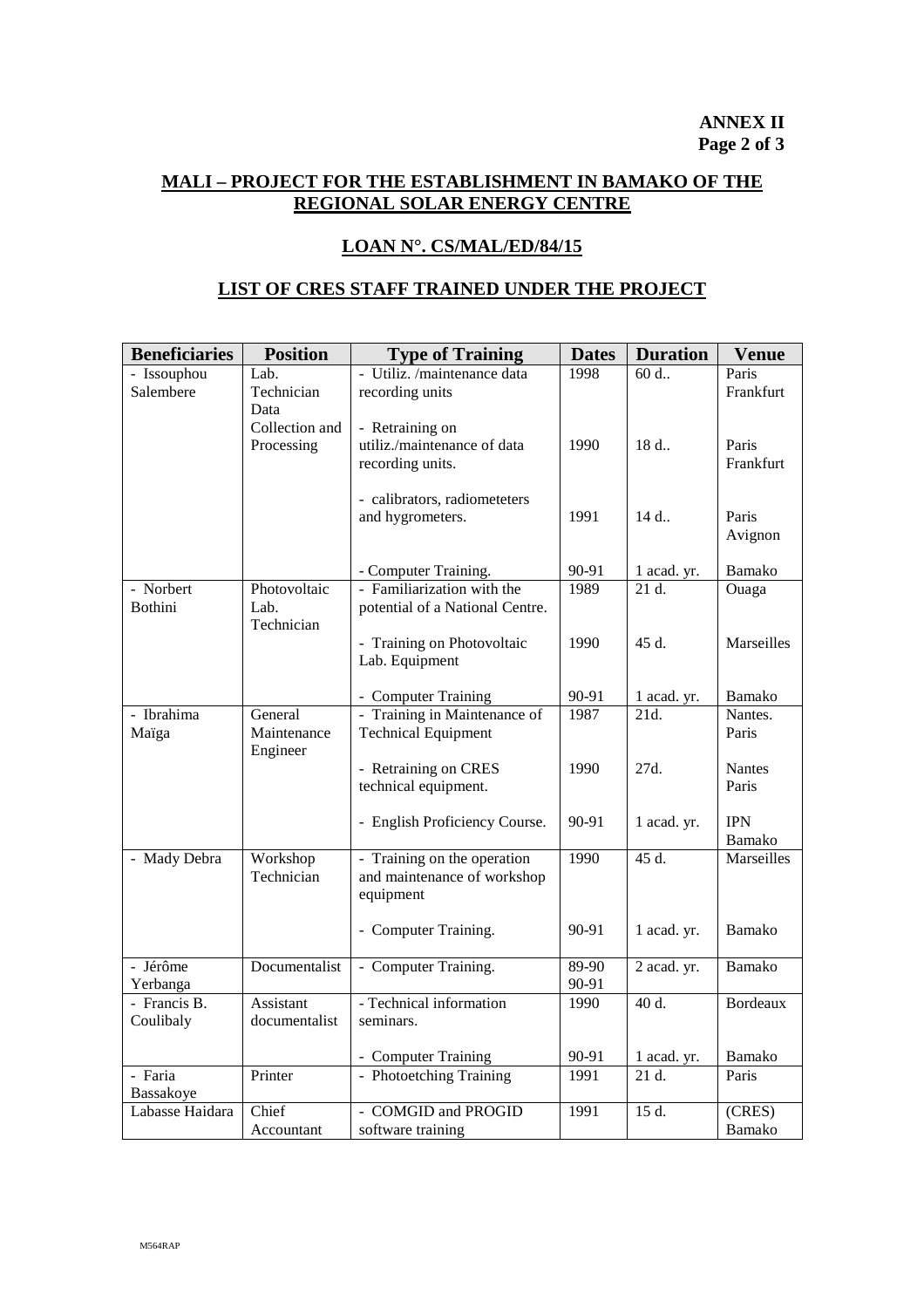# **MALI - PROJECT FOR THE ESTABLISHMENT IN BAMAKO OF THE REGIONAL SOLAR ENERGY CENTRE LOAN N°. CS/MAL/ED/84/15**

## **LIST OF CRES STAFF TRAINED UNDER THE PROJECT**

| <b>Beneficiaries</b>  | <b>Position</b>                  | <b>Type of Training</b>                     | <b>Dates</b>                  | <b>Duration</b>     | Venue                     |
|-----------------------|----------------------------------|---------------------------------------------|-------------------------------|---------------------|---------------------------|
| - Béchir Sylla        | Accountant                       | - Computer Training.<br>- Accounting Course | 1 Acad. yr.<br>90/91          | 1 Acad. yr.         | (ESET)<br>Bamako<br>Paris |
| - Silamakan<br>Dicko  | Financial<br>Officer             | <b>Computer Training</b><br>$\blacksquare$  | 90/91 Acad.<br>yr.            | 1 Acad. yr.         | (ESET)<br>Bamako          |
| - C.O. Guisse         | Head of<br>Admin.<br>Service     | - Seminar on retraining of<br>archivists    | 1 to<br>26/07/91              | 27 days             | Bordeaux                  |
| - Mamadou<br>Dembélé  | External<br>Relations<br>Officer | - Training at EIB                           | September<br>to October<br>91 | 2 months            | <b>Bordeaux</b>           |
| - Assata<br>Coulibaly | Executive<br>Secretary           | - English Language<br>Proficency            | 89/90-90/91<br>Acad. yrs.     | 2 Academic<br>years | (IPN)<br>Bamako           |